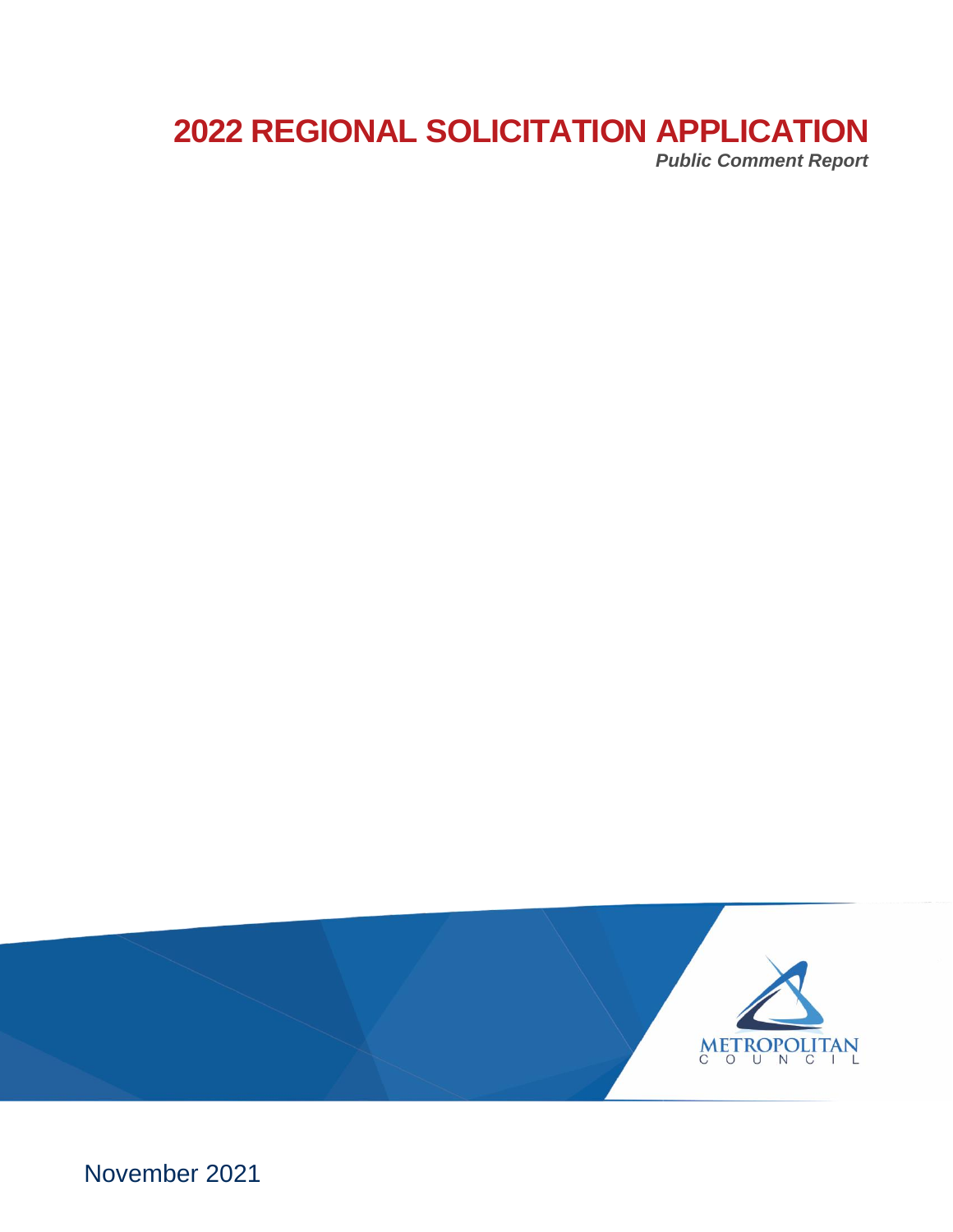The Council's mission is to foster efficient and economic growth for a prosperous metropolitan region

#### **Metropolitan Council Members**

| <b>Charlie Zelle</b>        | Chair             |
|-----------------------------|-------------------|
| <b>Judy Johnson</b>         | <b>District 1</b> |
| <b>Reva Chamblis</b>        | <b>District 2</b> |
| <b>Christopher Ferguson</b> | <b>District 3</b> |
| <b>Deb Barber</b>           | <b>District 4</b> |
| <b>Molly Cummings</b>       | <b>District 5</b> |
| Vacant                      | <b>District 6</b> |
| <b>Robert Lilligren</b>     | <b>District 7</b> |
| <b>Abdirahman Muse</b>      | <b>District 8</b> |
|                             |                   |

Raymond Zeran District 9 Peter Lindstrom District 10 Susan Vento District 11 Francisco J. Gonzalez District 12 Chai Lee **District 13** Kris Fredson **District 14 Phillip Sterner District 15** Wendy Wulff **District 16** 



The Metropolitan Council is the regional planning organization for the seven-county Twin Cities area. The Council operates the regional bus and rail system, collects and treats wastewater, coordinates regional water resources, plans and helps fund regional parks, and administers federal funds that provide housing opportunities for low- and moderate-income individuals and families. The 17-member Council board is appointed by and serves at the pleasure of the governor.

On request, this publication will be made available in alternative formats to people with disabilities. Call Metropolitan Council information at 651-602-1140 or TTY 651-291-0904.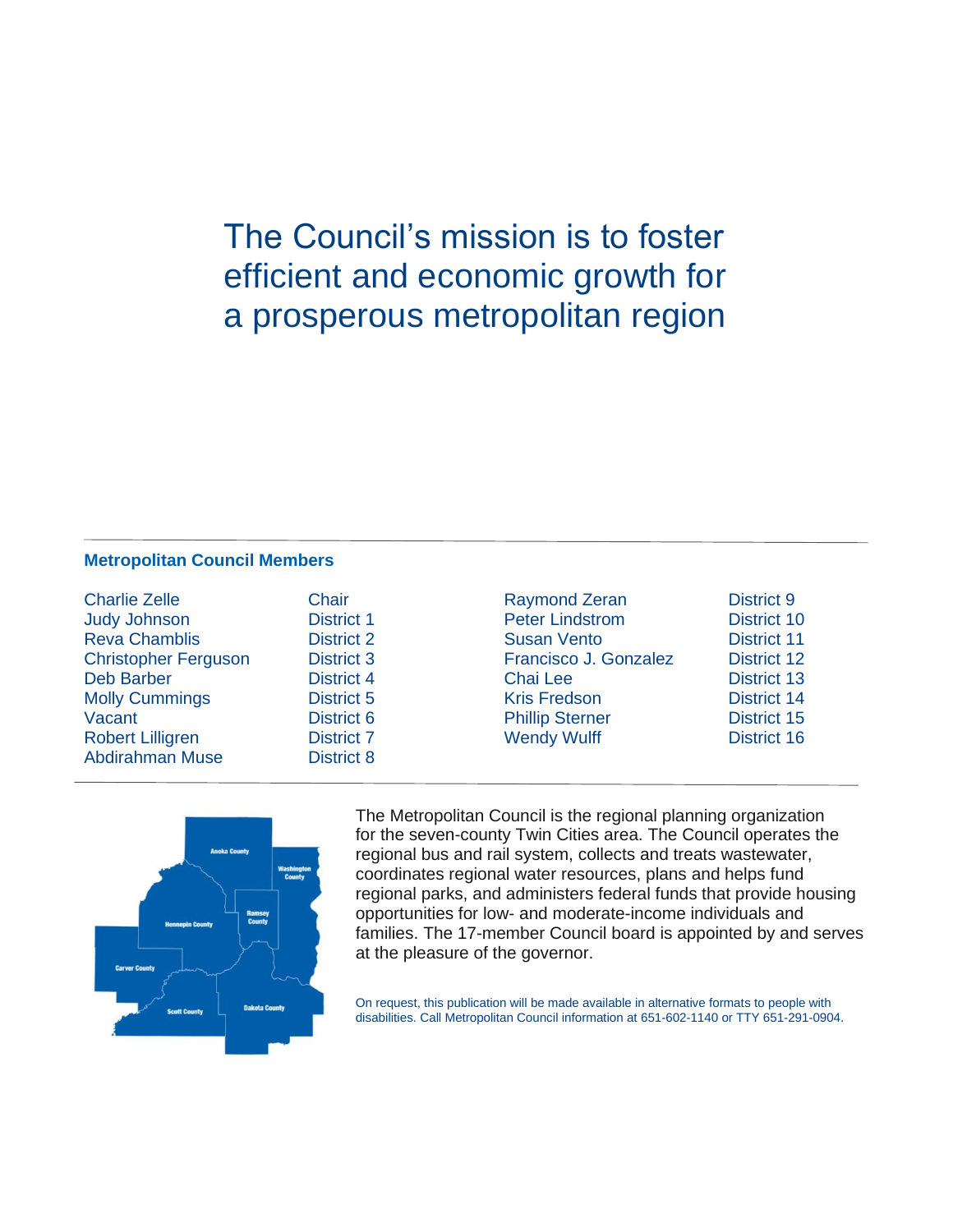## **Comment Overview**

This report summarizes comments received for the draft 2022 Regional Solicitation application. The draft application was released for public comment on September 16, 2021. Comments were accepted through October 18, 2021. During this time, the document was available on the Metropolitan Council's website and through printed copies as requested.

The following report includes a spreadsheet that summarizes the comments received, the individual or agency that made the comment, and the staff response to the comment.

58 commenters participated, including individuals, local government, and non-profit organizations. 92 comments were logged.

| People engaged                          | Web pages $-473$ unique visitors<br>Facebook people reached $-1,093$ (post 1), 537 (post 2)<br>Facebook engagement – 37 actions (post 1), 12 actions (post 2)<br>Twitter engagement – 6 actions (post 1), 4 actions (post 2)                                                                                                                                                     |
|-----------------------------------------|----------------------------------------------------------------------------------------------------------------------------------------------------------------------------------------------------------------------------------------------------------------------------------------------------------------------------------------------------------------------------------|
| <b>Stakeholders involved</b>            | 58                                                                                                                                                                                                                                                                                                                                                                               |
| Interest groups and<br>agencies engaged | <b>Anoka County</b><br>$\bullet$<br><b>Carver County</b><br>$\bullet$<br>City of Belle Plaine<br>$\bullet$<br><b>City of Elko New Market</b><br>$\bullet$<br>City of Shakopee<br>$\bullet$<br>Dakota County<br>$\bullet$<br><b>Hennepin County</b><br>$\bullet$<br>Lake Links Association<br>$\bullet$<br><b>Scott County</b><br>St. Anthony Park Community Council<br>$\bullet$ |
| <b>Methods used</b>                     | Web announcement and web page noticed<br>$\bullet$<br>GovDelivery email announcement<br>$\bullet$<br>Facebook<br>$\bullet$<br>Twitter                                                                                                                                                                                                                                            |
| <b>Comments received</b><br>through     | Email<br>Web form                                                                                                                                                                                                                                                                                                                                                                |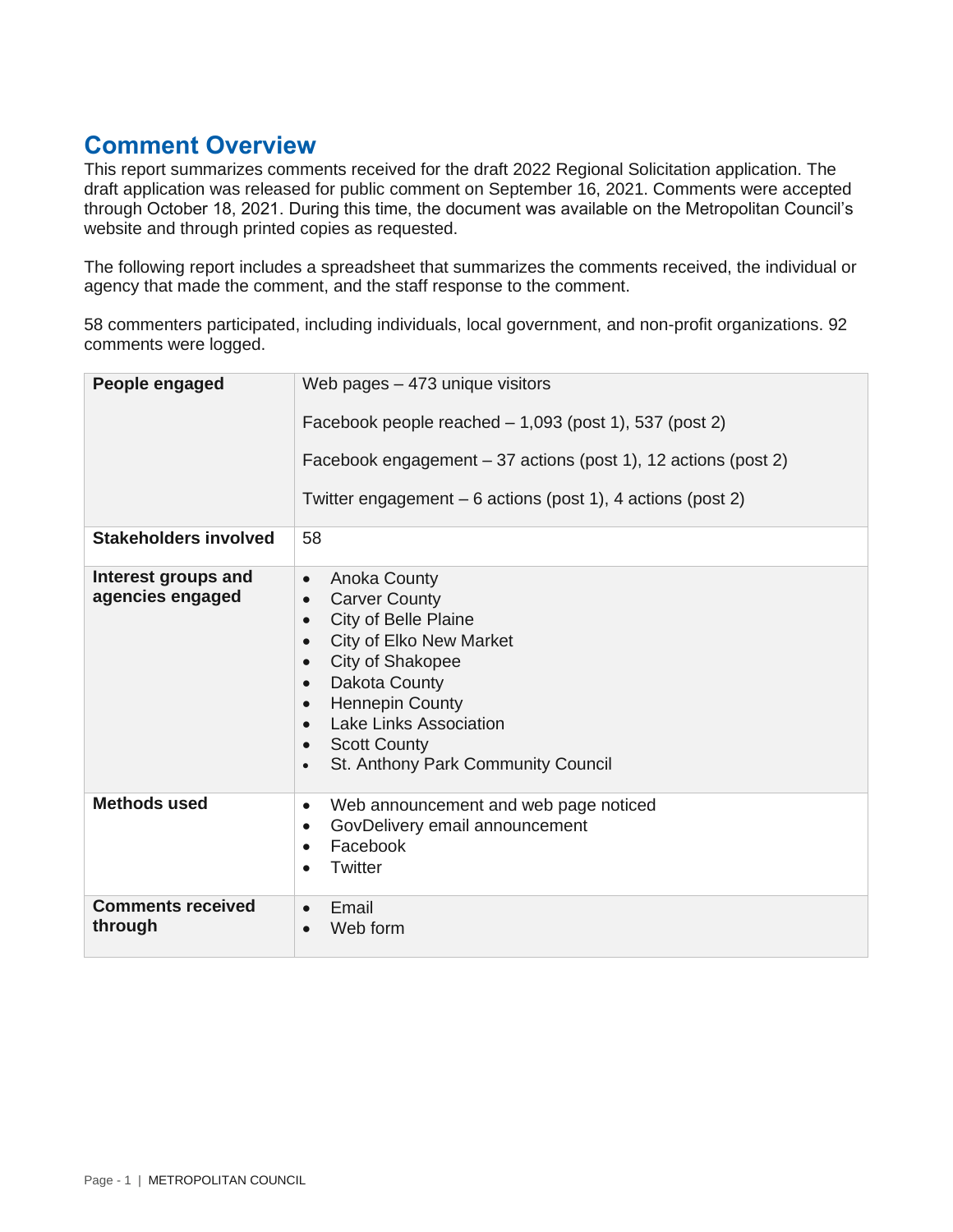## **Key Engagement Themes**

Public comments produced the following themes:

- 40 comments related to modal funding ranges with 35 of these requesting that investment be shifted away from roadway expansion (Strategic Capacity) to investments in transit, bicycle and pedestrian improvements. Five of the modal funding comments did support increased investment in roadways.
- Most of the modal funding comments also commented on the need to reduce the impacts of climate change by reducing our investment in roads and reliance on the automobile.
- Eight comments specifically related to investing in safety such as safe bicycle and pedestrian facilities and intersection improvements.
- Four comments related to simplifying the Solicitation application process.
- A number of comments support specific projects within the region.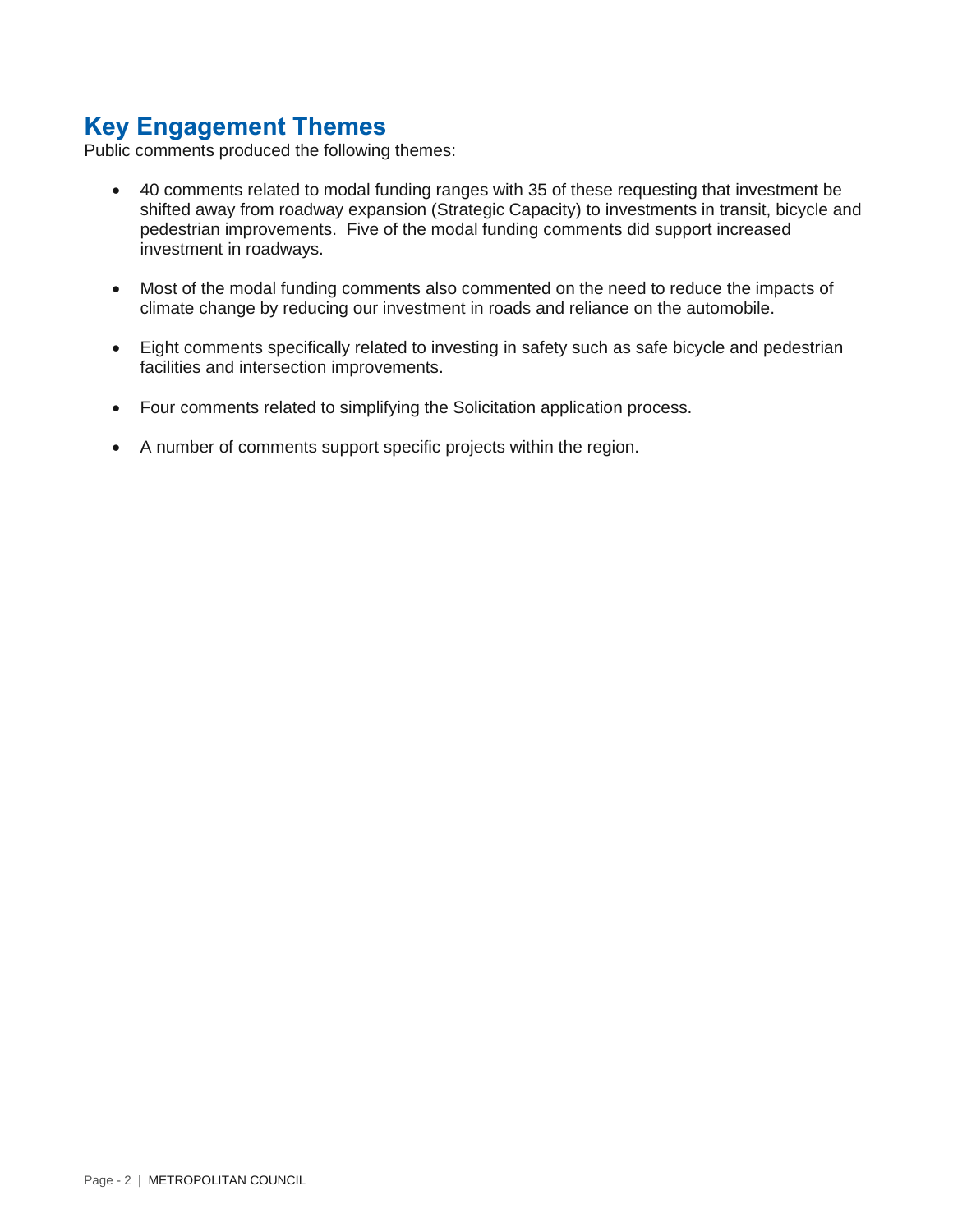#### **Comments and Responses**

Comments are sorted alphabetically by comment topic and commenter name. Commenters that commented on multiple topics may find separate responses for each topic.

|      | <b>Commenter</b>                            | <b>Topic</b>           | Summary                                                                                   | <b>Comment</b>                                                                                                                                                                                                                                                                                                                                                                                                                                                                                                                                                                                                                                                                                                                                                                                            | Response                                                                                                                                                                                                                                                                                                                                                                                                                                                                                                                                                                                                                                                                                                                                                                                                                                                                                                                                                                                                                                            |
|------|---------------------------------------------|------------------------|-------------------------------------------------------------------------------------------|-----------------------------------------------------------------------------------------------------------------------------------------------------------------------------------------------------------------------------------------------------------------------------------------------------------------------------------------------------------------------------------------------------------------------------------------------------------------------------------------------------------------------------------------------------------------------------------------------------------------------------------------------------------------------------------------------------------------------------------------------------------------------------------------------------------|-----------------------------------------------------------------------------------------------------------------------------------------------------------------------------------------------------------------------------------------------------------------------------------------------------------------------------------------------------------------------------------------------------------------------------------------------------------------------------------------------------------------------------------------------------------------------------------------------------------------------------------------------------------------------------------------------------------------------------------------------------------------------------------------------------------------------------------------------------------------------------------------------------------------------------------------------------------------------------------------------------------------------------------------------------|
| 3.1  | <b>Guthrie Byard</b>                        | <b>ADA</b>             | Guarantee project<br>conforms to ADA<br>transition plan                                   | We should ensure that any application received that request funds for pedestrian facility<br>improvements related to ADA requirements is backed by that agencies ADA transition<br>plan. We should not award funding of any kind without that agency showing proof of an<br>ADA self-evaluation and transition plan. Consider calling this out in this section and<br>adding this as a component of the equity scoring matrix.                                                                                                                                                                                                                                                                                                                                                                            | All applications for funding through the Regional Solicitation are already subject to a<br>qualifying requirement that the public agency has a completed ADA transition plan that<br>covers the public rights of way by the date of the solicitation application. (This does not<br>apply to applicants for TDM or unique category project funding that are not public<br>agencies subject to the Title II transition plan requirement.) The applicant is asked for the<br>date of and a link to the plan. Agencies without complete plans are ineligible to apply. In<br>addition, applicants in all of the Roadway categories are asked if the project implements<br>improvements in locations that have been identified as deficient in a current ADA<br>transition plan as part of a measure in the Multimodal Elements and Existing Connections<br>criterion. Applicants in the Pedestrian category are asked about project elements that<br>address needs identified in these plans in a measure in the Deficiencies and Safety<br>criterion. |
| 49.2 | Steven L.<br>Lillehaug, City of<br>Shakopee | Application<br>process | Applications are<br>complicated and costly.                                               | 3. Applications are becoming more complicated and more expensive which discourages<br>applications and adds needless project cost - please do not make this process more<br>complex, please simplify                                                                                                                                                                                                                                                                                                                                                                                                                                                                                                                                                                                                      | The Regional Solicitation is developed to with a goal of balancing selecting projects that<br>meet regional priorities, providing measures that can rate the projects against each other,<br>and the ease of completing the applications. An evaluation of solicitation is completed<br>after each round and the measures are reviewed and revised to balance regional<br>differences yet meet regional priorities. As revisions have been made, the applications<br>have become more complex. When the Solicitation is reviewed in the future for a major<br>change, simplification will be discussed.                                                                                                                                                                                                                                                                                                                                                                                                                                             |
| 45.2 | Jason Pieper,<br>Hennepin<br>County         | Application<br>process | Reduce character limits<br>for responses due to<br>time commitment<br>required to respond | Metropolitan Council staff have worked extensively to develop a data-driven solicitation<br>process that promotes efficiencies for applicants whenever possible. However, Hennepin<br>County staff have noticed that a few measures have been introduced or updated that<br>require extensive responses from the applicant. Two examples of this include the<br>Pedestrian Safety Measure and each of the measures within the Equity and Affordable<br>Housing Criteria. Therefore, we kindly request that Metropolitan Council staff consider<br>reducing character limits. Agencies often have their own staff develop and submit<br>applications, and these time intensive measures often lead to applicant fatique. In<br>addition, they require extensive review by the technical scoring committee. | Changes to the Equity and Affordable Housing criteria encourage a storytelling approach.<br>Character limits were revised as an applicant may need more space to fully describe<br>benefitted populations, engagement, and the connection of these elements to the project.<br>Scoring guidance has been revised to more clearly outline the elements of a successful<br>response.                                                                                                                                                                                                                                                                                                                                                                                                                                                                                                                                                                                                                                                                  |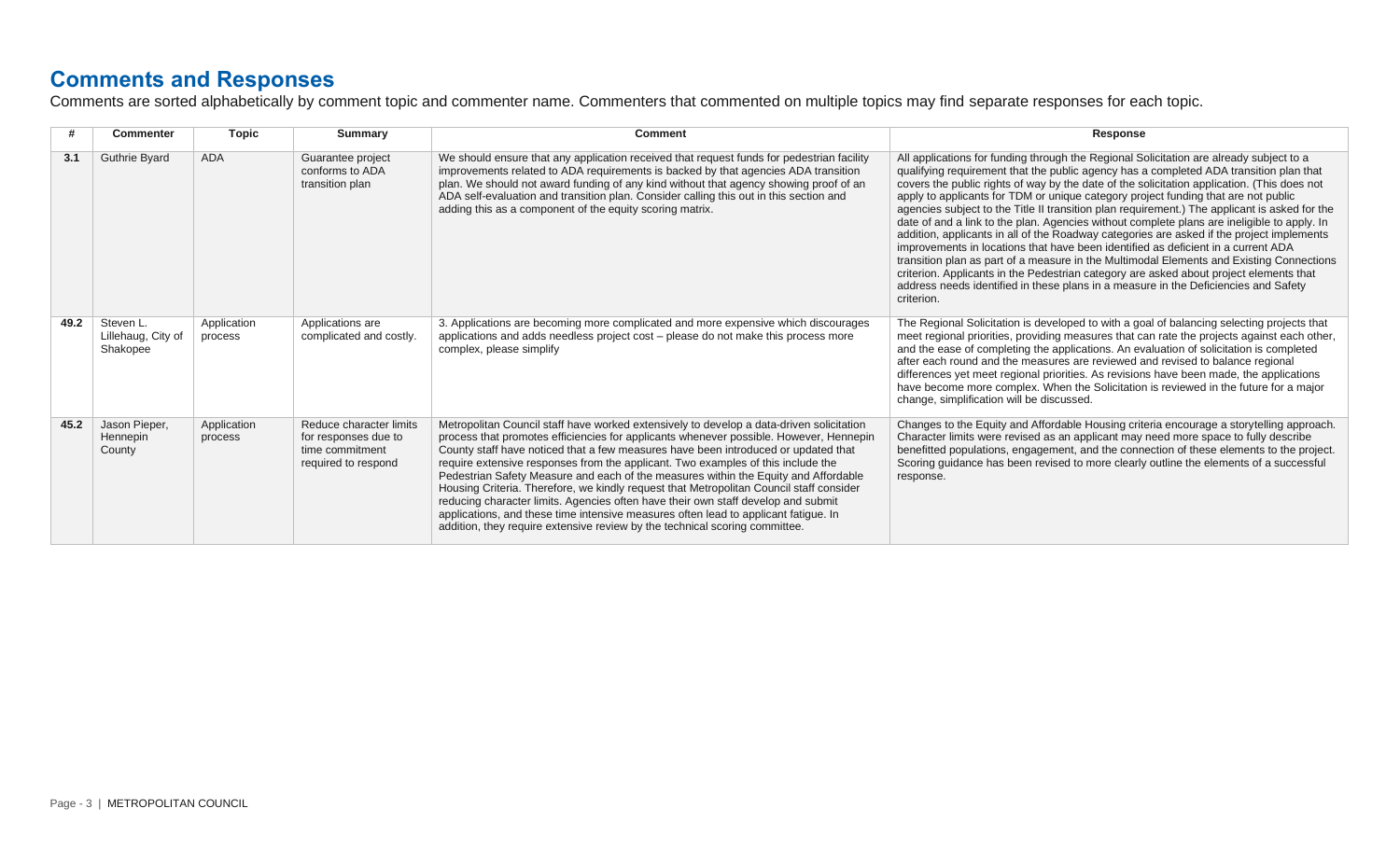| #    | Commenter                              | <b>Topic</b>           | Summary                                                       | <b>Comment</b>                                                                                                                                                                                                                                                                                                                                                                                                                                                                                                                                                                                                                                                                                                                                                                                                                                                                                                                                                                                                                                                                                                                                                                                                                                                                                                                                                                                                                                                                                                                                                                                                                                                                                                                                                                                                                                                    | Response                                                                                                                                                                                                                                                                                                                                                                                                                                                                                                                                                                                                |
|------|----------------------------------------|------------------------|---------------------------------------------------------------|-------------------------------------------------------------------------------------------------------------------------------------------------------------------------------------------------------------------------------------------------------------------------------------------------------------------------------------------------------------------------------------------------------------------------------------------------------------------------------------------------------------------------------------------------------------------------------------------------------------------------------------------------------------------------------------------------------------------------------------------------------------------------------------------------------------------------------------------------------------------------------------------------------------------------------------------------------------------------------------------------------------------------------------------------------------------------------------------------------------------------------------------------------------------------------------------------------------------------------------------------------------------------------------------------------------------------------------------------------------------------------------------------------------------------------------------------------------------------------------------------------------------------------------------------------------------------------------------------------------------------------------------------------------------------------------------------------------------------------------------------------------------------------------------------------------------------------------------------------------------|---------------------------------------------------------------------------------------------------------------------------------------------------------------------------------------------------------------------------------------------------------------------------------------------------------------------------------------------------------------------------------------------------------------------------------------------------------------------------------------------------------------------------------------------------------------------------------------------------------|
| 48.1 | Dawn Mever.<br>City of Belle<br>Plaine | Application<br>process | Make application<br>easier/smoother                           | Greetings Honorable Chair Hovland,<br>This letter is in response to the request for public comment pertaining to the TAB Regional<br>Solicitation and Highway Safety Improvement Program applications. Thank you for<br>providing a forum for public comment.<br>Belle Plaine is in southwestern Scott County, the second fastest growing county in<br>Minnesota as evidenced by initial 2020 Census data. As a rapidly growing area, the City<br>has been active in a regional collaboration known as SCALE. Through SCALE and<br>review/collaboration on local comprehensive plans we understand regional investment in<br>road/bridge infrastructure is needed to support economic development, to get workers to<br>jobs, to move goods, and support complete housing.<br>Past and planned improvements in transportation facilities at a local levels incorporate<br>complete street concepts including options for pedestrians and cyclists, future investment<br>in transportation facilities would further accommodate diverse modes of transportation in<br>an efficient manner.<br>One item we struggle with as a rural community is the application process and being<br>competitive within decision-making priority parameters. The application process is<br>seemingly more comprehensive/complicated and more expensive to produce, especially<br>for small cities who often need to hire consultants but have very limited budgets. Being<br>competitive for available funding is also a challenge since we have small facilities, smaller<br>populations, and smaller traffic numbers but similar challenges, only on a rural scale.<br>On behalf of Mayor Christopher G. Meyer and the City Council of Belle Plaine, thank you<br>for providing for comment and your thoughtful consideration.<br>Sincerely,<br>Dawn Meyer<br>City Administrator | The Regional Solicitation is developed to with a goal of balancing selecting projects that<br>meet regional priorities, providing measures that can rate the projects against each other,<br>and the ease of completing the applications. An evaluation of solicitation is completed<br>after each round and the measures are reviewed and revised to balance regional<br>differences yet meet regional priorities. As revisions have been made, the applications<br>have become more complex. When the Solicitation is reviewed in the future for a major<br>change, simplification will be discussed. |
| 51.6 | <b>Scott County</b>                    | Application<br>process | Simplify application and<br>scoring process to save<br>costs. | The Metropolitan Council's staff spends hundreds and hundreds of hours each year<br>working on the regional solicitation and spends significant dollars to update studies<br>required to keep them current. Cities, counties, and other jurisdictions spend a lot of time<br>each year preparing applications, scoring, and debriefing on the solicitation. Applicants<br>can spend at least \$10,000 per application plus staff time costs. It's time to recognize that<br>this is a costly process that deters several application submittals, especially from smaller<br>communities. The solicitation needs to be a more equitable between large and small cities<br>and a less complicated distribution of the funds. Geographic balance in the region is often<br>a topic when projects are selected. The County strongly recommends a new system that<br>will reduce local costs, simplify the application and scoring process through geographic<br>balance, and use the existing transportation plans to make funding decisions more locally.                                                                                                                                                                                                                                                                                                                                                                                                                                                                                                                                                                                                                                                                                                                                                                                                            | The Regional Solicitation is developed to with a goal of balancing selecting projects that<br>meet regional priorities, providing measures that can rate the projects against each other,<br>and the ease of completing the applications. An evaluation of solicitation is completed<br>after each round and the measures are reviewed and revised to balance regional<br>differences yet meet regional priorities. As revisions have been made, the applications<br>have become more complex. When the Solicitation is reviewed in the future for a major<br>change, simplification will be discussed. |
| 7.3  | James M<br>Slegers                     | <b>Bike Barriers</b>   | Fund bike lanes and<br>trails where there are<br>barriers     | Fund bike lanes and multiuser trails on state and county highways wherever there are<br>barriers. In St Paul, the clearest unaddressed barrier is Snelling between Howell and<br>Como.                                                                                                                                                                                                                                                                                                                                                                                                                                                                                                                                                                                                                                                                                                                                                                                                                                                                                                                                                                                                                                                                                                                                                                                                                                                                                                                                                                                                                                                                                                                                                                                                                                                                            | Thank you for your comment. Snelling Avenue is a designated regional bicycle barrier<br>expressway between Hoyt Avenue and I-694.                                                                                                                                                                                                                                                                                                                                                                                                                                                                       |
| 21.3 | Kharme<br>Mahamed                      | <b>Bike safety</b>     | Build out safe bike<br>infrastructure                         | Help create more safe bike routes around the Twin Cities, many areas (especially Saint<br>Paul) do not have guarded pathways which make those who could potentially cycle less<br>comfortable to cycle and chose other modes of transport or drive simply because they feel<br>as if they are in danger because of not guarded pathways.                                                                                                                                                                                                                                                                                                                                                                                                                                                                                                                                                                                                                                                                                                                                                                                                                                                                                                                                                                                                                                                                                                                                                                                                                                                                                                                                                                                                                                                                                                                          | Thank you for your comment. The Regional Solicitation has funded many bike<br>improvements throughout the region and there continues to be a strong need for<br>continued investment.                                                                                                                                                                                                                                                                                                                                                                                                                   |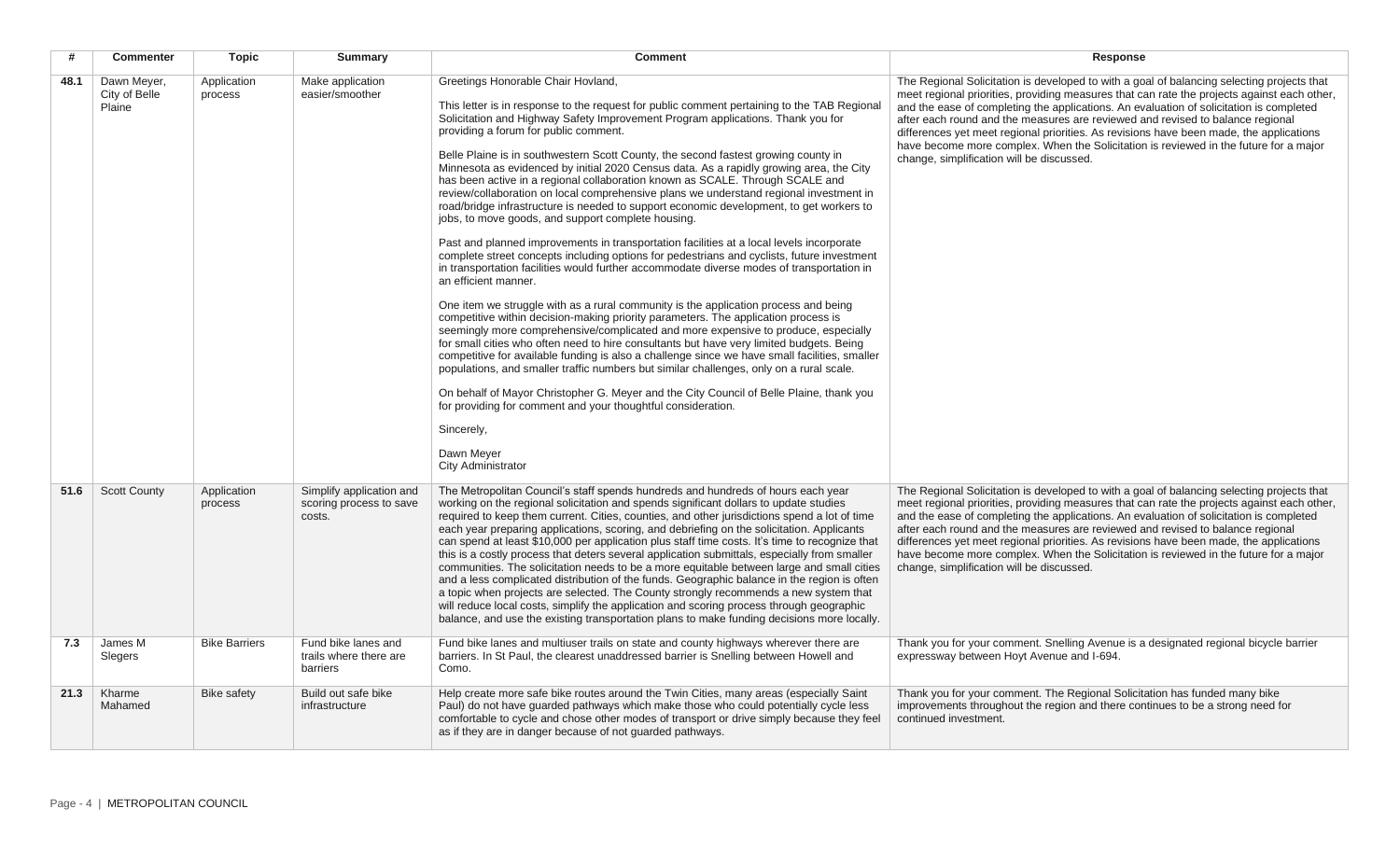| #    | <b>Commenter</b>                    | <b>Topic</b>              | <b>Summary</b>                      | <b>Comment</b>                                                                                                                                                                                                                                                                                                                                                                                                                                                                                                                                                                                                                                                                                                                                                                                                                                                                                                                   | <b>Response</b>                                                                                                                                                                                                                                                                                                                                                                                                                                                                                                                                                                                                                                                                                                                                                                                                                                                                                                                                                                                                                                                    |
|------|-------------------------------------|---------------------------|-------------------------------------|----------------------------------------------------------------------------------------------------------------------------------------------------------------------------------------------------------------------------------------------------------------------------------------------------------------------------------------------------------------------------------------------------------------------------------------------------------------------------------------------------------------------------------------------------------------------------------------------------------------------------------------------------------------------------------------------------------------------------------------------------------------------------------------------------------------------------------------------------------------------------------------------------------------------------------|--------------------------------------------------------------------------------------------------------------------------------------------------------------------------------------------------------------------------------------------------------------------------------------------------------------------------------------------------------------------------------------------------------------------------------------------------------------------------------------------------------------------------------------------------------------------------------------------------------------------------------------------------------------------------------------------------------------------------------------------------------------------------------------------------------------------------------------------------------------------------------------------------------------------------------------------------------------------------------------------------------------------------------------------------------------------|
| 45.1 | Jason Pieper,<br>Hennepin<br>County | <b>Bridge eligibility</b> | Establish work group for<br>bridges | Hennepin County kindly requests that Metropolitan Council staff review and update the<br>eligibility requirements for bridge rehabilitation and bridge replacement projects as part of<br>the 2022 Regional Solicitation. During our conversations with staff representing the<br>Metropolitan Council and the MnDOT State Aid Office, it appeared that the draft eligibility<br>requirements were out of date when we received potential county bridge applications.<br>Therefore, we would like to suggest that a Technical Work Group be established to<br>provide recommendations on the preferred eligibility requirements to ensure that limited<br>federal transportation funds are focused on the region's highest priority bridges. County<br>staff are happy to discuss this further and participate in a Technical Work Group. Please<br>contact Carla.Stueve@hennepin.us for any follow-up.                          | Thank you for your comment. We agree that a bridge technical work group should be<br>convened with bridge experts to discuss specific bridge eligibility and scoring measures.<br>The Council will convene this group after the 2022 funding cycle.                                                                                                                                                                                                                                                                                                                                                                                                                                                                                                                                                                                                                                                                                                                                                                                                                |
| 7.2  | James M<br>Slegers                  | <b>BRT</b>                | Build out a BRT system              | We need BRTs and higher frequency buses throughout the metro but most acutely in<br>neighborhoods of concentrated poverty where car ownership is low and transit<br>dependence is high. We need a BRT grid with a mile or half mile grid across Mpls StP and<br>the first ring suburbs. Fund the bones of this network ASAP. \$200M isn't enough by any<br>means, but transit should be free and we should seek to fund it as such                                                                                                                                                                                                                                                                                                                                                                                                                                                                                               | The Council and the Transportation Advisory Board support a balanced approach to<br>investment across the region that includes \$25 million specifically for arterial bus rapid<br>transit and up to an additional \$7 million for other bus rapid transit projects. High<br>frequency bus improvements that are not considered bus rapid transit would also be<br>eligible to seek funding in the transit/TDM category range of \$45-63 million, which is<br>inclusive of the bus rapid transit funding discussed above.                                                                                                                                                                                                                                                                                                                                                                                                                                                                                                                                          |
| 2.1  | Deb Larson                          | BRT in the<br>suburbs     | Don't invest in BRT in<br>suburbs   | Stop BRT in the suburbs. It's not utilized as much as in the city and it's not necessary<br>since we have cars. Only a fool would move to an area that he or she can't leave and get<br>to work. It's irresponsible to make others pay for your poor judgement. Our sense of how<br>far we will go to support others who don't have good judgment is unfair to those of us who<br>do take responsibility seriously. It's practical and pragmatic. With these types of projects,<br>you are encouraging people to be dependent of others for their survival. It's a whole new<br>mindset that never used to exist. It's become more prevalent. Perhaps we should have<br>survival skills as a mandatory class.                                                                                                                                                                                                                    | The Council and the Transportation Advisory Board support a balanced approach to<br>investment across the region that supports choices for both where to live and how to<br>travel. Bus rapid transit is a valuable investment to help people reach jobs, education, and<br>other opportunities, including those in the suburbs. Many people in the region cannot drive<br>because of cost or ability and transit affords them opportunities that would otherwise be<br>impossible. In addition, each bus rapid transit project goes through an extensive planning<br>process that includes ample engagement from local residents, businesses, elected<br>officials, and other stakeholders. No bus rapid transit line in the region moves forward<br>without the support of local governments that represent their residents and businesses.<br>The Regional Solicitation recognizes the efforts of local planning processes that identify<br>bus rapid transit as a priority and includes funding for lines if they prove competitive in the<br>scoring process. |
| 34.1 | Zach Einck                          | BRT, project<br>specific  | Build out a BRT system              | Continue the rollout of aBRT lines at a faster rate.<br>For aBRT lines, there should be an interim step between regular local bus rout and<br>METRO route. I recommend investing in cheaper station infrastructure first (like one-size-<br>fits-all) that can be used at all necessary locations without the need for construction. Can<br>improve existing local bus routes with all-door boarding and spread out bus stop spacing<br>before the expensive project. Metro Transit could upgrade a lot of local bus lines quickly to<br>improve the experience of current users.<br>Create a north/south bus line that passes through the West End of St Louis Park. Lots of<br>density in that area, and could connect to the new Metro Green line, Wolfe Park<br>neighborhood, and future Metro Blue line (via Douglas Dr?). Could also connect to the<br>Grandview neighborhood and/or the future Metro E Line to the south. | This comment will be shared with Metro Transit, the implementer of the arterial bus rapid<br>transit system. The Metropolitan Council and the Transportation Advisory Board<br>recognizes the value of these investments in arterial bus rapid transit. The Regional<br>Solicitation did change in 2020 to create a \$25 million funding category specific to arterial<br>bus rapid transit. This funding category will continue in 2022 and should provide more<br>stability to the expansion of the arterial bus rapid transit program.                                                                                                                                                                                                                                                                                                                                                                                                                                                                                                                          |
| 39.6 | Dave Sanasac                        | Bus travel times          | Improve bus travel times            | Why do only the Rapid Buses have priority signaling? Wouldn't it improve bus transit if all<br>buses had priority signaling? They already have to stop multiple times for people getting<br>on and off. Why slow them down even more by making them stop at every stop light too?<br>We also need to have Bus Only lanes along major roads and highways (open them up to<br>cyclists too - like the one near the state fairgrounds). Who wants to take the bus instead of<br>drive if the bus is going to get stuck in the same traffic as the cars?                                                                                                                                                                                                                                                                                                                                                                             | Transit signal priority and bus only lanes would be eligible activities in the transit<br>modernization application category. The Regional Solicitation has funded activities like<br>these in past cycles. Planning for where to implement these improvements is done as a<br>collaborative effort between transit providers and local governments that determine the<br>traffic control systems or own the local roads. It is up to sponsors like Metro Transit and<br>local governments to submit applications to fund these types of projects.                                                                                                                                                                                                                                                                                                                                                                                                                                                                                                                 |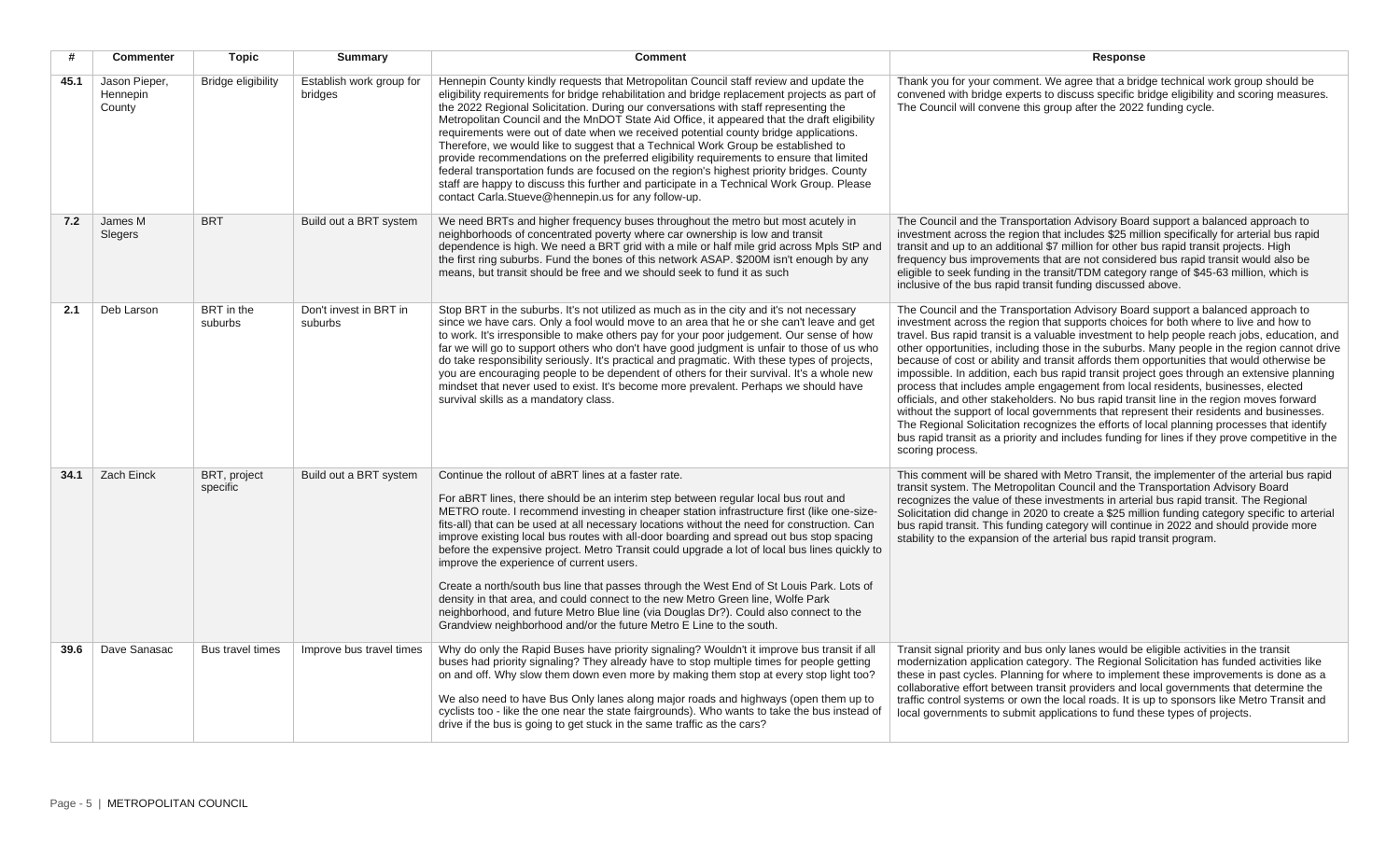|     | <b>Commenter</b>                | <b>Topic</b>                                   | Summary                                                                                       | <b>Comment</b>                                                                                                                                                                                                                                                                                                                                                                                                                                                                                                                                                                                                                                                                                                                       | Response                                                                                                                                                                                                                                                                                                                                                                                                                                                                                                                                                                                                         |
|-----|---------------------------------|------------------------------------------------|-----------------------------------------------------------------------------------------------|--------------------------------------------------------------------------------------------------------------------------------------------------------------------------------------------------------------------------------------------------------------------------------------------------------------------------------------------------------------------------------------------------------------------------------------------------------------------------------------------------------------------------------------------------------------------------------------------------------------------------------------------------------------------------------------------------------------------------------------|------------------------------------------------------------------------------------------------------------------------------------------------------------------------------------------------------------------------------------------------------------------------------------------------------------------------------------------------------------------------------------------------------------------------------------------------------------------------------------------------------------------------------------------------------------------------------------------------------------------|
| 7.1 | James M<br>Slegers              | Climate change                                 | Set VMT Reduction<br>target to help mitigate<br>climate change                                | Most cities in the metro and MNDOT all have VMT reduction goals. None of this money<br>should go to adding lanes on highways. Freeway expansion is climate denial, in<br>contraindication of climate goals.                                                                                                                                                                                                                                                                                                                                                                                                                                                                                                                          | Thank you for your comment. Regional Solicitation funds cannot be used for freeway lane<br>expansion. On the eligible non-freeway roadways, the TAB approved a set of projects in<br>the 2020 funding cycle that actually removed slightly more roadway mileage through "road<br>diet" projects than were added in lane expansion projects. The Council and MnDOT have<br>several ongoing or planned studies to further examine the issues you've identified.                                                                                                                                                    |
| 4.1 | Keith Heiberg                   | Climate change,<br>public health               | Give priority to vehicles<br>that reduce emissions                                            | To address both climate change and public health, please give priority to types of vehicles<br>according to greenhouse gas emissions. By "priority" I mean real-world encouragement,<br>such as infrastructure and funding, not just lip service. Since electric vehicles are only as<br>zero-emissions as the power plants that charge them, I suggest ranking vehicles in this<br>order: 1. pedal-powered bicycles; 2. e-bikes; 3. EVs; 4. internal-combustion vehicles.<br>Thank you!                                                                                                                                                                                                                                             | Thank you for your comment. The Regional Solicitation does provide dedicated funding<br>for transit, bike and pedestrian improvements. Electric vehicle charging is eligible as<br>demonstrated by the grant to the St. Paul, Hour Car, Xcel Energy and Minneapolis project.<br>We are also planning work beginning in 2022 to support more direct estimates of<br>greenhouse gas emissions from all the various transportation project types that will allow<br>for prioritization.                                                                                                                             |
| 1.1 | Kevin Raun,<br>Citizen Taxpayer | Comprehensive<br>plans<br>amendment<br>process | Do not support the<br>Council process for<br>administrative review of<br>comp plan amendments | Your plan is good, but your ability to hold stakeholders (Cities) accountable leaves a lot to<br>be desired. I recently struggled to ask the Council review their own standards when<br>Cottage Grove recently submitted a Comp Plan amendment. I couldn't even receive a<br>return call from my Council Representative and then attempted to contact the Council<br>Chair with the same similar negative results. Instead the Council hid behind their process<br>for an Administrative review thereby declaring the amendments approved as submitted.<br>Your process for review is flawed and lacks accountability to the general public!!<br>Feel free to contact me if you would like to follow up, but I won't hold my breath! | The discretionary authority to amend to a comprehensive plan rests with the local unit of<br>government. The Metropolitan Council reviews amendments to local comprehensive plans<br>only for their consistency with regional policies and for potential impacts on regional<br>systems. Small-scale amendments can be reviewed administratively by staff when they do<br>not raise any issues of regional concern. The criteria for meeting eligibility for<br>administrative review can be found online on the Local Planning Handbook at<br>https://metrocouncil.org/Handbook/Review-Process/Amendments.aspx. |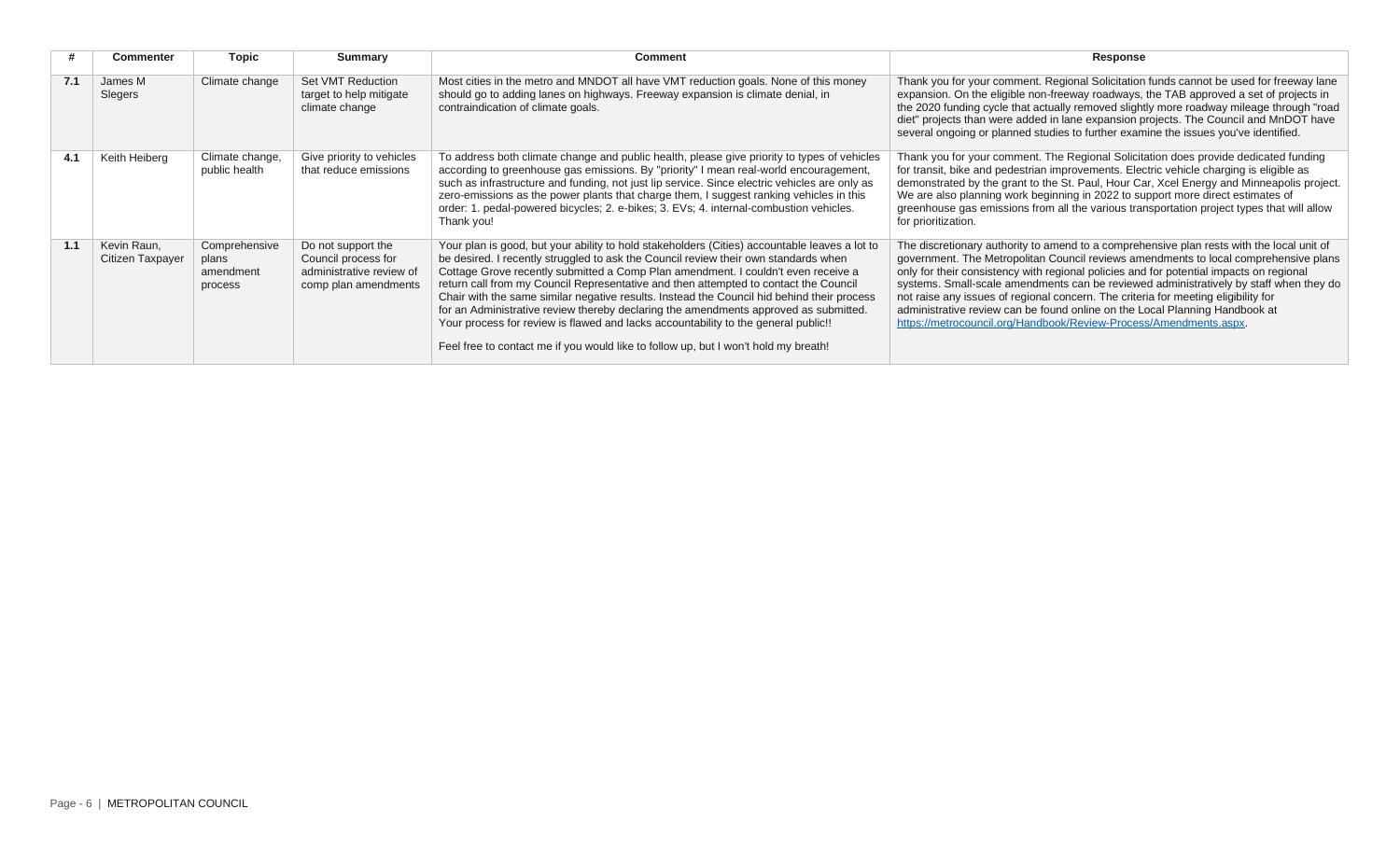|      | <b>Commenter</b> | <b>Topic</b>                                    | <b>Summary</b>                                                                                                     | <b>Comment</b>                                                                                                                                                                                                                                                                                                                                                                                                                                                                                                                                                                                                                                                                                                                                                                                                                                                                                                                                                                                                                                                                                                                                                                                                                                                                                                                                                                                                                                                                                                                                                                                                                                                                                                                                                                                                                                                                                                                                                                                                                                                                                                                                                                                                                                                                                                                                                                                                                                                                                                                                                                                                                                   | Response                                                                                                                                                                                                                                                                                                                                                                                                                                                                                                                                                                                                                                                                                                                                                                                                                                                                                                                                                                                                                                                        |
|------|------------------|-------------------------------------------------|--------------------------------------------------------------------------------------------------------------------|--------------------------------------------------------------------------------------------------------------------------------------------------------------------------------------------------------------------------------------------------------------------------------------------------------------------------------------------------------------------------------------------------------------------------------------------------------------------------------------------------------------------------------------------------------------------------------------------------------------------------------------------------------------------------------------------------------------------------------------------------------------------------------------------------------------------------------------------------------------------------------------------------------------------------------------------------------------------------------------------------------------------------------------------------------------------------------------------------------------------------------------------------------------------------------------------------------------------------------------------------------------------------------------------------------------------------------------------------------------------------------------------------------------------------------------------------------------------------------------------------------------------------------------------------------------------------------------------------------------------------------------------------------------------------------------------------------------------------------------------------------------------------------------------------------------------------------------------------------------------------------------------------------------------------------------------------------------------------------------------------------------------------------------------------------------------------------------------------------------------------------------------------------------------------------------------------------------------------------------------------------------------------------------------------------------------------------------------------------------------------------------------------------------------------------------------------------------------------------------------------------------------------------------------------------------------------------------------------------------------------------------------------|-----------------------------------------------------------------------------------------------------------------------------------------------------------------------------------------------------------------------------------------------------------------------------------------------------------------------------------------------------------------------------------------------------------------------------------------------------------------------------------------------------------------------------------------------------------------------------------------------------------------------------------------------------------------------------------------------------------------------------------------------------------------------------------------------------------------------------------------------------------------------------------------------------------------------------------------------------------------------------------------------------------------------------------------------------------------|
| 50.1 | Betty J. Wheeler | Ecosystem                                       | Don't use local water for<br>wastewater catchments                                                                 | I heartily endorse everything in the comments submitted by the St. Anthony Park<br>Community Council. Please refer to that statement.<br>In addition:<br>One of the most important changes needed in the design of all transportation projects is to<br>COMPLETELY HALT all use of legacy natural wetlands, lakes, rivers and streams for<br>directly accepting roadway runoff. The continued use of such water bodies has already,<br>and will maintain, degraded aquatic ecosystems.<br>Our precious waters cannot be used as wastewater catchments. Deicing chemicals<br>(especially salts in particular), act essentially like 'forever chemicals' in ecosystems. Salts<br>are so highly soluble that there is no inherent way for natural processes to filter out or<br>mitigate the salts, once they are released into an aquatic ecosystem. They rapidly<br>deteriorate the food web, because most species are highly sensitive and intolerant of<br>elevated salt concentrations. These species are fundamentally crucial in natural aquatic<br>ecosystems. Thus, the ecosystem breaks down and we lose our most prized species of<br>freshwater fish, our indicator species of healthy aquatic systems, etc.<br>Within the Metropolitan Council's geographical area, there is certainly a long list of<br>degraded aquatic ecosystems from transportation corridors. The first step is to identify<br>every legacy water body which existed prior to urban and transportation development.<br>(Reviewing the DNR's Minnesota Spring Inventory would be of great help to establish a<br>legacy water body identification database.) Going forward, each time and place there is a<br>repair or upgrade of any of the locations where runoff has been piped to a such a water<br>body, the project must redesign the storm water handling system. Instead, it must use<br>new infiltration basins within the ROW, and eliminate the piping and conveyances of runoff<br>to the original water body. Finally, the water body must be remediated, so that a natural<br>aquatic ecosystem can be re-established. I submit this should become one of the Met<br>Council's highest priorities beginning now.<br>Every degraded ecosystem is another loss of a piece of our Earth's habitability. We know<br>we are losing species to extinction in this century faster than at any time in human history.<br>This headlong rush toward degraded systems will ultimately lead to a failure of the Earth<br>to remain habitable to humans. We must reverse this trend at every possible opportunity.<br>There is no time or opportunity to waste | Thank you for your comments. St. Anthony Park Community Council comments will be<br>responded to separately. The lakes, wetlands, rivers, and streams in the region are very<br>important to the Metropolitan Council. We have been and will continue to work within the<br>watershed management framework for the Twin Cities Metropolitan Area to protect and<br>restore these valued water resources. Over the years, statutes, regulations, and practices<br>have greatly improved the treatment of our water resources. For example, stormwater can<br>no longer be directly discharged into area wetlands without some type of pretreatment.<br>Pretreatment of stormwater runoff is generally required for water discharging to area lakes<br>as well. The Metropolitan Council is actively working to improve our water quality in the<br>region. We will continue to work with the appropriate regulatory agencies in the region to<br>refine these rules and requirements in order to best protect and restore our areas precious<br>water resources. |
| 52.3 | Anoka County     | Equity and<br>Housing<br>Performance<br>scoring | Support changes to<br>Equity and Housing<br>Performance measures<br>and scoring; concern for<br>consistent scoring | "We generally support the decision to subdivide the criteria for scoring Equity and<br>Performance (No. 3) into three measures accounting for a total of 100 as proposed in the<br>table below for the Roadways Including Multimodal Elements funding category. We<br>believe this is a step forward from past solicitations where we felt that too much emphasis<br>was placed on the housing performance scores (HPS) developed by Met Council for each<br>city in the region. With that said, we feel a potential drawback of these three new<br>measurements is that the response now requires the applicant to provide a lengthy<br>narrative to demonstrate how the project addresses each sub criteria. This can lead to<br>subjectivity on behalf of the scorer in determining the number of points to award to a<br>project. Given that different individuals may be scoring these criteria, it may be difficult to<br>maintain consistency for determining points awarded to competing project submittals. "                                                                                                                                                                                                                                                                                                                                                                                                                                                                                                                                                                                                                                                                                                                                                                                                                                                                                                                                                                                                                                                                                                                                                                                                                                                                                                                                                                                                                                                                                                                                                                                                                           | These changes encourage a storytelling approach to the Equity and Affordable Housing<br>criteria. Open-ended responses allow applicants to support their application statements by<br>connecting engagement with project changes. Proximity of equity populations (low-income<br>populations, people of color, persons with disabilities, youth and older adults, and<br>residents of affordable housing) to a project do not fully describe project benefits or<br>disbenefits. The new scoring guidance more clearly outlines the components of a<br>successful response, which will provide a more consistent basis for scoring.                                                                                                                                                                                                                                                                                                                                                                                                                             |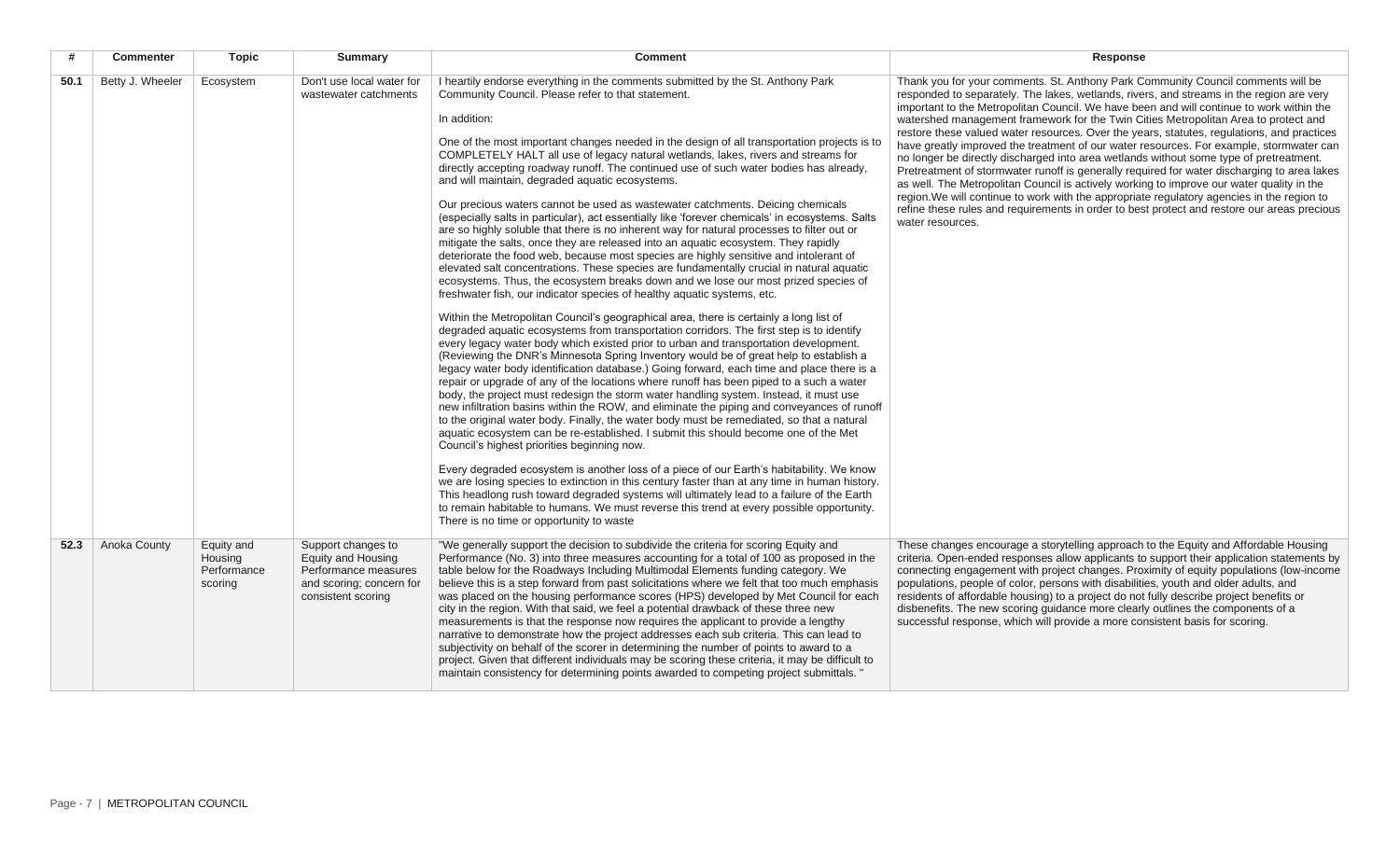|      | <b>Commenter</b>     | <b>Topic</b>          | <b>Summary</b>                                                                                        | <b>Comment</b>                                                                                                                                                                                                                                                                                                                                                                                                                                                                                                                                                                                                                                                                                                                                                                                                                                                                                                                                                                                                                                                                                                                                                                                                                                                                                                                                                                                                                                                                                                                                                                                                                                                                                                                                                                                                                                                                                                                                                 | Response                                                                                                                                                                                                                                                                                                                                                                                                                                                                                                                                                                                                                                                                                                                                                                                                                                                                                                                                                                                                                                     |
|------|----------------------|-----------------------|-------------------------------------------------------------------------------------------------------|----------------------------------------------------------------------------------------------------------------------------------------------------------------------------------------------------------------------------------------------------------------------------------------------------------------------------------------------------------------------------------------------------------------------------------------------------------------------------------------------------------------------------------------------------------------------------------------------------------------------------------------------------------------------------------------------------------------------------------------------------------------------------------------------------------------------------------------------------------------------------------------------------------------------------------------------------------------------------------------------------------------------------------------------------------------------------------------------------------------------------------------------------------------------------------------------------------------------------------------------------------------------------------------------------------------------------------------------------------------------------------------------------------------------------------------------------------------------------------------------------------------------------------------------------------------------------------------------------------------------------------------------------------------------------------------------------------------------------------------------------------------------------------------------------------------------------------------------------------------------------------------------------------------------------------------------------------------|----------------------------------------------------------------------------------------------------------------------------------------------------------------------------------------------------------------------------------------------------------------------------------------------------------------------------------------------------------------------------------------------------------------------------------------------------------------------------------------------------------------------------------------------------------------------------------------------------------------------------------------------------------------------------------------------------------------------------------------------------------------------------------------------------------------------------------------------------------------------------------------------------------------------------------------------------------------------------------------------------------------------------------------------|
| 39.7 | Dave Sanasac         | <b>Expand transit</b> | <b>Extend Northstar.</b><br>extend northbound BRT<br>further, improve suburb<br>to suburb connections | I live in Anoka and work just outside of Minneapolis. The Northstar should be the ideal<br>mode of transportation for me, yet it is almost completely useless. It does not make<br>enough trips back and forth, and it does so only to serve the 9 to 5 crowd. For real, what<br>are the trains doing between the last southbound trip and the first northbound trip? That<br>thing could run back and forth all day and it would still be cheaper to pay for fuel and<br>staffing than to expand the roads again. And while I'm on the subject of the Northstar,<br>extend that thing up to Saint Cloud so the college kids can get back and forth and maybe<br>extend it farther south of Target Field too. The stations don't need to be huge like the one<br>in Anoka. Build them for pedestrians like the LRT stations in Minneapolis, or connect them<br>to a shopping mall via skyway (if there are any malls along the tracks). I would use the<br>Northstar five days a week or more if it went even close to when I need it to.<br>I've read that there are plans to extend the Bus Rapid Transit system from Minneapolis to<br>Northtown. I think this is great, but it really could go farther. If they continued up along<br>East River Road they could replace the 852 route and provide better access to Anoka-<br>Ramsey Community College, Anoka Technical College, and Mercy Hospital.<br>There needs to be better routes for the buses as well. Right now they all connect the<br>suburbs to Minneapolis. We need routes that connect suburbs to suburbs. Unless you get<br>lucky and need to go when the Northstar leaves, right now a bus trip from Anoka to<br>Roseville takes over two and half hours. I shouldn't be able to bike from the Anoka<br>Northstar station to the Rosedale Mall AND BACK before someone can make the one way<br>trip by bus (it takes about an hour and a half each way to bike the trip I just described). | The Regional Solicitation generally does not dictate how projects should be delivered but<br>provides a framework for evaluation the value of projects to the region against projects in<br>the same funding category. Since these comments relate to specific projects or service<br>areas, they will be shared with potential applicants in those service areas.                                                                                                                                                                                                                                                                                                                                                                                                                                                                                                                                                                                                                                                                           |
| 51.8 | <b>Scott County</b>  | <b>HSIP</b>           | Keep HSIP funding<br>decisions separate from<br>the Regional Solicitation                             | The Highway Safety Improvement Program should be kept separate from the regional<br>solicitation scoring and factoring into the regional solicitation funding distribution. The<br>HSIP criteria should be based on safety alone. However, a number of the criteria have<br>nothing to do with safety benefit which results in the application being more time<br>consuming and costly to fill out and score diluting the federal intent of the program                                                                                                                                                                                                                                                                                                                                                                                                                                                                                                                                                                                                                                                                                                                                                                                                                                                                                                                                                                                                                                                                                                                                                                                                                                                                                                                                                                                                                                                                                                        | According to MnDOT, the scoring criteria for the HSIP program in Metro District are all<br>safety related. Scoring criteria for Proactive and Reactive projects include safety<br>measures and cost-benefit criteria, and applicants are asked to demonstrate how the<br>project connects to the Minnesota Highway Safety Plan and the intent of the HSIP<br>program. The scoring criteria was last updated in the HSIP program evaluation in 2018,<br>which included engagement and input with local partners.                                                                                                                                                                                                                                                                                                                                                                                                                                                                                                                              |
| 43.5 | <b>Carver County</b> | <b>HSIP</b>           | Prioritize funding for<br>local agency projects,<br>not MnDOT                                         | Prioritize local agency projects to receive federal Highway Safety Improvement Program<br>(HSIP) funding. In 2020, MnDOT selected to fund six (6) of their own projects as part of<br>this funding solicitation while eighteen (18) projects from counties and cities were<br>unfunded. MnDOT receives a separate allocation of HSIP funding apart from this funding<br>solicitation.                                                                                                                                                                                                                                                                                                                                                                                                                                                                                                                                                                                                                                                                                                                                                                                                                                                                                                                                                                                                                                                                                                                                                                                                                                                                                                                                                                                                                                                                                                                                                                          | The Metropolitan Council does not receive federal HSIP funding as part of the<br>appropriation as a Transportation Management Area (TMA) and most state DOTs do not<br>allocate HSIP funding to TMAs (MPOs of greater than 200,000 population). However, the<br>Minnesota Department of Transportation (MnDOT) has an established collaborative<br>process of an HSIP solicitation open to Metro District communities (7-counties plus<br>Chisago Co) and MnDOT-initiated projects. HSIP projects are selected by a panel of<br>MnDOT and local partner agencies. MnDOT does apply for the HSIP solicitation and<br>competes under the same criteria as local agencies, with the highest scored projects<br>awarded HSIP funding. The HSIP program also undergoes a frequent evaluation and<br>update process which last was in 2018. Over the last 5 solicitations, MnDOT has received<br>20% of awarded HSIP funds. This Regional HSIP program is above and beyond MnDOT-<br>specific HSIP funding in Metro District of about \$4-5M/year. |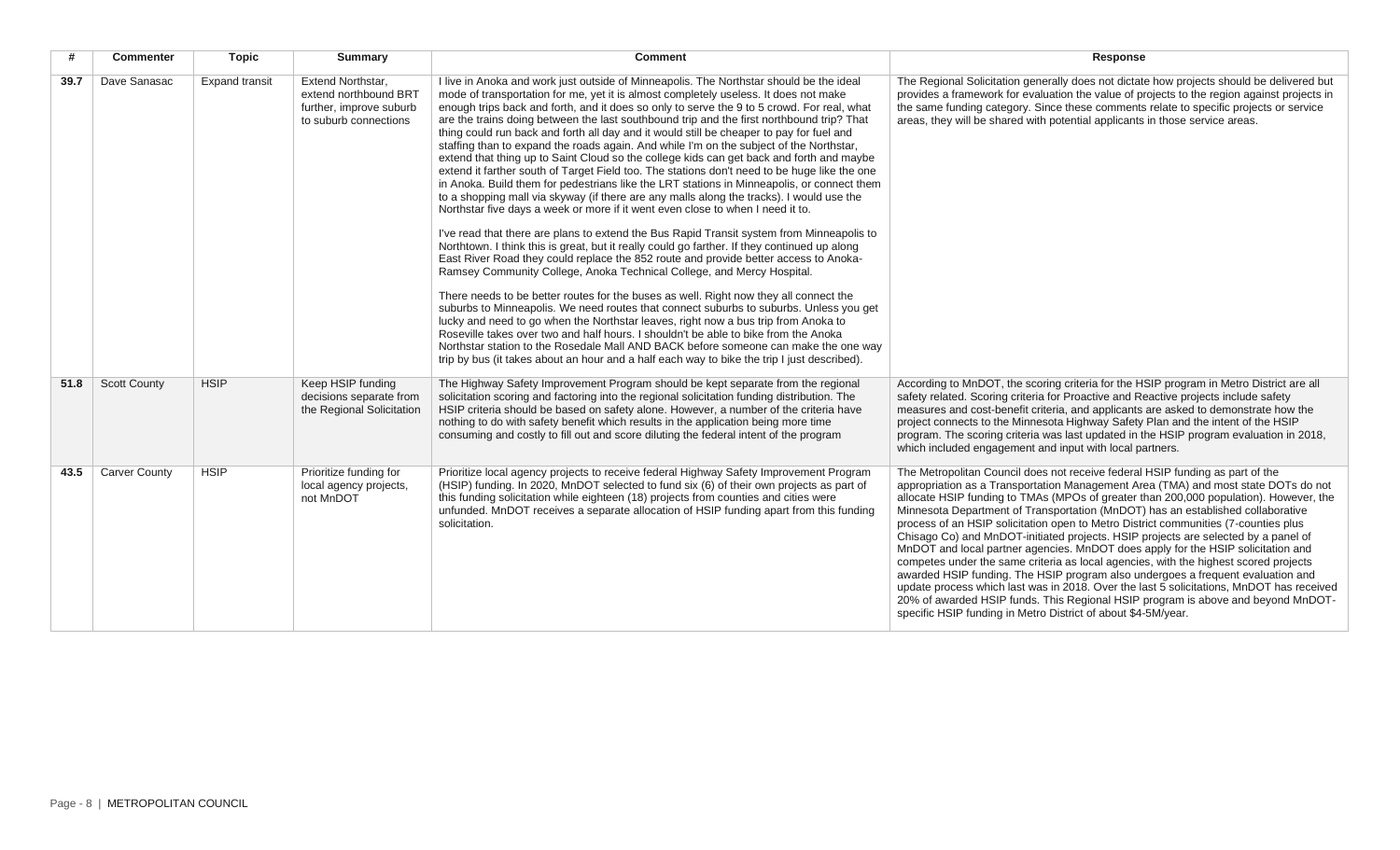|      | <b>Commenter</b>                    | <b>Topic</b>   | <b>Summary</b>                                                                                        | <b>Comment</b>                                                                                                                                                                                                                                                                                                                                                                                                                                                                                                                                                                                                                                                                                                                                                                                                                                                                                                                                                                                                                                                                                                                                                                                                                                                                                                                                                                                                                                                                            | Response                                                                                                                                                                                                                                                                                                                                                                                                                  |
|------|-------------------------------------|----------------|-------------------------------------------------------------------------------------------------------|-------------------------------------------------------------------------------------------------------------------------------------------------------------------------------------------------------------------------------------------------------------------------------------------------------------------------------------------------------------------------------------------------------------------------------------------------------------------------------------------------------------------------------------------------------------------------------------------------------------------------------------------------------------------------------------------------------------------------------------------------------------------------------------------------------------------------------------------------------------------------------------------------------------------------------------------------------------------------------------------------------------------------------------------------------------------------------------------------------------------------------------------------------------------------------------------------------------------------------------------------------------------------------------------------------------------------------------------------------------------------------------------------------------------------------------------------------------------------------------------|---------------------------------------------------------------------------------------------------------------------------------------------------------------------------------------------------------------------------------------------------------------------------------------------------------------------------------------------------------------------------------------------------------------------------|
| 43.4 | <b>Carver County</b>                | Max/Min awards | Lower Trails maximum<br>from \$5.5 M to \$3.5 M                                                       | Lower the maximum award for the Multiuse Trails and Bicycle Facilities category from<br>\$5.5 million to \$3.5 million or limit the number of projects that can receive \$5.5 million. The<br>high maximum award limits the number of projects that are funded, which limits the<br>regional and geographic impact of the funding. The midpoint of this funding category is<br>\$26 million. At a maximum of \$5.5 million per project, this illustratively is only funding a<br>minimum of 4.7 projects in the region. This funding category historically has the highest<br>amount of application funding requests. In 2020, 37 funding applications were submitted<br>in the Multiuse Trails & Bicycle Facilities and 11 projects were funded. Three projects<br>received over half of the available funding (\$14.2 million). a. The Regional Solicitation<br>scoring structure is set up to benefit larger projects located in Urban and Urban Center<br>communities (See Request for Technical Revision 3.a). In 2020, 70% of the funding for<br>the Multiuse Trails & Bicycle Facilities category was awarded to Urban or Urban Center<br>communities. When large projects are funded at or near the maximum of \$5.5 million, less<br>funding is available for smaller projects outside of Urban and Urban Center communities,<br>which creates a regional disparity in the funding and implementation ofregional bicycle<br>and pedestrian projects to Suburban and Rural areas. | While the Multiuse Trails and Bicycle Facilities maximum federal award was not a<br>frequently discussed topic during development of the 2022 Regional Solicitation, a<br>reduction to \$3.5 million was recommended by the Technical Advisory Committee in<br>developing the 2018 and 2020 Regional Solicitations. In each case, the Transportation<br>Advisory Board voted to leave the maximum award at \$5.5 million. |
| 45.3 | Jason Pieper.<br>Hennepin<br>County | Max/Min awards | Support the approved<br>increase to the<br>maximum award for<br>pedestrian<br>improvements            | Hennepin County would like to recognize the Transportation Advisory Board's support to<br>increase the maximum award amount in the Pedestrian Category by \$1 million from \$1<br>million to \$2 million. Given the Metro Area's heightened interest in the safety for people<br>walking, we believe that an increase in the maximum award will provide agencies with the<br>necessary funding to implement proven safety countermeasures that reduce the likelihood<br>of crashes involving people walking. Higher costs are often experienced in these projects,<br>that are caused by the introduction of raised medians and/or curb extensions that require<br>modifications of existing drainage systems.                                                                                                                                                                                                                                                                                                                                                                                                                                                                                                                                                                                                                                                                                                                                                                            | Thank you for your support of this change.                                                                                                                                                                                                                                                                                                                                                                                |
| 51.5 | <b>Scott County</b>                 | Max/Min awards | The increase in<br>pedestrian maximum<br>award will reduce<br>number of pedestrian<br>projects funded | The pedestrian criteria was changed to increase the maximum award from 1 million to 2<br>million dollars. Increasing this amount to 2 million could eliminate the distribution of<br>pedestrian improvements to a greater number of projects. We recommend keeping the \$1<br>million maximum for a chance of greater distribution of pedestrian projects in the region.                                                                                                                                                                                                                                                                                                                                                                                                                                                                                                                                                                                                                                                                                                                                                                                                                                                                                                                                                                                                                                                                                                                  | Thank you for your comment. The proposed increase was the result of discussion around<br>the expense of infrastructure related to larger-scale pedestrian projects and that a lower<br>\$1 million maximum amount lends itself more to spot improvements.                                                                                                                                                                 |
| 52.2 | Anoka County                        | Max/Min awards | Support maximum and<br>mininum funding levels                                                         | We are supportive of the proposed minimum and maximum funding levels for the Model<br>Application Categories as presented in Table 3 from the solicitation materials.                                                                                                                                                                                                                                                                                                                                                                                                                                                                                                                                                                                                                                                                                                                                                                                                                                                                                                                                                                                                                                                                                                                                                                                                                                                                                                                     | Thank you for your comment.                                                                                                                                                                                                                                                                                                                                                                                               |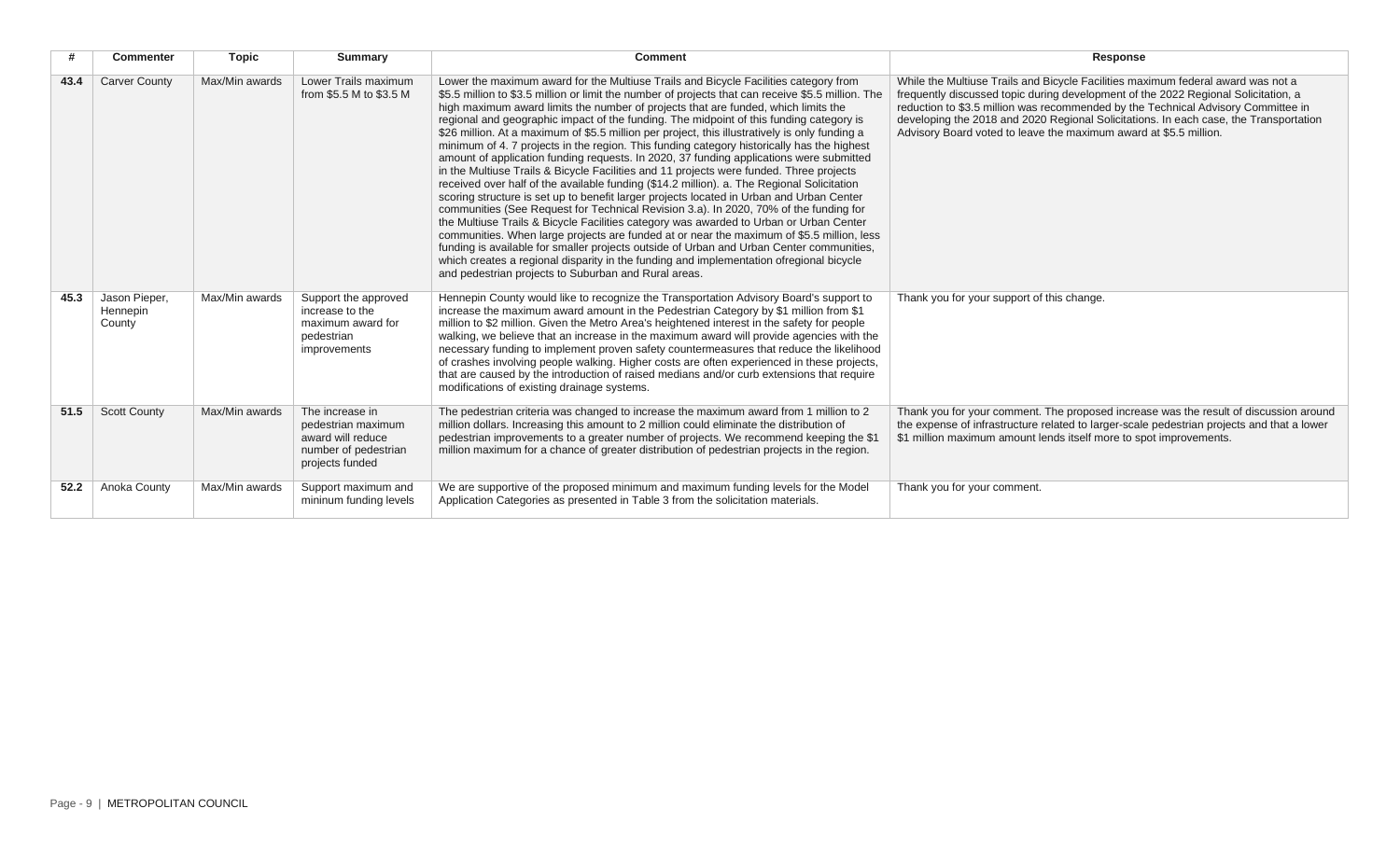| #    | <b>Commenter</b>                            | <b>Topic</b>  | <b>Summary</b>                                          | <b>Comment</b>                                                                                                                                                                                                                                                                                                                                                                                                                                                                                                                                                                                                                                                                                                                                                                                                                                                                                                                                                                                                                                                                                           | Response                                                                                                                                                                                                                                                                                                                                                                                                                                                                                                                                                                                                                                                                                                                                                                                                                                                                                                                                                                                                                                                                                                                                                                                                                                                                                                                                                                                                  |
|------|---------------------------------------------|---------------|---------------------------------------------------------|----------------------------------------------------------------------------------------------------------------------------------------------------------------------------------------------------------------------------------------------------------------------------------------------------------------------------------------------------------------------------------------------------------------------------------------------------------------------------------------------------------------------------------------------------------------------------------------------------------------------------------------------------------------------------------------------------------------------------------------------------------------------------------------------------------------------------------------------------------------------------------------------------------------------------------------------------------------------------------------------------------------------------------------------------------------------------------------------------------|-----------------------------------------------------------------------------------------------------------------------------------------------------------------------------------------------------------------------------------------------------------------------------------------------------------------------------------------------------------------------------------------------------------------------------------------------------------------------------------------------------------------------------------------------------------------------------------------------------------------------------------------------------------------------------------------------------------------------------------------------------------------------------------------------------------------------------------------------------------------------------------------------------------------------------------------------------------------------------------------------------------------------------------------------------------------------------------------------------------------------------------------------------------------------------------------------------------------------------------------------------------------------------------------------------------------------------------------------------------------------------------------------------------|
| 10.2 | Jacob Scott                                 | Modal funding | Build out bike<br>infrastructure                        | We should also invest in protected and separated bike infrastructure. More people choose<br>to ride a bicycle or walk if they can do it safely. That means Bikes need a place to ride<br>away from cars. And paint is not protection. Plastic bollards, painted bike lanes on Street,<br>and shared bike boulevards, are not adequate to keep cyclists safe and away from<br>drivers. Improving the infrastructure means that people of all ages and abilities will feel<br>comfortable choosing biking over driving. Things like the Greenway are very popular<br>because all abilities of riders can feel safe using that path. More infrastructure that looks<br>like that will improve the quality of life for residents and visitors. I am a teacher in<br>Minneapolis and I frequently take students on bicycle rides as part of their physical<br>education classes. Having safe places for young people to ride is essential. Right now<br>there is a nationwide bus driver shortage. The need for buses could be reduced if there<br>was a safe way to walk or bike to school for more students | Thank you for your comment. The modal funding ranges are reviewed, discussed and<br>adopted as part of the application approval process. In this cycle, the modal funding<br>ranges were discussed over several months by the TAB, which ultimately determined to<br>leave the ranges similar to the 2020 Solicitation ranges as shown in the draft application.<br>There were a number of arguments made in favor of not adjusting the funding midpoints<br>and ranges:<br>Regional balance is important for the TAB and transit, bicycle, and pedestrian<br>demands are not as great in some parts of the region<br>Parts of the region are changing from rural to urban and require investments in<br>$\bullet$<br>roadways to support this underlying land use shift<br>Roadway projects often include improvements for other modes, particularly bicycle<br>and pedestrian accommodations<br>The recent shift in the funding midpoints and ranges in 2020 has only gone through<br>one cycle of funding applications and should go through at least one more before<br>being changed<br>The funding ranges allow for enough flexibility to increase funding for transit and<br>bicycle and pedestrian projects based on the application submittals.<br>TAB will review the public comments received on the draft application and determine<br>whether to make any changes based upon these comments. |
| 51.2 | <b>Scott County</b>                         | Modal funding | Concern for not enough<br>roadway funding<br>available. | Criteria has been continually changing to benefit the urban core and funding allocations<br>are shifting to transit and non-motorized related transportation investment. All parts of the<br>region have regional transportation needs and the criteria or system should better reflect<br>the entire region. Criteria for roads is also heavily weighted towards MnDOT roadways.<br>This inability for communities to compete on other regional roadways is leading to more<br>projects on the MnDOT system. MnDOT has expressed that it cannot assist in funding<br>projects on their system with all the applications that are being submitted on MnDOT<br>roadways. While we are not asking for a change at this time, future criteria should be<br>developed to benefit more of the City and County regional roadways.                                                                                                                                                                                                                                                                              | Thank you for your comment. Scott County will be a participant in the development of<br>criteria for future Solicitations and can help identify criteria that should be considered to<br>achieve this outcome.                                                                                                                                                                                                                                                                                                                                                                                                                                                                                                                                                                                                                                                                                                                                                                                                                                                                                                                                                                                                                                                                                                                                                                                            |
| 49.1 | Steven L.<br>Lillehaug, City of<br>Shakopee | Modal funding | Increase funding for<br>roads and bridges               | 1. The City of Shakopee is one of the fastest growing cities. Investment in road/bridge<br>infrastructure is needed in the growing regional areas to support economic development,<br>freight, employment, and housing. 2. Road investments provide great improvements for<br>other travel modes, lessening the need to increase % of funding for other modes at the<br>cost of reducing road funding %. Please increase road and bridge funding proportions.                                                                                                                                                                                                                                                                                                                                                                                                                                                                                                                                                                                                                                            | Thank you for your comment. The modal funding ranges are reviewed, discussed and<br>adopted as part of the application approval process. In this cycle, the modal funding<br>ranges were discussed over several months by the TAB, which ultimately determined to<br>leave the ranges similar to the 2020 Solicitation ranges as shown in the draft application.<br>There were a number of arguments made in favor of not adjusting the funding midpoints<br>and ranges:<br>Regional balance is important for the TAB and transit, bicycle, and pedestrian<br>demands are not as great in some parts of the region<br>Parts of the region are changing from rural to urban and require investments in<br>roadways to support this underlying land use shift<br>Roadway projects often include improvements for other modes, particularly bicycle<br>and pedestrian accommodations<br>The recent shift in the funding midpoints and ranges in 2020 has only gone through<br>one cycle of funding applications and should go through at least one more before<br>being changed<br>The funding ranges allow for enough flexibility to increase funding for transit and<br>bicycle and pedestrian projects based on the application submittals.<br>TAB will review the public comments received on the draft application and determine<br>whether to make any changes based upon these comments.              |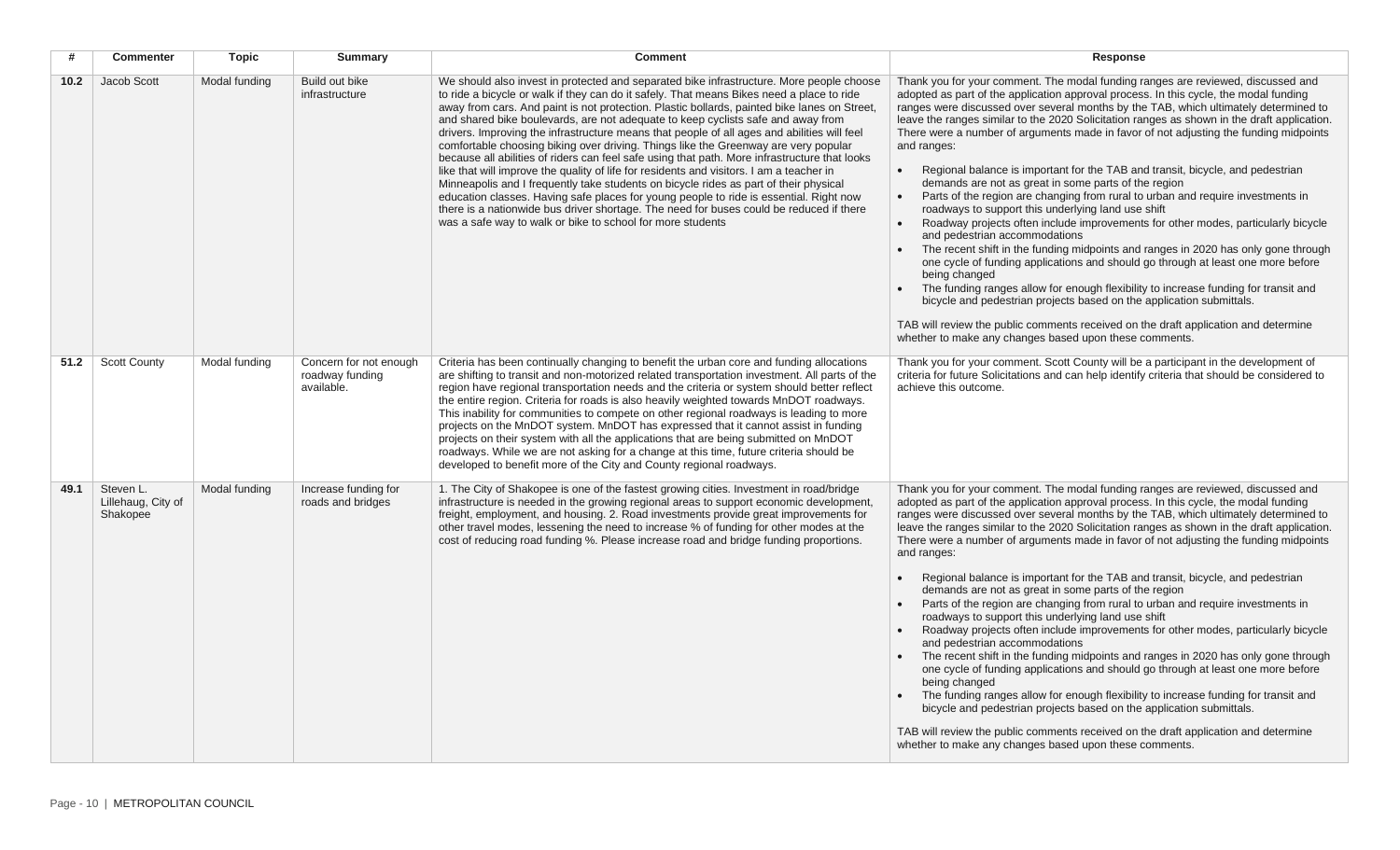|      | <b>Commenter</b>          | <b>Topic</b>  | <b>Summary</b>                                                                   | <b>Comment</b>                                                                                                                                                                                                                                                                                                                                                                                                                                                                                                                                                                                                                                                                                                                                                                                                                                                                                                         | Response                                                                                                                                                                                                                                                                                                                                                                                                                                                                                                                                                                                                                                                                                                                                                                                                                                                                                                                                                                                                                                                                                                                                                                                                                                                                                                                                                                                     |
|------|---------------------------|---------------|----------------------------------------------------------------------------------|------------------------------------------------------------------------------------------------------------------------------------------------------------------------------------------------------------------------------------------------------------------------------------------------------------------------------------------------------------------------------------------------------------------------------------------------------------------------------------------------------------------------------------------------------------------------------------------------------------------------------------------------------------------------------------------------------------------------------------------------------------------------------------------------------------------------------------------------------------------------------------------------------------------------|----------------------------------------------------------------------------------------------------------------------------------------------------------------------------------------------------------------------------------------------------------------------------------------------------------------------------------------------------------------------------------------------------------------------------------------------------------------------------------------------------------------------------------------------------------------------------------------------------------------------------------------------------------------------------------------------------------------------------------------------------------------------------------------------------------------------------------------------------------------------------------------------------------------------------------------------------------------------------------------------------------------------------------------------------------------------------------------------------------------------------------------------------------------------------------------------------------------------------------------------------------------------------------------------------------------------------------------------------------------------------------------------|
| 39.1 | Dave Sanasac              | Modal funding | Less roadway expansion                                                           | Please stop expanding our roadway systems. It is a very expensive and very temporary<br>solution to our transportation problems (it's been observed all over the world, it's called the<br>Downs-Thomson paradox, I'm sure you know what it is). It destroys neighborhoods and<br>bankrupts cities with the increase maintenance costs. Please find other solutions! Please<br>adopt a no new roads policy.                                                                                                                                                                                                                                                                                                                                                                                                                                                                                                            | Thank you for your comment. The Regional Solicitation is a "call for projects" where local<br>agencies apply for projects that best meet their needs and align with regional goals. TAB<br>approved a set of projects in the 2020 funding cycle that actually removed slightly more<br>roadway mileage through "road diet" projects than were added in lane expansion projects.<br>The Council and MnDOT have several ongoing or planned studies to further examine the<br>issues you've identified.                                                                                                                                                                                                                                                                                                                                                                                                                                                                                                                                                                                                                                                                                                                                                                                                                                                                                         |
| 43.3 | <b>Carver County</b>      | Modal funding | Restore funding ranges<br>to 2018 ranges                                         | Carver County reviewed the proposed major changes, recognizes the potential crucial<br>impact of these changes on future funding awards, and respectfully requests<br>consideration of the following for incorporation into the 2022 Regional Solicitation<br>application language and funding guidance:<br>Restore the mid-point funding ranges for the Road & Bridge Category and Bicycle &<br>Pedestrian Category that were decreased in the 2020 Regional Solicitation by \$4 million<br>and \$1 million, respectively. This change took away at least one project from each of<br>these funding categories and negatively impacted the implementation of regional goals for<br>safety, preservation, multimodal, and equity investments on the regional highway system.<br>At a minimum, no additional funding decreases to the Road & Bridge or Bicycle &<br>Pedestrian funding categories should be considered. | Thank you for your comment. The modal funding ranges are reviewed, discussed and<br>adopted as part of the application approval process. In this cycle, the modal funding<br>ranges were discussed over several months by the TAB, which ultimately determined to<br>leave the ranges similar to the 2020 Solicitation ranges as shown in the draft application.<br>There were a number of arguments made in favor of not adjusting the funding midpoints<br>and ranges:<br>Regional balance is important for the TAB and transit, bicycle, and pedestrian<br>demands are not as great in some parts of the region<br>Parts of the region are changing from rural to urban and require investments in<br>roadways to support this underlying land use shift<br>Roadway projects often include improvements for other modes, particularly bicycle<br>and pedestrian accommodations<br>The recent shift in the funding midpoints and ranges in 2020 has only gone through<br>one cycle of funding applications and should go through at least one more before<br>being changed<br>The funding ranges allow for enough flexibility to increase funding for transit and<br>bicycle and pedestrian projects based on the application submittals.<br>TAB will review the public comments received on the draft application and determine<br>whether to make any changes based upon these comments. |
| 9.1  | Antonio<br><b>Backman</b> | Modal funding | Shift funding from roads<br>to transit, bike, and<br>pedestrian<br>improvements. | Please take the federal money and place it into more projects that will help transit, biking<br>and walking options for the Twin Cities metro. Making a more reliable and modern transit<br>system should be the top priority under transportation along with making biking and<br>walking safer for people.                                                                                                                                                                                                                                                                                                                                                                                                                                                                                                                                                                                                           | Thank you for your comment. The modal funding ranges are reviewed, discussed and<br>adopted as part of the application approval process. In this cycle, the modal funding<br>ranges were discussed over several months by the TAB, which ultimately determined to<br>leave the ranges similar to the 2020 Solicitation ranges as shown in the draft application.<br>There were a number of arguments made in favor of not adjusting the funding midpoints<br>and ranges:<br>Regional balance is important for the TAB and transit, bicycle, and pedestrian<br>demands are not as great in some parts of the region<br>Parts of the region are changing from rural to urban and require investments in<br>roadways to support this underlying land use shift<br>Roadway projects often include improvements for other modes, particularly bicycle<br>and pedestrian accommodations<br>The recent shift in the funding midpoints and ranges in 2020 has only gone through<br>one cycle of funding applications and should go through at least one more before<br>being changed<br>The funding ranges allow for enough flexibility to increase funding for transit and<br>bicycle and pedestrian projects based on the application submittals.<br>TAB will review the public comments received on the draft application and determine<br>whether to make any changes based upon these comments. |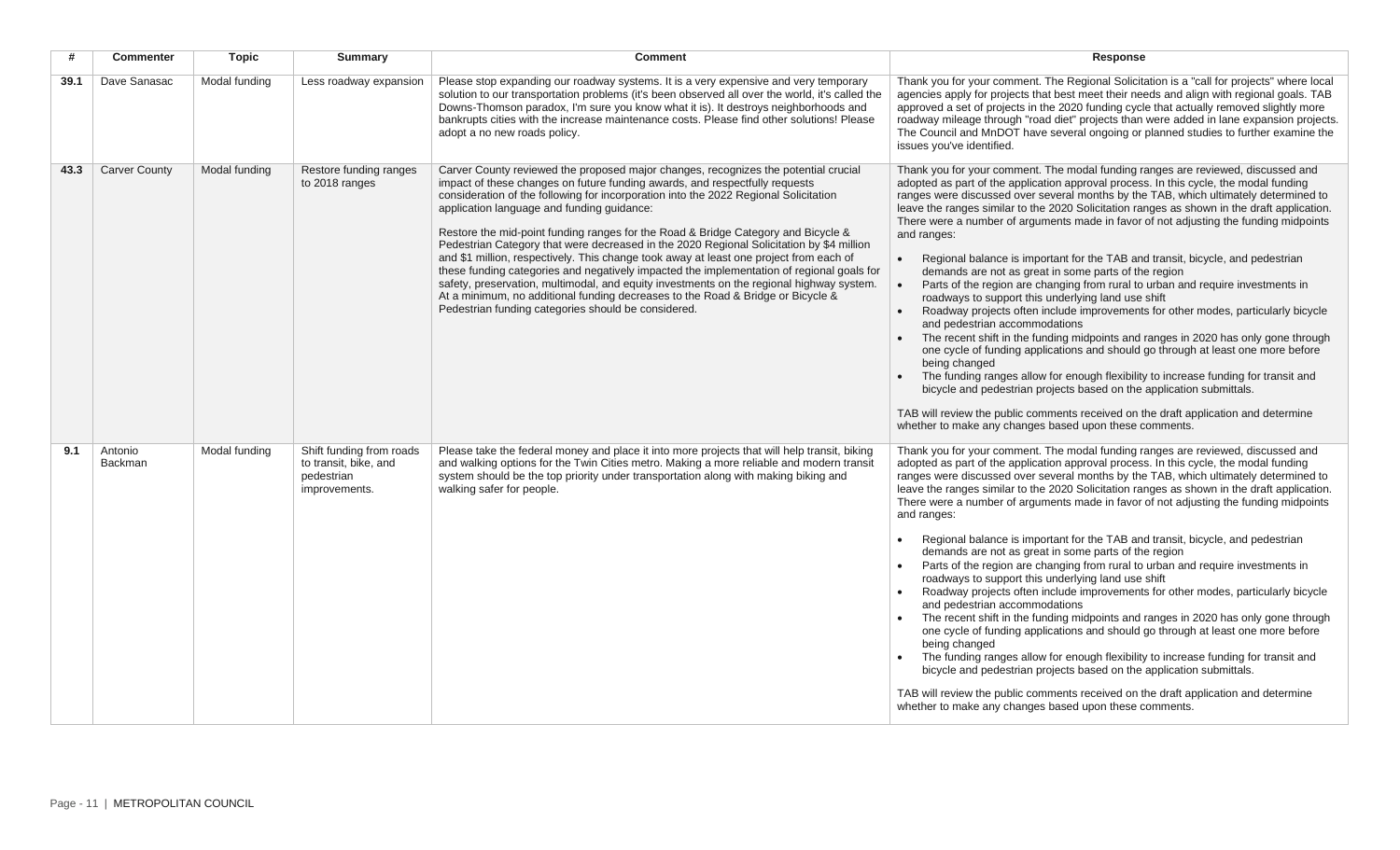| #    | <b>Commenter</b> | <b>Topic</b>  | <b>Summary</b>                                                                   | <b>Comment</b>                                                                                                                                                                                                                                                                                                                                                                                                                                                                                   | Response                                                                                                                                                                                                                                                                                                                                                                                                                                                                                                                                                                                                                                                                                                                                                                                                                                                                                                                                                                                                                                                                                                                                                                                                                                                                                                                                                                                     |
|------|------------------|---------------|----------------------------------------------------------------------------------|--------------------------------------------------------------------------------------------------------------------------------------------------------------------------------------------------------------------------------------------------------------------------------------------------------------------------------------------------------------------------------------------------------------------------------------------------------------------------------------------------|----------------------------------------------------------------------------------------------------------------------------------------------------------------------------------------------------------------------------------------------------------------------------------------------------------------------------------------------------------------------------------------------------------------------------------------------------------------------------------------------------------------------------------------------------------------------------------------------------------------------------------------------------------------------------------------------------------------------------------------------------------------------------------------------------------------------------------------------------------------------------------------------------------------------------------------------------------------------------------------------------------------------------------------------------------------------------------------------------------------------------------------------------------------------------------------------------------------------------------------------------------------------------------------------------------------------------------------------------------------------------------------------|
| 10.1 | Jacob Scott      | Modal funding | Shift funding from roads<br>to transit, bike, and<br>pedestrian<br>improvements. | Please do not sync more money into highways and car centric infrastructure. We<br>desperately need to reduce vehicle miles traveled. Our money is much better spent<br>improving access to mass transit, like the light rail and buses. Improving frequency and<br>offering more routes would make transit a lot more attractive. Also creating dedicated bus<br>lanes so buses do not have to sit in traffic with automobiles would be a more efficient way<br>to move people through the city. | Thank you for your comment. The modal funding ranges are reviewed, discussed and<br>adopted as part of the application approval process. In this cycle, the modal funding<br>ranges were discussed over several months by the TAB, which ultimately determined to<br>leave the ranges similar to the 2020 Solicitation ranges as shown in the draft application.<br>There were a number of arguments made in favor of not adjusting the funding midpoints<br>and ranges:<br>Regional balance is important for the TAB and transit, bicycle, and pedestrian<br>demands are not as great in some parts of the region<br>Parts of the region are changing from rural to urban and require investments in<br>roadways to support this underlying land use shift<br>Roadway projects often include improvements for other modes, particularly bicycle<br>and pedestrian accommodations<br>The recent shift in the funding midpoints and ranges in 2020 has only gone through<br>one cycle of funding applications and should go through at least one more before<br>being changed<br>The funding ranges allow for enough flexibility to increase funding for transit and<br>bicycle and pedestrian projects based on the application submittals.<br>TAB will review the public comments received on the draft application and determine<br>whether to make any changes based upon these comments. |
| 11.1 | Andrew Kuledge   | Modal Funding | Shift funding from roads<br>to transit, bike, and<br>pedestrian<br>improvements. | [L]ets invest in pedestrian and cycling first streets and public transit. Expand light rail.<br>Expand BRT. Get people out of polluting, toxic cars and especially big trucks. It should be<br>a crime to be investing in car-first or car-only infrastructure when our climate crisis is so<br>direInvesting in cars is the road to ruin. Stop.                                                                                                                                                 | Thank you for your comment. The modal funding ranges are reviewed, discussed and<br>adopted as part of the application approval process. In this cycle, the modal funding<br>ranges were discussed over several months by the TAB, which ultimately determined to<br>leave the ranges similar to the 2020 Solicitation ranges as shown in the draft application.<br>There were a number of arguments made in favor of not adjusting the funding midpoints<br>and ranges:<br>Regional balance is important for the TAB and transit, bicycle, and pedestrian<br>demands are not as great in some parts of the region<br>Parts of the region are changing from rural to urban and require investments in<br>roadways to support this underlying land use shift<br>Roadway projects often include improvements for other modes, particularly bicycle<br>and pedestrian accommodations<br>The recent shift in the funding midpoints and ranges in 2020 has only gone through<br>one cycle of funding applications and should go through at least one more before<br>being changed<br>The funding ranges allow for enough flexibility to increase funding for transit and<br>bicycle and pedestrian projects based on the application submittals.<br>TAB will review the public comments received on the draft application and determine<br>whether to make any changes based upon these comments. |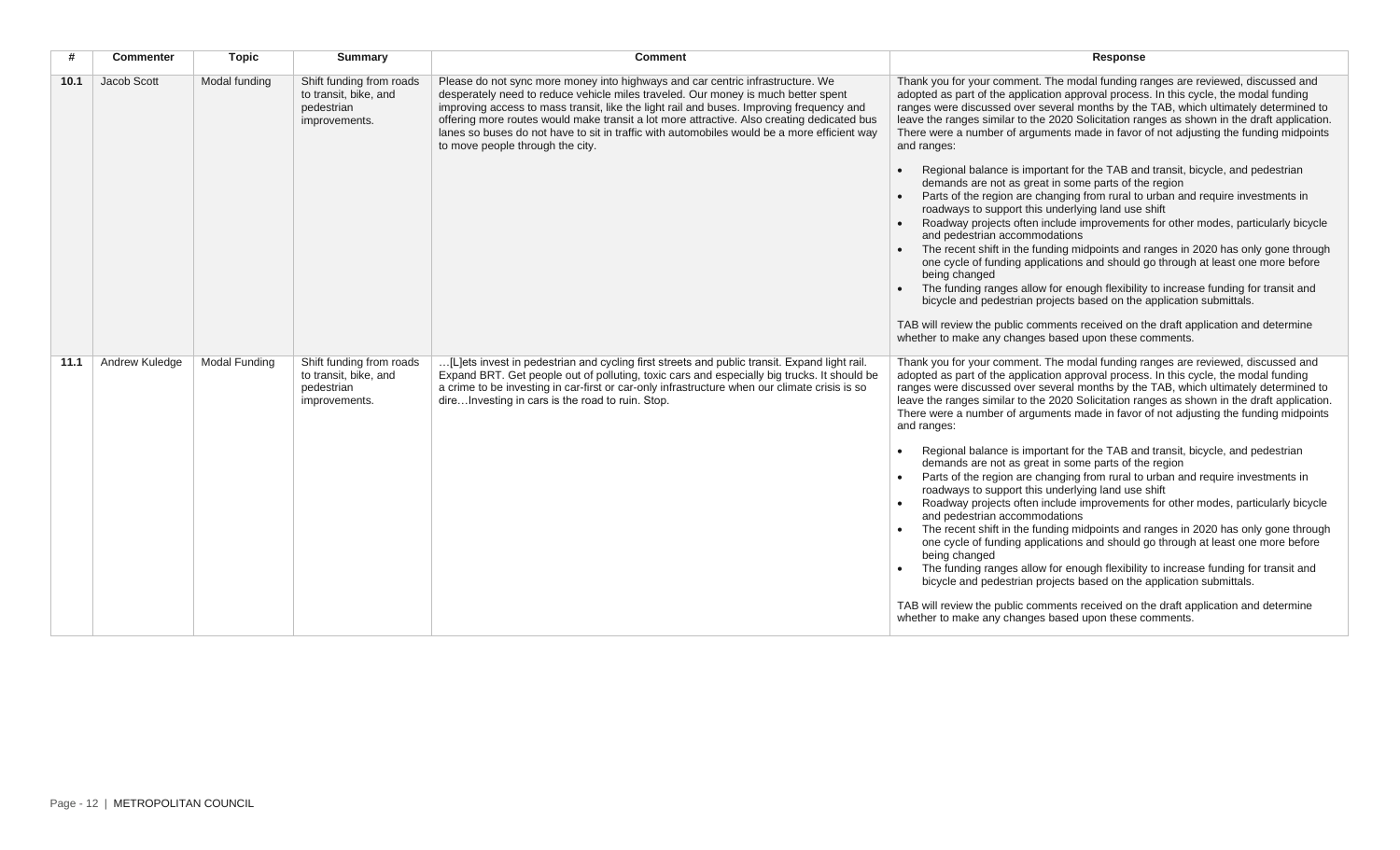| #    | <b>Commenter</b>       | <b>Topic</b>  | <b>Summary</b>                                                                   | <b>Comment</b>                                                                                                                                                                                                                                                                                                                                                                                                                                                                                                                                                                      | Response                                                                                                                                                                                                                                                                                                                                                                                                                                                                                                                                                                                                                                                                                                                                                                                                                                                                                                                                                                                                                                                                                                                                                                                                                                                                                                                                                                                     |
|------|------------------------|---------------|----------------------------------------------------------------------------------|-------------------------------------------------------------------------------------------------------------------------------------------------------------------------------------------------------------------------------------------------------------------------------------------------------------------------------------------------------------------------------------------------------------------------------------------------------------------------------------------------------------------------------------------------------------------------------------|----------------------------------------------------------------------------------------------------------------------------------------------------------------------------------------------------------------------------------------------------------------------------------------------------------------------------------------------------------------------------------------------------------------------------------------------------------------------------------------------------------------------------------------------------------------------------------------------------------------------------------------------------------------------------------------------------------------------------------------------------------------------------------------------------------------------------------------------------------------------------------------------------------------------------------------------------------------------------------------------------------------------------------------------------------------------------------------------------------------------------------------------------------------------------------------------------------------------------------------------------------------------------------------------------------------------------------------------------------------------------------------------|
| 12.1 | Douglas Schairer       | Modal funding | Shift funding from roads<br>to transit, bike, and<br>pedestrian<br>improvements. | As a resident of Hennepin County, I really need us to stop investing in fossil fuel<br>infrastructure. We are running out of time to act on climate to hold increases in<br>temperature to a livable range. We simply have to expand pedestrian, bike and transit<br>facilities for the entire metro. Highway or road expansion are climate denial at this stage of<br>warming and cannot continue. Our region leads most other US cities in transit and bike<br>investment, but if we can get further ahead we will position ourselves as a winning region<br>in the 21st century. | Thank you for your comment. The modal funding ranges are reviewed, discussed and<br>adopted as part of the application approval process. In this cycle, the modal funding<br>ranges were discussed over several months by the TAB, which ultimately determined to<br>leave the ranges similar to the 2020 Solicitation ranges as shown in the draft application.<br>There were a number of arguments made in favor of not adjusting the funding midpoints<br>and ranges:<br>Regional balance is important for the TAB and transit, bicycle, and pedestrian<br>demands are not as great in some parts of the region<br>Parts of the region are changing from rural to urban and require investments in<br>roadways to support this underlying land use shift<br>Roadway projects often include improvements for other modes, particularly bicycle<br>and pedestrian accommodations<br>The recent shift in the funding midpoints and ranges in 2020 has only gone through<br>one cycle of funding applications and should go through at least one more before<br>being changed<br>The funding ranges allow for enough flexibility to increase funding for transit and<br>bicycle and pedestrian projects based on the application submittals.<br>TAB will review the public comments received on the draft application and determine<br>whether to make any changes based upon these comments. |
| 15.1 | Nicolas Ball-<br>Jones | Modal funding | Shift funding from roads<br>to transit, bike, and<br>pedestrian<br>improvements. | Please prioritize walking, biking, and public transit in the twin cities, and reduce funding for<br>roads/freeway expansion.                                                                                                                                                                                                                                                                                                                                                                                                                                                        | Thank you for your comment. The modal funding ranges are reviewed, discussed and<br>adopted as part of the application approval process. In this cycle, the modal funding<br>ranges were discussed over several months by the TAB, which ultimately determined to<br>leave the ranges similar to the 2020 Solicitation ranges as shown in the draft application.<br>There were a number of arguments made in favor of not adjusting the funding midpoints<br>and ranges:<br>Regional balance is important for the TAB and transit, bicycle, and pedestrian<br>demands are not as great in some parts of the region<br>Parts of the region are changing from rural to urban and require investments in<br>roadways to support this underlying land use shift<br>Roadway projects often include improvements for other modes, particularly bicycle<br>and pedestrian accommodations<br>The recent shift in the funding midpoints and ranges in 2020 has only gone through<br>one cycle of funding applications and should go through at least one more before<br>being changed<br>The funding ranges allow for enough flexibility to increase funding for transit and<br>bicycle and pedestrian projects based on the application submittals.<br>TAB will review the public comments received on the draft application and determine<br>whether to make any changes based upon these comments. |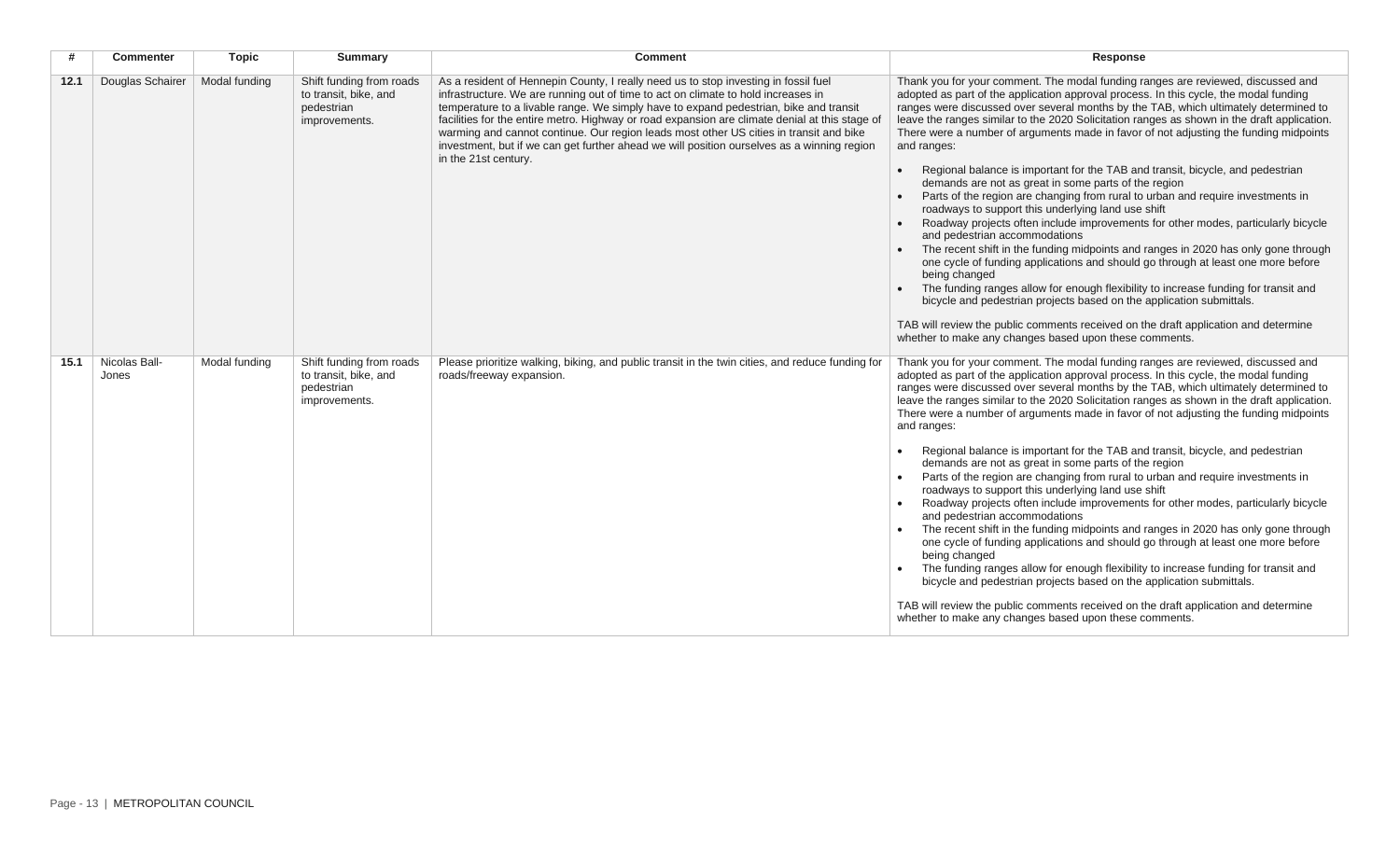|      | <b>Commenter</b>      | <b>Topic</b>  | <b>Summary</b>                                                                                    | <b>Comment</b>                                                                                                                                                                                                                                                                                                                                                                                                                                                                                                                                                                                                                                                                                                                                                                                                                                                                                                                                                                                                                                                                                                                                                                                                                                                                                                                                                                                                                                        | Response                                                                                                                                                                                                                                                                                                                                                                                                                                                                                                                                                                                                                                                                                                                                                                                                                                                                                                                                                                                                                                                                                                                                                                                                                                                                                                                                                                                     |
|------|-----------------------|---------------|---------------------------------------------------------------------------------------------------|-------------------------------------------------------------------------------------------------------------------------------------------------------------------------------------------------------------------------------------------------------------------------------------------------------------------------------------------------------------------------------------------------------------------------------------------------------------------------------------------------------------------------------------------------------------------------------------------------------------------------------------------------------------------------------------------------------------------------------------------------------------------------------------------------------------------------------------------------------------------------------------------------------------------------------------------------------------------------------------------------------------------------------------------------------------------------------------------------------------------------------------------------------------------------------------------------------------------------------------------------------------------------------------------------------------------------------------------------------------------------------------------------------------------------------------------------------|----------------------------------------------------------------------------------------------------------------------------------------------------------------------------------------------------------------------------------------------------------------------------------------------------------------------------------------------------------------------------------------------------------------------------------------------------------------------------------------------------------------------------------------------------------------------------------------------------------------------------------------------------------------------------------------------------------------------------------------------------------------------------------------------------------------------------------------------------------------------------------------------------------------------------------------------------------------------------------------------------------------------------------------------------------------------------------------------------------------------------------------------------------------------------------------------------------------------------------------------------------------------------------------------------------------------------------------------------------------------------------------------|
| 52.5 | Anoka County          | Modal funding | Shift funding from transit<br>to bike and pedestrian<br>and roadways due to<br>application demand | "Our final comments are regarding the demand and competitiveness to obtain federal<br>funding for projects submitted in Roadways category and the Bicycle and Pedestrian<br>Facilities (Bicycle / Pedestrian) category. These two categories typically have twice the<br>number of project applications when compared to the Transit and TDM (Transit / TDM)<br>category. A summary table provided by Met Council can be used to illustrate the<br>competitiveness disparity between modal funding categories, specifically between Transit<br>/ TDM and the other two modes. While the Roadways and Bicycle / Pedestrian categories<br>have over 50 applications for funding, the Transit / TDM category has only 23<br>applications. Furthermore, of these 23, nearly half (11) were selected to receive funding.<br>This contrasts with the approximately 35 percent of projects selected to receive funding<br>for the Roadways and Bicycle / Pedestrian categories. You can also see from the table<br>below that the federal dollars requested for the Roadways and Bicycle / Pedestrian<br>categories were substantially higher than their mid-points, while the Transit / TDM<br>category is much closer (\$65M requested vs \$58M mid-point). It can be deduced from<br>these comparisons that the demand for projects in the Roadways and Bicycle / Pedestrian<br>category is much greater than for projects in the Transit / TDM category. | Thank you for your comment. The modal funding ranges are reviewed, discussed and<br>adopted as part of the application approval process. In this cycle, the modal funding<br>ranges were discussed over several months by the TAB, which ultimately determined to<br>leave the ranges similar to the 2020 Solicitation ranges as shown in the draft application.<br>There were a number of arguments made in favor of not adjusting the funding midpoints<br>and ranges:<br>Regional balance is important for the TAB and transit, bicycle, and pedestrian<br>demands are not as great in some parts of the region<br>Parts of the region are changing from rural to urban and require investments in<br>roadways to support this underlying land use shift<br>Roadway projects often include improvements for other modes, particularly bicycle<br>and pedestrian accommodations<br>The recent shift in the funding midpoints and ranges in 2020 has only gone through<br>one cycle of funding applications and should go through at least one more before<br>being changed<br>The funding ranges allow for enough flexibility to increase funding for transit and<br>bicycle and pedestrian projects based on the application submittals.<br>TAB will review the public comments received on the draft application and determine<br>whether to make any changes based upon these comments. |
| 28.1 | Igor Radovitskiy      | Modal funding | Shift funding to bike                                                                             | Please invest in more bike infrastructure and capacity for bicycle community and storage.<br>Thanks!                                                                                                                                                                                                                                                                                                                                                                                                                                                                                                                                                                                                                                                                                                                                                                                                                                                                                                                                                                                                                                                                                                                                                                                                                                                                                                                                                  | Thank you for your comment. The Regional Solicitation has funded many bike<br>improvements throughout the region and there continues to be a strong need for<br>continued investment.                                                                                                                                                                                                                                                                                                                                                                                                                                                                                                                                                                                                                                                                                                                                                                                                                                                                                                                                                                                                                                                                                                                                                                                                        |
| 29.1 | <b>Timothy Marino</b> | Modal funding | Shift funding to transit                                                                          | Invest in transit. And bus lanes                                                                                                                                                                                                                                                                                                                                                                                                                                                                                                                                                                                                                                                                                                                                                                                                                                                                                                                                                                                                                                                                                                                                                                                                                                                                                                                                                                                                                      | Thank you for your comment. The modal funding ranges are reviewed, discussed and<br>adopted as part of the application approval process. In this cycle, the modal funding<br>ranges were discussed over several months by the TAB, which ultimately determined to<br>leave the ranges similar to the 2020 Solicitation ranges as shown in the draft application.<br>There were a number of arguments made in favor of not adjusting the funding midpoints<br>and ranges:<br>Regional balance is important for the TAB and transit, bicycle, and pedestrian<br>demands are not as great in some parts of the region<br>Parts of the region are changing from rural to urban and require investments in<br>roadways to support this underlying land use shift<br>Roadway projects often include improvements for other modes, particularly bicycle<br>and pedestrian accommodations<br>The recent shift in the funding midpoints and ranges in 2020 has only gone through<br>one cycle of funding applications and should go through at least one more before<br>being changed<br>The funding ranges allow for enough flexibility to increase funding for transit and<br>bicycle and pedestrian projects based on the application submittals.<br>TAB will review the public comments received on the draft application and determine<br>whether to make any changes based upon these comments. |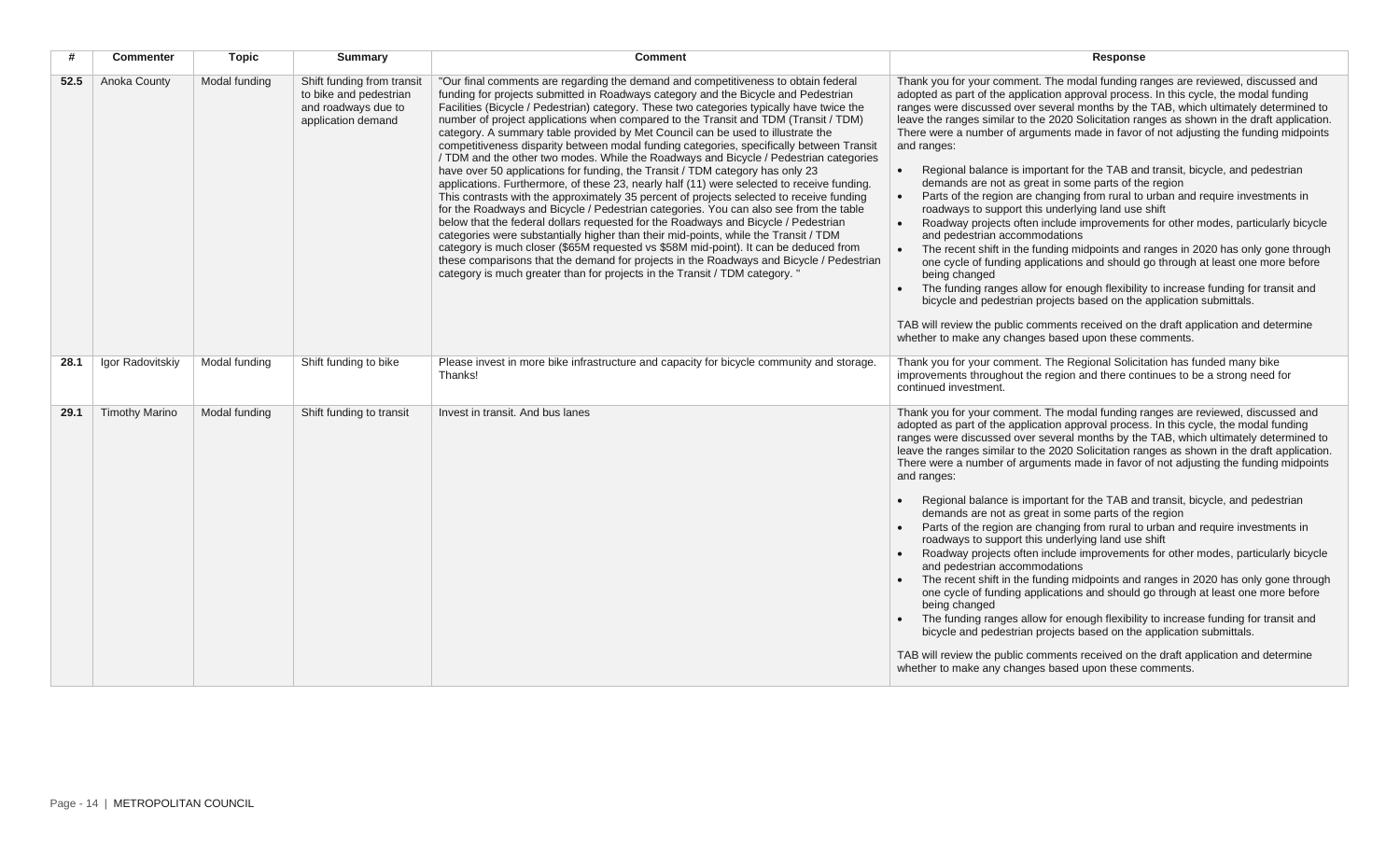| #    | <b>Commenter</b>     | <b>Topic</b>  | <b>Summary</b>                                                                                    | <b>Comment</b>                                                                                                                                                                                                                                                                                                                                                                                                                                                                                                                                                                                                                                                                                                                                                                                                                                                                                                                                                                                                                                                                                                                                        | Response                                                                                                                                                                                                                                                                                                                                                                                                                                                                                                                                                                                                                                                                                                                                                                                                                                                                                                                                                                                                                                                                                                                                                                                                                                                                                                                                                                                     |
|------|----------------------|---------------|---------------------------------------------------------------------------------------------------|-------------------------------------------------------------------------------------------------------------------------------------------------------------------------------------------------------------------------------------------------------------------------------------------------------------------------------------------------------------------------------------------------------------------------------------------------------------------------------------------------------------------------------------------------------------------------------------------------------------------------------------------------------------------------------------------------------------------------------------------------------------------------------------------------------------------------------------------------------------------------------------------------------------------------------------------------------------------------------------------------------------------------------------------------------------------------------------------------------------------------------------------------------|----------------------------------------------------------------------------------------------------------------------------------------------------------------------------------------------------------------------------------------------------------------------------------------------------------------------------------------------------------------------------------------------------------------------------------------------------------------------------------------------------------------------------------------------------------------------------------------------------------------------------------------------------------------------------------------------------------------------------------------------------------------------------------------------------------------------------------------------------------------------------------------------------------------------------------------------------------------------------------------------------------------------------------------------------------------------------------------------------------------------------------------------------------------------------------------------------------------------------------------------------------------------------------------------------------------------------------------------------------------------------------------------|
| 20.1 | Andrew Wagner        | Modal funding | Support for investment<br>in roads and bridges                                                    | Invest in roads and bridges.                                                                                                                                                                                                                                                                                                                                                                                                                                                                                                                                                                                                                                                                                                                                                                                                                                                                                                                                                                                                                                                                                                                          | Thank you for your comment. The modal funding ranges are reviewed, discussed and<br>adopted as part of the application approval process. In this cycle, the modal funding<br>ranges were discussed over several months by the TAB, which ultimately determined to<br>leave the ranges similar to the 2020 Solicitation ranges as shown in the draft application.<br>There were a number of arguments made in favor of not adjusting the funding midpoints<br>and ranges:<br>Regional balance is important for the TAB and transit, bicycle, and pedestrian<br>demands are not as great in some parts of the region<br>Parts of the region are changing from rural to urban and require investments in<br>roadways to support this underlying land use shift<br>Roadway projects often include improvements for other modes, particularly bicycle<br>and pedestrian accommodations<br>The recent shift in the funding midpoints and ranges in 2020 has only gone through<br>one cycle of funding applications and should go through at least one more before<br>being changed<br>The funding ranges allow for enough flexibility to increase funding for transit and<br>bicycle and pedestrian projects based on the application submittals.<br>TAB will review the public comments received on the draft application and determine<br>whether to make any changes based upon these comments. |
| 43.2 | <b>Carver County</b> | Modal funding | Continued and<br>increased investment in<br>regional roadway and<br>multi modal<br>infrastructure | Thank you for the opportunity to review and comment on the 2022 Regional Solicitation<br>application language and funding guidance for the distribution of federal transportation<br>funds to local initiated projects for regional transportation needs. Carver County<br>recognizes and appreciates the work put in by the members of the Policy Work Group, the<br>Technical Advisory Committee (TAC), the TAC Funding and Programming Committee,<br>and the Metropolitan Council staff in this important area. According to the 2020 Census,<br>Carver County is the fastest growing County in the State with a 17.4% increase in<br>population. The County's GDP grew 18.5% from 2012-2015, compared to 5.7% statewide,<br>and accounts for 1.6% of the state's total GDP share (Bureau of Economic Analysis).<br>Population and economic growth in Carver County directly benefits the Twin Cities Metro<br>Area. Continued and increased investment in regional roadway and multi modal<br>infrastructure is needed to serve population and economic growth and address critical<br>safety, freight, and capacity needs of the highway system. | Thank you for your comment. The modal funding ranges are reviewed, discussed and<br>adopted as part of the application approval process. In this cycle, the modal funding<br>ranges were discussed over several months by the TAB, which ultimately determined to<br>leave the ranges similar to the 2020 Solicitation ranges as shown in the draft application.<br>There were a number of arguments made in favor of not adjusting the funding midpoints<br>and ranges:<br>Regional balance is important for the TAB and transit, bicycle, and pedestrian<br>demands are not as great in some parts of the region<br>Parts of the region are changing from rural to urban and require investments in<br>roadways to support this underlying land use shift<br>Roadway projects often include improvements for other modes, particularly bicycle<br>and pedestrian accommodations<br>The recent shift in the funding midpoints and ranges in 2020 has only gone through<br>one cycle of funding applications and should go through at least one more before<br>being changed<br>The funding ranges allow for enough flexibility to increase funding for transit and<br>bicycle and pedestrian projects based on the application submittals.<br>TAB will review the public comments received on the draft application and determine<br>whether to make any changes based upon these comments. |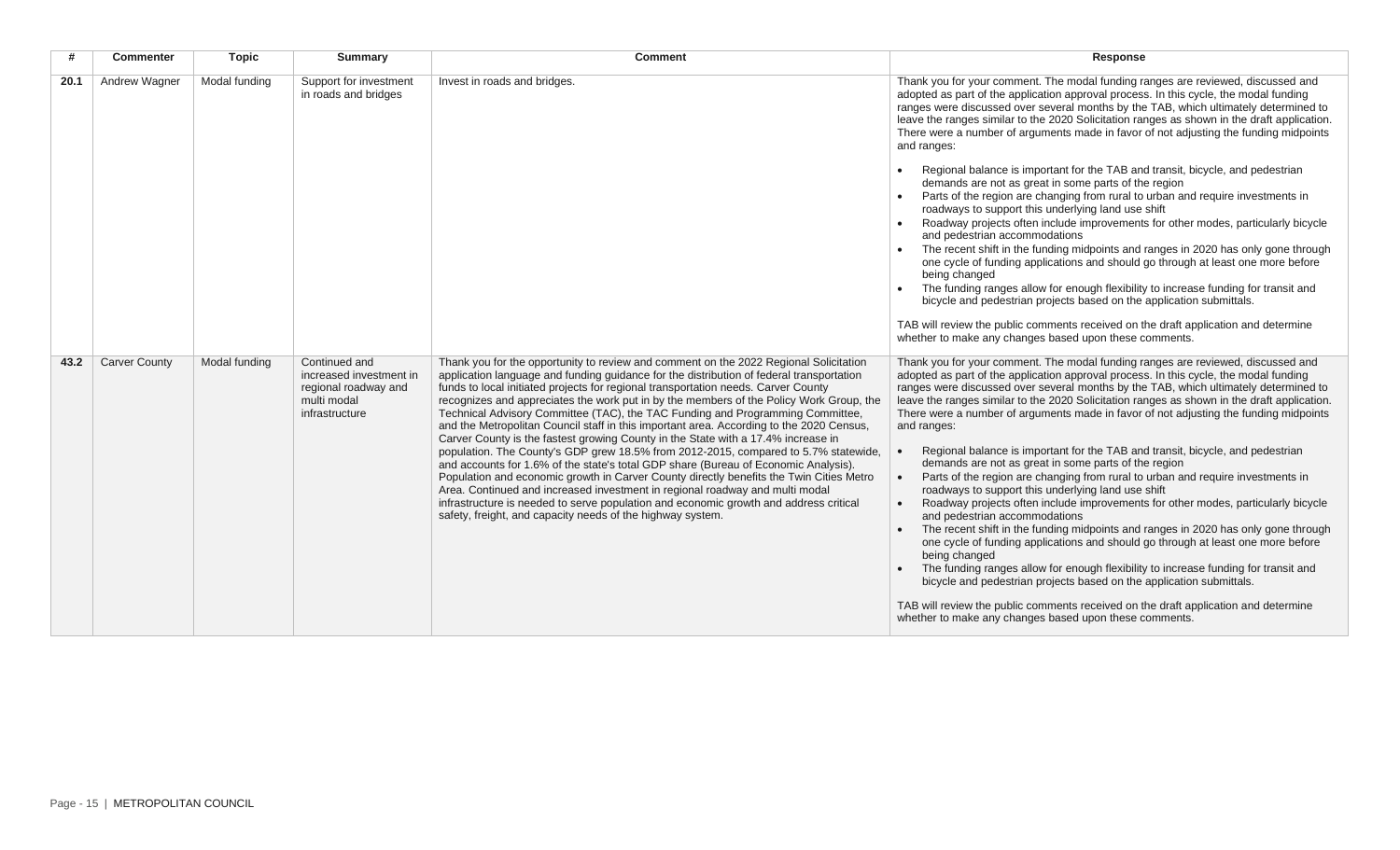| #    | Commenter    | <b>Topic</b>                     | <b>Summary</b>                                          | <b>Comment</b>                                                                                                                                                                                                                                                                                                                                                                                                                                                                                                                                                                                                                                                                                                                                                                                                                                                                                                                                                                                                                                                                                                                                                                                                                                                   | Response                                                                                                                                                                                                                                                                                                                                                                                                                                                                                                                                                                                                                                                                                                                                                                                                                                                                                                                                                                                                                                                                                                                                                                                                                                                                                                                                                                                                  |
|------|--------------|----------------------------------|---------------------------------------------------------|------------------------------------------------------------------------------------------------------------------------------------------------------------------------------------------------------------------------------------------------------------------------------------------------------------------------------------------------------------------------------------------------------------------------------------------------------------------------------------------------------------------------------------------------------------------------------------------------------------------------------------------------------------------------------------------------------------------------------------------------------------------------------------------------------------------------------------------------------------------------------------------------------------------------------------------------------------------------------------------------------------------------------------------------------------------------------------------------------------------------------------------------------------------------------------------------------------------------------------------------------------------|-----------------------------------------------------------------------------------------------------------------------------------------------------------------------------------------------------------------------------------------------------------------------------------------------------------------------------------------------------------------------------------------------------------------------------------------------------------------------------------------------------------------------------------------------------------------------------------------------------------------------------------------------------------------------------------------------------------------------------------------------------------------------------------------------------------------------------------------------------------------------------------------------------------------------------------------------------------------------------------------------------------------------------------------------------------------------------------------------------------------------------------------------------------------------------------------------------------------------------------------------------------------------------------------------------------------------------------------------------------------------------------------------------------|
| 52.1 | Anoka County | Modal funding                    | Oppose any additional<br>shift of funding from<br>roads | "In the last regional solicitation (2020), the funding level for the Roadways Including<br>Multimodal Elements (Roadways) category was decreased and reallocated to the Transit<br>and TDM (Transit) category to accommodate the new Arterial Bus Rapid Transit<br>application category. While we were not supportive of this shift, we do appreciate that the<br>proposed modal funding ranges as shown in Table 2 have not been revised for this<br>solicitation. We understand the importance of supporting a reliable transit system for our<br>constituents who depend on said services. However, transit services rely on dependable<br>highway networks that accommodate all modes of transportation, address safety issues,<br>reduce congestion and provide transportation services to all metro area citizens. Further<br>reducing the Roadways category funding range will have a negative effect on all modes of<br>transportation.'                                                                                                                                                                                                                                                                                                                 | Thank you for your comment. The modal funding ranges are reviewed, discussed and<br>adopted as part of the application approval process. In this cycle, the modal funding<br>ranges were discussed over several months by the TAB, which ultimately determined to<br>leave the ranges similar to the 2020 Solicitation ranges as shown in the draft application.<br>There were a number of arguments made in favor of not adjusting the funding midpoints<br>and ranges:<br>Regional balance is important for the TAB and transit, bicycle, and pedestrian<br>demands are not as great in some parts of the region<br>Parts of the region are changing from rural to urban and require investments in<br>roadways to support this underlying land use shift<br>Roadway projects often include improvements for other modes, particularly bicycle<br>and pedestrian accommodations<br>The recent shift in the funding midpoints and ranges in 2020 has only gone through<br>one cycle of funding applications and should go through at least one more before<br>being changed<br>The funding ranges allow for enough flexibility to increase funding for transit and<br>bicycle and pedestrian projects based on the application submittals.<br>TAB will review the public comments received on the draft application and determine<br>whether to make any changes based upon these comments.              |
| 54.1 | Lois C Braun | Modal funding,<br>climate change | Shift funding away from<br>roadway expansion            | I am writing to express my full support the shift in funding priorities advocated by St.<br>Anthony Park Community Council (St. Paul's District 12) in the comment titled "Priorities<br>must reflect the climate crisis, no increase in roadway capacity."<br>Increasing roadway capacity will simply encourage more people to drive instead of use<br>transit, walking or biking, and even worse, will encourage more people to live far from<br>where they work. Instead of increasing capacity, we need to give people more alternatives<br>to private cars, including transit with greater frequency and interconnectivity, and better<br>(safer) walking and biking routes. I myself (age 59) am an avid bicyclist, who prefers<br>biking to other modes of transportation. I find the Twin Cities to be a wonderful place to<br>bike. However, my 33 year old assistant still thinks biking is too dangerous. We need to<br>build out a system that people like him are comfortable with. In addition, we need to build<br>more affordable housing near where people work and near transit hubs. The apartment<br>construction boom along University Avenue is a good thing, but we need more of that, and<br>to make sure it is affordable for everyone. | Thank you for your comment. The modal funding ranges are reviewed, discussed and<br>adopted as part of the application approval process. In this cycle, the modal funding<br>ranges were discussed over several months by the TAB, which ultimately determined to<br>leave the ranges similar to the 2020 Solicitation ranges as shown in the draft application.<br>There were a number of arguments made in favor of not adjusting the funding midpoints<br>and ranges:<br>Regional balance is important for the TAB and transit, bicycle, and pedestrian<br>demands are not as great in some parts of the region<br>Parts of the region are changing from rural to urban and require investments in<br>$\bullet$<br>roadways to support this underlying land use shift<br>Roadway projects often include improvements for other modes, particularly bicycle<br>and pedestrian accommodations<br>The recent shift in the funding midpoints and ranges in 2020 has only gone through<br>one cycle of funding applications and should go through at least one more before<br>being changed<br>The funding ranges allow for enough flexibility to increase funding for transit and<br>bicycle and pedestrian projects based on the application submittals.<br>TAB will review the public comments received on the draft application and determine<br>whether to make any changes based upon these comments. |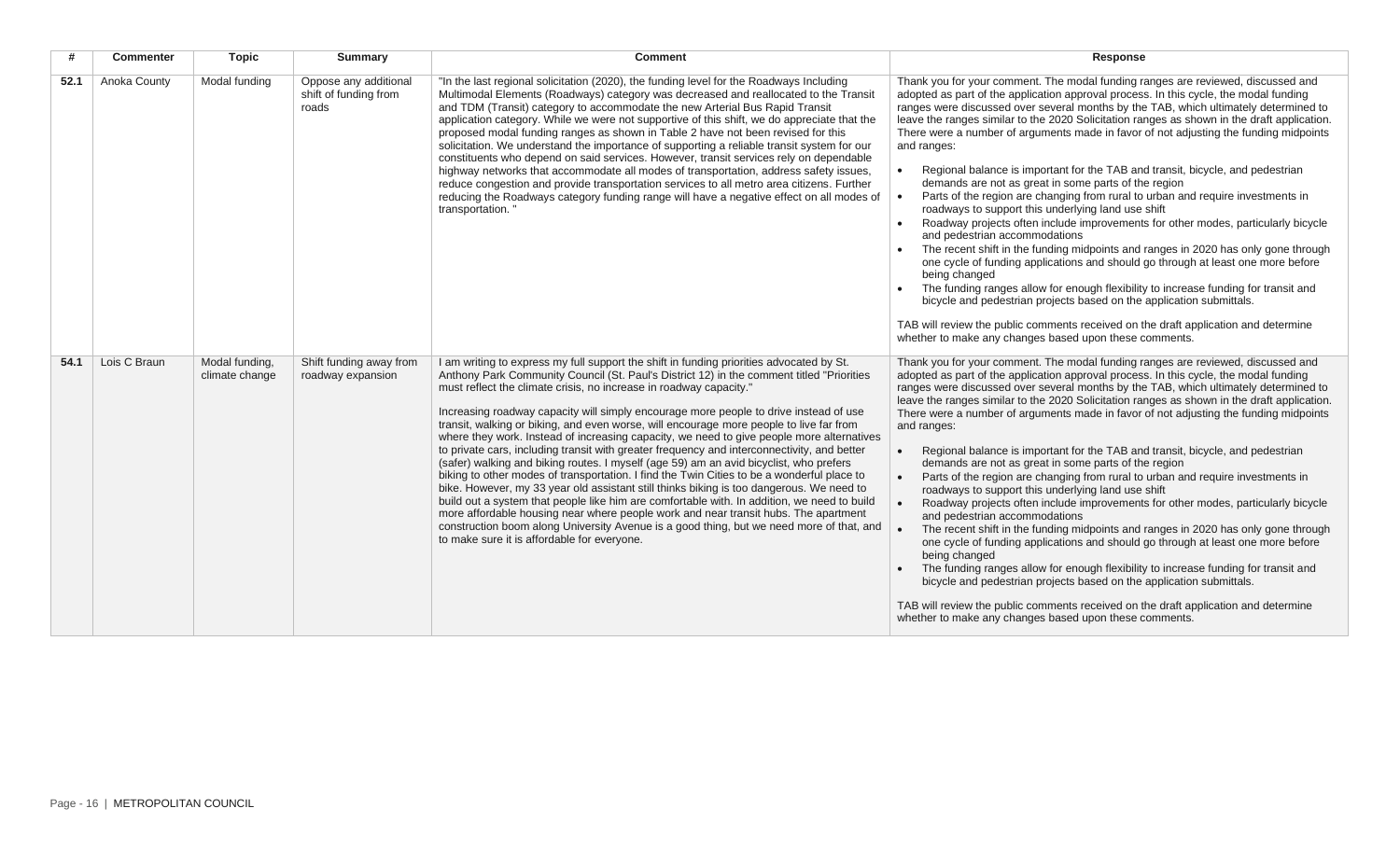| #    | <b>Commenter</b>     | <b>Topic</b>                     | <b>Summary</b>                                                                          | <b>Comment</b>                                                                                                                                                                                                                                                                                                                                                                                                                                                                                                                  | Response                                                                                                                                                                                                                                                                                                                                                                                                                                                                                                                                                                                                                                                                                                                                                                                                                                                                                                                                                                                                                                                                                                                                                                                                                                                                                                                                                                                     |
|------|----------------------|----------------------------------|-----------------------------------------------------------------------------------------|---------------------------------------------------------------------------------------------------------------------------------------------------------------------------------------------------------------------------------------------------------------------------------------------------------------------------------------------------------------------------------------------------------------------------------------------------------------------------------------------------------------------------------|----------------------------------------------------------------------------------------------------------------------------------------------------------------------------------------------------------------------------------------------------------------------------------------------------------------------------------------------------------------------------------------------------------------------------------------------------------------------------------------------------------------------------------------------------------------------------------------------------------------------------------------------------------------------------------------------------------------------------------------------------------------------------------------------------------------------------------------------------------------------------------------------------------------------------------------------------------------------------------------------------------------------------------------------------------------------------------------------------------------------------------------------------------------------------------------------------------------------------------------------------------------------------------------------------------------------------------------------------------------------------------------------|
| 55.1 | Mindy Keskinen       | Modal funding,<br>climate change | Shift funding away from<br>roadway expansion                                            | As a resident of St. Anthony Park in St. Paul, and I am proud of the comment offered by<br>the District 12 Community Council. We must plan and design for a lower-carbon future,<br>starting NOW-- we cannot continue enabling more private vehicle use by expanding<br>roadway capacity. Our future must be more local and less mobile, whether we like it or<br>not. (I like it, myself!) I heartily endorse the District 12 comment titled "Priorities must<br>reflect the climate crisis, no increase in roadway capacity." | Thank you for your comment. The modal funding ranges are reviewed, discussed and<br>adopted as part of the application approval process. In this cycle, the modal funding<br>ranges were discussed over several months by the TAB, which ultimately determined to<br>leave the ranges similar to the 2020 Solicitation ranges as shown in the draft application.<br>There were a number of arguments made in favor of not adjusting the funding midpoints<br>and ranges:<br>Regional balance is important for the TAB and transit, bicycle, and pedestrian<br>demands are not as great in some parts of the region<br>Parts of the region are changing from rural to urban and require investments in<br>roadways to support this underlying land use shift<br>Roadway projects often include improvements for other modes, particularly bicycle<br>and pedestrian accommodations<br>The recent shift in the funding midpoints and ranges in 2020 has only gone through                                                                                                                                                                                                                                                                                                                                                                                                                      |
|      |                      |                                  |                                                                                         |                                                                                                                                                                                                                                                                                                                                                                                                                                                                                                                                 | one cycle of funding applications and should go through at least one more before<br>being changed<br>The funding ranges allow for enough flexibility to increase funding for transit and<br>bicycle and pedestrian projects based on the application submittals.<br>TAB will review the public comments received on the draft application and determine<br>whether to make any changes based upon these comments.                                                                                                                                                                                                                                                                                                                                                                                                                                                                                                                                                                                                                                                                                                                                                                                                                                                                                                                                                                            |
| 56.0 | Patricia<br>Thompson | Modal funding,<br>climate change | Shift funding away from<br>roadway expansion in<br>recognition of the<br>climate crisis | I support the shift in funding priorities advocated by St. Anthony Park Community Council<br>(St. Paul's District 12) in its comment titled "Priorities must reflect the climate crisis, no<br>increase in roadway capacity." It's time for the Metropolitan Council to lead on the biggest<br>issue in human history. Do everything you can as if this was an emergency because it IS<br>an emergency.                                                                                                                         | Thank you for your comment. The modal funding ranges are reviewed, discussed and<br>adopted as part of the application approval process. In this cycle, the modal funding<br>ranges were discussed over several months by the TAB, which ultimately determined to<br>leave the ranges similar to the 2020 Solicitation ranges as shown in the draft application.<br>There were a number of arguments made in favor of not adjusting the funding midpoints<br>and ranges:<br>Regional balance is important for the TAB and transit, bicycle, and pedestrian<br>demands are not as great in some parts of the region<br>Parts of the region are changing from rural to urban and require investments in<br>roadways to support this underlying land use shift<br>Roadway projects often include improvements for other modes, particularly bicycle<br>and pedestrian accommodations<br>The recent shift in the funding midpoints and ranges in 2020 has only gone through<br>one cycle of funding applications and should go through at least one more before<br>being changed<br>The funding ranges allow for enough flexibility to increase funding for transit and<br>bicycle and pedestrian projects based on the application submittals.<br>TAB will review the public comments received on the draft application and determine<br>whether to make any changes based upon these comments. |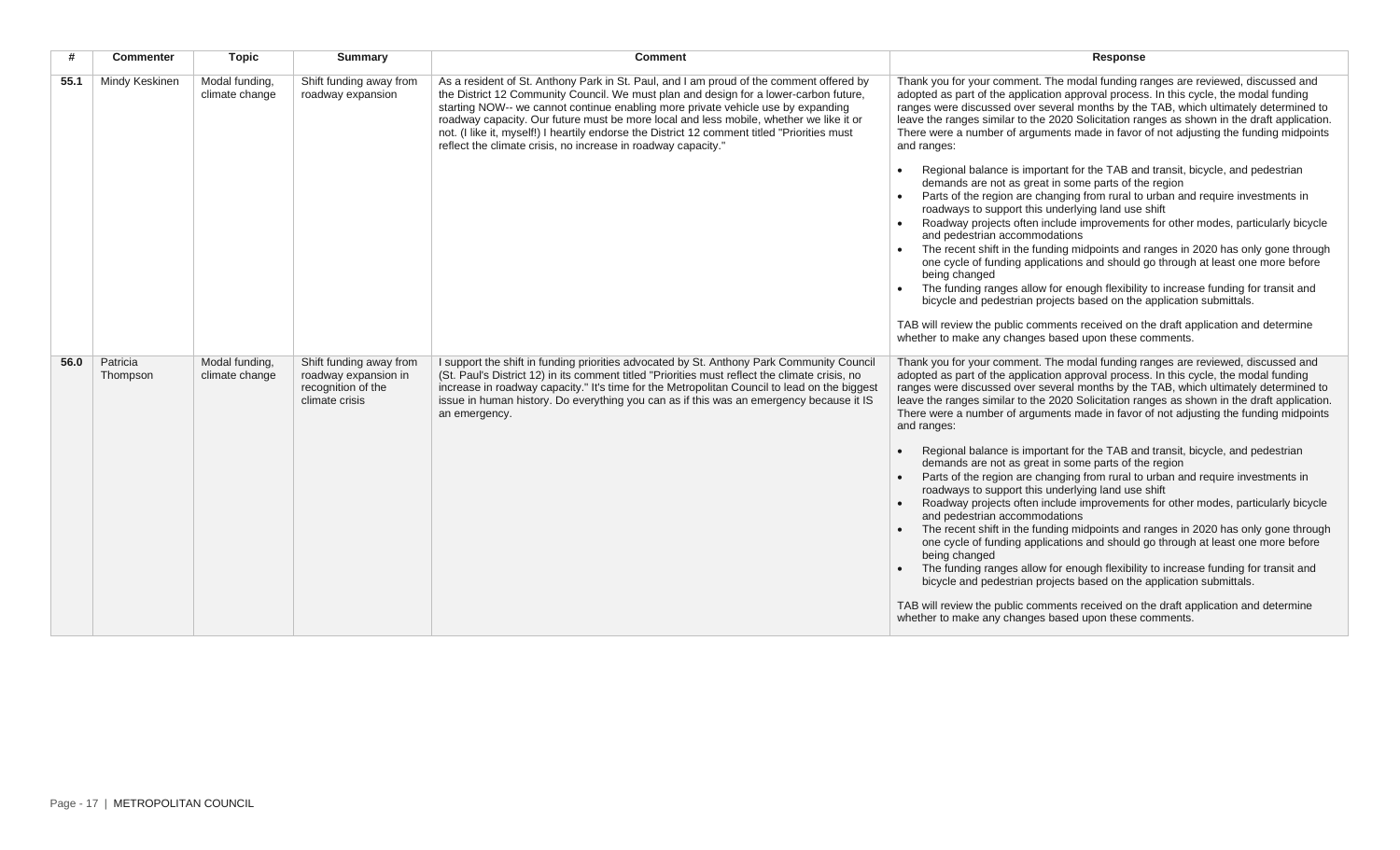| #    | <b>Commenter</b>         | <b>Topic</b>                     | <b>Summary</b>                                                                          | <b>Comment</b>                                                                                                                                                                                                                                                                                                                                                                                                                                                                                                                                                                                                                                                                                                                                                                                                                                                                                                                                                                                                                                                                                                                                                                                                                                                                                                                                                                                                                                                                                                                                                                                                                                                                                                         | Response                                                                                                                                                                                                                                                                                                                                                                                                                                                                                                                                                                                                                                                                                                                                                                                                                                                                                                                                                                                                                                                                                                                                                                                                                                                                                                                                                                                                  |
|------|--------------------------|----------------------------------|-----------------------------------------------------------------------------------------|------------------------------------------------------------------------------------------------------------------------------------------------------------------------------------------------------------------------------------------------------------------------------------------------------------------------------------------------------------------------------------------------------------------------------------------------------------------------------------------------------------------------------------------------------------------------------------------------------------------------------------------------------------------------------------------------------------------------------------------------------------------------------------------------------------------------------------------------------------------------------------------------------------------------------------------------------------------------------------------------------------------------------------------------------------------------------------------------------------------------------------------------------------------------------------------------------------------------------------------------------------------------------------------------------------------------------------------------------------------------------------------------------------------------------------------------------------------------------------------------------------------------------------------------------------------------------------------------------------------------------------------------------------------------------------------------------------------------|-----------------------------------------------------------------------------------------------------------------------------------------------------------------------------------------------------------------------------------------------------------------------------------------------------------------------------------------------------------------------------------------------------------------------------------------------------------------------------------------------------------------------------------------------------------------------------------------------------------------------------------------------------------------------------------------------------------------------------------------------------------------------------------------------------------------------------------------------------------------------------------------------------------------------------------------------------------------------------------------------------------------------------------------------------------------------------------------------------------------------------------------------------------------------------------------------------------------------------------------------------------------------------------------------------------------------------------------------------------------------------------------------------------|
| 57.0 | Leonard John<br>Jennings | Modal funding,<br>climate change | Shift funding away from<br>roadway expansion in<br>recognition of the<br>climate crisis | A. I am against any further widening of major throughways in the metro area. B. I support<br>the SAP recommendations: In summary, we call on the Metropolitan Council's<br>Transportation Advisory Board and the Highway Safety Improvement Program to ensure<br>all funding is used as follows: 1. Plan for and fund the imperative changes in priorities to<br>address drivers of climate change; 2. Perform systematic maintenance only on existing<br>critical infrastructure (prioritizing maintenance, not building out for more vehicles); 3.<br>Redesign what we have to improve pedestrian and bicycle safety, and reverse the<br>environmental degradation on our existing transportation corridors, while transitioning to<br>more public transit; 4. Relieve stressors for Minnesotans.                                                                                                                                                                                                                                                                                                                                                                                                                                                                                                                                                                                                                                                                                                                                                                                                                                                                                                                    | Thank you for your comment. The modal funding ranges are reviewed, discussed and<br>adopted as part of the application approval process. In this cycle, the modal funding<br>ranges were discussed over several months by the TAB, which ultimately determined to<br>leave the ranges similar to the 2020 Solicitation ranges as shown in the draft application.<br>There were a number of arguments made in favor of not adjusting the funding midpoints<br>and ranges:<br>Regional balance is important for the TAB and transit, bicycle, and pedestrian<br>$\bullet$<br>demands are not as great in some parts of the region<br>Parts of the region are changing from rural to urban and require investments in<br>roadways to support this underlying land use shift<br>Roadway projects often include improvements for other modes, particularly bicycle<br>and pedestrian accommodations<br>The recent shift in the funding midpoints and ranges in 2020 has only gone through<br>one cycle of funding applications and should go through at least one more before<br>being changed<br>The funding ranges allow for enough flexibility to increase funding for transit and<br>bicycle and pedestrian projects based on the application submittals.<br>TAB will review the public comments received on the draft application and determine<br>whether to make any changes based upon these comments. |
| 58.0 | <b>Tracy Kugler</b>      | Modal funding,<br>climate change | Shift funding away from<br>roadway expansion in<br>recognition of the<br>climate crisis | Infrastructure is a powerful determinant of behavior. People tend to do whatever<br>infrastructure makes easy. The expansion of the Interstate highway system made it easy<br>for people to travel significant distances from city centers and drove massive suburban<br>expansion. On a smaller scale, the phenomenon of induced demand describes the<br>increase in traffic commonly seen when roadway capacity is increased.<br>In light of the looming climate crisis, we must leverage the power of infrastructure to guide<br>choices that reduce our reliance on fossil fuels and overall energy dependency. I therefore<br>fully support the shift in funding priorities advocated by the St. Anthony Park Community<br>Council (St. Paul's District 12), in their comment titled, "Priorities must reflect the climate<br>crisis, no increase in roadway capacity." We must guide choices toward energy efficient<br>modes such as walking, biking, and public transit by improving their capacity and ease of<br>use, thus inducing demand for these people- and planet-friendly modes. Conversely, we<br>must discourage continued reliance on cars by halting expansion of roadway capacity.<br>On a more personal note, my family of four is a one-car household. We rely on biking,<br>walking, and transit for much of our transportation needs. I have greatly appreciated<br>transit expansions and improvements, such as the green line and BRT routes, and bike<br>infrastructure improvements, including the recently completed Como Ave. bike route. I<br>look forward to continued improvements that will allow us to maintain our single-car<br>lifestyle even as our children reach teen-hood. | Thank you for your comment. The modal funding ranges are reviewed, discussed and<br>adopted as part of the application approval process. In this cycle, the modal funding<br>ranges were discussed over several months by the TAB, which ultimately determined to<br>leave the ranges similar to the 2020 Solicitation ranges as shown in the draft application.<br>There were a number of arguments made in favor of not adjusting the funding midpoints<br>and ranges:<br>Regional balance is important for the TAB and transit, bicycle, and pedestrian<br>demands are not as great in some parts of the region<br>Parts of the region are changing from rural to urban and require investments in<br>roadways to support this underlying land use shift<br>Roadway projects often include improvements for other modes, particularly bicycle<br>and pedestrian accommodations<br>The recent shift in the funding midpoints and ranges in 2020 has only gone through<br>one cycle of funding applications and should go through at least one more before<br>being changed<br>The funding ranges allow for enough flexibility to increase funding for transit and<br>bicycle and pedestrian projects based on the application submittals.<br>TAB will review the public comments received on the draft application and determine<br>whether to make any changes based upon these comments.              |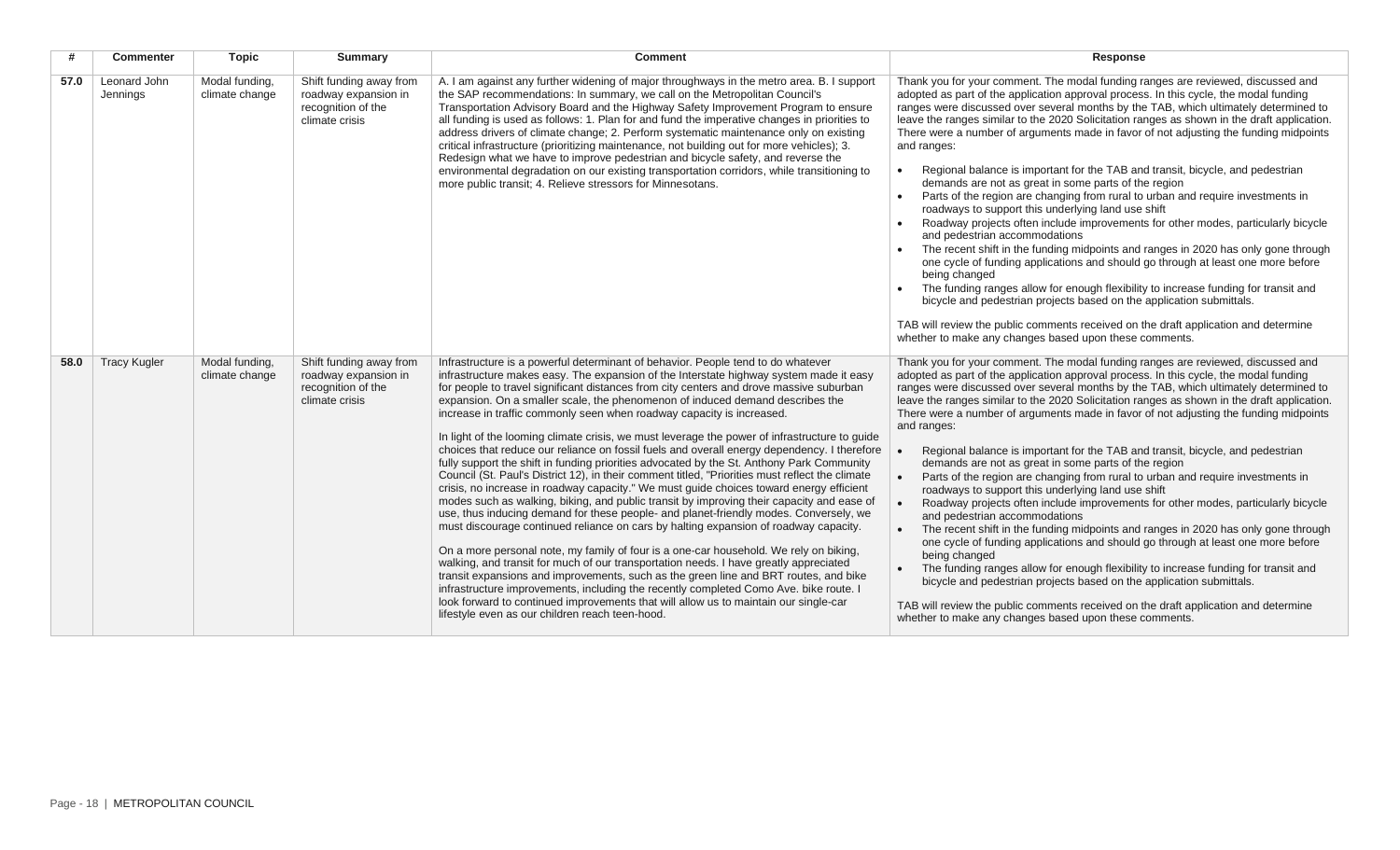|      | <b>Commenter</b>       | <b>Topic</b>                     | <b>Summary</b>                                                                   | <b>Comment</b>                                                                                                                                                                                                                   | Response                                                                                                                                                                                                                                                                                                                                                                                                                                                                                                                                                                                                                                                                                                                                                                                                                                                                                                                                                                                                                                                                                                                                                                                                                                                                                                                                                                                     |
|------|------------------------|----------------------------------|----------------------------------------------------------------------------------|----------------------------------------------------------------------------------------------------------------------------------------------------------------------------------------------------------------------------------|----------------------------------------------------------------------------------------------------------------------------------------------------------------------------------------------------------------------------------------------------------------------------------------------------------------------------------------------------------------------------------------------------------------------------------------------------------------------------------------------------------------------------------------------------------------------------------------------------------------------------------------------------------------------------------------------------------------------------------------------------------------------------------------------------------------------------------------------------------------------------------------------------------------------------------------------------------------------------------------------------------------------------------------------------------------------------------------------------------------------------------------------------------------------------------------------------------------------------------------------------------------------------------------------------------------------------------------------------------------------------------------------|
| 13.1 | <b>Craig Foster</b>    | Modal funding,<br>climate change | Shift funding from roads<br>to transit, bike, and<br>pedestrian<br>improvements. | We should prioritize above all Transit, pedestrian use, and biking. Anything that reduces<br>the carbon load of our transportation plan. We need big changes                                                                     | Thank you for your comment. The modal funding ranges are reviewed, discussed and<br>adopted as part of the application approval process. In this cycle, the modal funding<br>ranges were discussed over several months by the TAB, which ultimately determined to<br>leave the ranges similar to the 2020 Solicitation ranges as shown in the draft application.<br>There were a number of arguments made in favor of not adjusting the funding midpoints<br>and ranges:<br>Regional balance is important for the TAB and transit, bicycle, and pedestrian<br>demands are not as great in some parts of the region<br>Parts of the region are changing from rural to urban and require investments in<br>roadways to support this underlying land use shift<br>Roadway projects often include improvements for other modes, particularly bicycle<br>and pedestrian accommodations<br>The recent shift in the funding midpoints and ranges in 2020 has only gone through<br>one cycle of funding applications and should go through at least one more before<br>being changed<br>The funding ranges allow for enough flexibility to increase funding for transit and<br>bicycle and pedestrian projects based on the application submittals.<br>TAB will review the public comments received on the draft application and determine<br>whether to make any changes based upon these comments. |
| 14.1 | <b>Roxanne Kimball</b> | Modal funding,<br>climate change | Shift funding from roads<br>to transit, bike, and<br>pedestrian<br>improvements. | It is critical to focus a higher proportion of investments on improving transit, bike, and<br>pedestrian infrastructure. Please encourage a decreased reliance on cars in our region.<br>The planet and our children need us to! | Thank you for your comment. The modal funding ranges are reviewed, discussed and<br>adopted as part of the application approval process. In this cycle, the modal funding<br>ranges were discussed over several months by the TAB, which ultimately determined to<br>leave the ranges similar to the 2020 Solicitation ranges as shown in the draft application.<br>There were a number of arguments made in favor of not adjusting the funding midpoints<br>and ranges:<br>Regional balance is important for the TAB and transit, bicycle, and pedestrian<br>demands are not as great in some parts of the region<br>Parts of the region are changing from rural to urban and require investments in<br>roadways to support this underlying land use shift<br>Roadway projects often include improvements for other modes, particularly bicycle<br>and pedestrian accommodations<br>The recent shift in the funding midpoints and ranges in 2020 has only gone through<br>one cycle of funding applications and should go through at least one more before<br>being changed<br>The funding ranges allow for enough flexibility to increase funding for transit and<br>bicycle and pedestrian projects based on the application submittals.<br>TAB will review the public comments received on the draft application and determine<br>whether to make any changes based upon these comments. |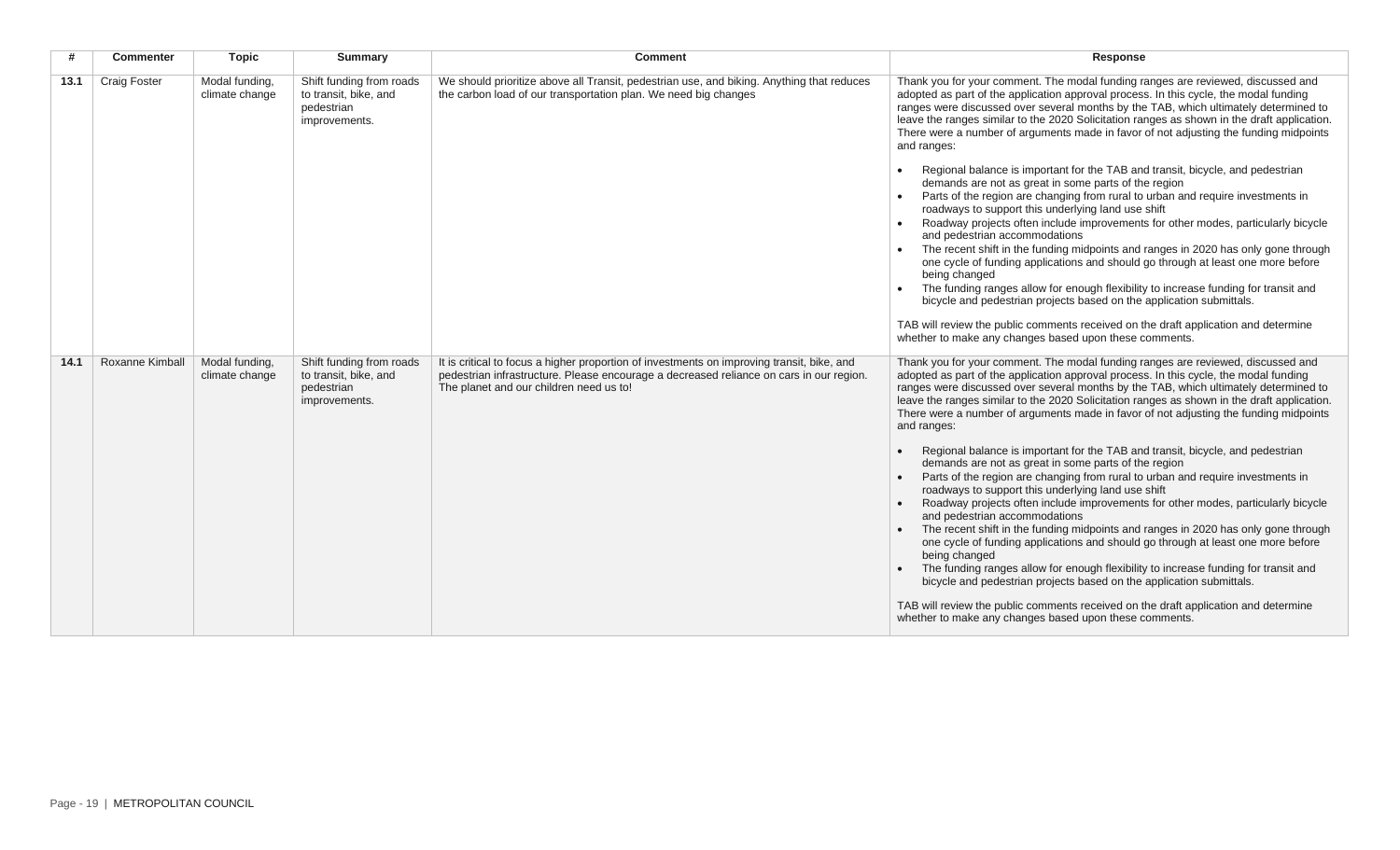|      | <b>Commenter</b> | <b>Topic</b>                     | <b>Summary</b>                                                                   | <b>Comment</b>                                                                                                                                                                                                                                                                                                                                                                                                                                                                                                       | Response                                                                                                                                                                                                                                                                                                                                                                                                                                                                                                                                                                                                                                                                                                                                                                                                                                                                                                                                                                                                                                                                                                                                                                                                                                                                                                                                                                                     |
|------|------------------|----------------------------------|----------------------------------------------------------------------------------|----------------------------------------------------------------------------------------------------------------------------------------------------------------------------------------------------------------------------------------------------------------------------------------------------------------------------------------------------------------------------------------------------------------------------------------------------------------------------------------------------------------------|----------------------------------------------------------------------------------------------------------------------------------------------------------------------------------------------------------------------------------------------------------------------------------------------------------------------------------------------------------------------------------------------------------------------------------------------------------------------------------------------------------------------------------------------------------------------------------------------------------------------------------------------------------------------------------------------------------------------------------------------------------------------------------------------------------------------------------------------------------------------------------------------------------------------------------------------------------------------------------------------------------------------------------------------------------------------------------------------------------------------------------------------------------------------------------------------------------------------------------------------------------------------------------------------------------------------------------------------------------------------------------------------|
| 17.1 | Sophie Nikitas   | Modal funding,<br>climate change | Shift funding from roads<br>to transit, bike, and<br>pedestrian<br>improvements. | Hi, I'm a longtime resident of Minneapolis and I wanted to voice my support for shifting as<br>much funding as possible into transit, pedestrian, and bicycle infrastructure projects. We<br>are in a climate crisis and it is imperative that we provide safe, reliable infrastructure for<br>people who walk, bike, and bus - not just drive cars! The more money we pour into<br>highway expansion and upkeep, the more we ensure that millions of cars will be on the<br>road every day. Let's make some change! | Thank you for your comment. The modal funding ranges are reviewed, discussed and<br>adopted as part of the application approval process. In this cycle, the modal funding<br>ranges were discussed over several months by the TAB, which ultimately determined to<br>leave the ranges similar to the 2020 Solicitation ranges as shown in the draft application.<br>There were a number of arguments made in favor of not adjusting the funding midpoints<br>and ranges:<br>Regional balance is important for the TAB and transit, bicycle, and pedestrian<br>demands are not as great in some parts of the region<br>Parts of the region are changing from rural to urban and require investments in<br>roadways to support this underlying land use shift<br>Roadway projects often include improvements for other modes, particularly bicycle<br>and pedestrian accommodations<br>The recent shift in the funding midpoints and ranges in 2020 has only gone through<br>one cycle of funding applications and should go through at least one more before<br>being changed<br>The funding ranges allow for enough flexibility to increase funding for transit and<br>bicycle and pedestrian projects based on the application submittals.<br>TAB will review the public comments received on the draft application and determine<br>whether to make any changes based upon these comments. |
| 23.1 | Kyle Hoff        | Modal funding.<br>climate change | Shift funding from roads<br>to transit, bike, and<br>pedestrian<br>improvements. | I'd like to see a larger portion of new gas tax revenue devoted to transit and bicycle/<br>pedestrian infrastructure. That revenue should be used to help create alternatives to car<br>travel, so we reduce VMTs.                                                                                                                                                                                                                                                                                                   | Thank you for your comment. The modal funding ranges are reviewed, discussed and<br>adopted as part of the application approval process. In this cycle, the modal funding<br>ranges were discussed over several months by the TAB, which ultimately determined to<br>leave the ranges similar to the 2020 Solicitation ranges as shown in the draft application.<br>There were a number of arguments made in favor of not adjusting the funding midpoints<br>and ranges:<br>Regional balance is important for the TAB and transit, bicycle, and pedestrian<br>demands are not as great in some parts of the region<br>Parts of the region are changing from rural to urban and require investments in<br>roadways to support this underlying land use shift<br>Roadway projects often include improvements for other modes, particularly bicycle<br>and pedestrian accommodations<br>The recent shift in the funding midpoints and ranges in 2020 has only gone through<br>one cycle of funding applications and should go through at least one more before<br>being changed<br>The funding ranges allow for enough flexibility to increase funding for transit and<br>bicycle and pedestrian projects based on the application submittals.<br>TAB will review the public comments received on the draft application and determine<br>whether to make any changes based upon these comments. |
| 24.1 | Mathias Hughey   | Modal funding,<br>climate change | Shift funding from roads<br>to transit, bike, and<br>pedestrian<br>improvements. | There is no sustainable future for the widespread use of the private automobile (yes even<br>if they're all electric), and the recent IPCC report makes it abundantly clear just how little<br>time we have to act. The MetCouncil should only fund projects that actively and<br>dramatically reduce use of the private automobile, and the infrastructure dedicated to it.                                                                                                                                         | Thank you for your comment. We agree with your urgency in this matter. The Regional<br>Solicitation does provide dedicated funding for transit, bike and pedestrian improvements.<br>Electric vehicles do provide reduction in greenhouse gases based on the current<br>electricity production mix, local utilities continue to improve the carbon intensity of their<br>production and with a with a fully renewable grid electric vehicles can provide up to 95%<br>reduction in greenhouse gases. We are planning work beginning in 2022 to support more<br>direct estimates of greenhouse gas emissions from all the various transportation project<br>types that will allow for prioritization. Metro transit will complete in February a Zero<br>Emission Bus Transition Plan that will consider equity, technical feasibility and costs. We<br>are currently underway with a internally focused Climate Action Plan to further these<br>goals.                                                                                                                                                                                                                                                                                                                                                                                                                                        |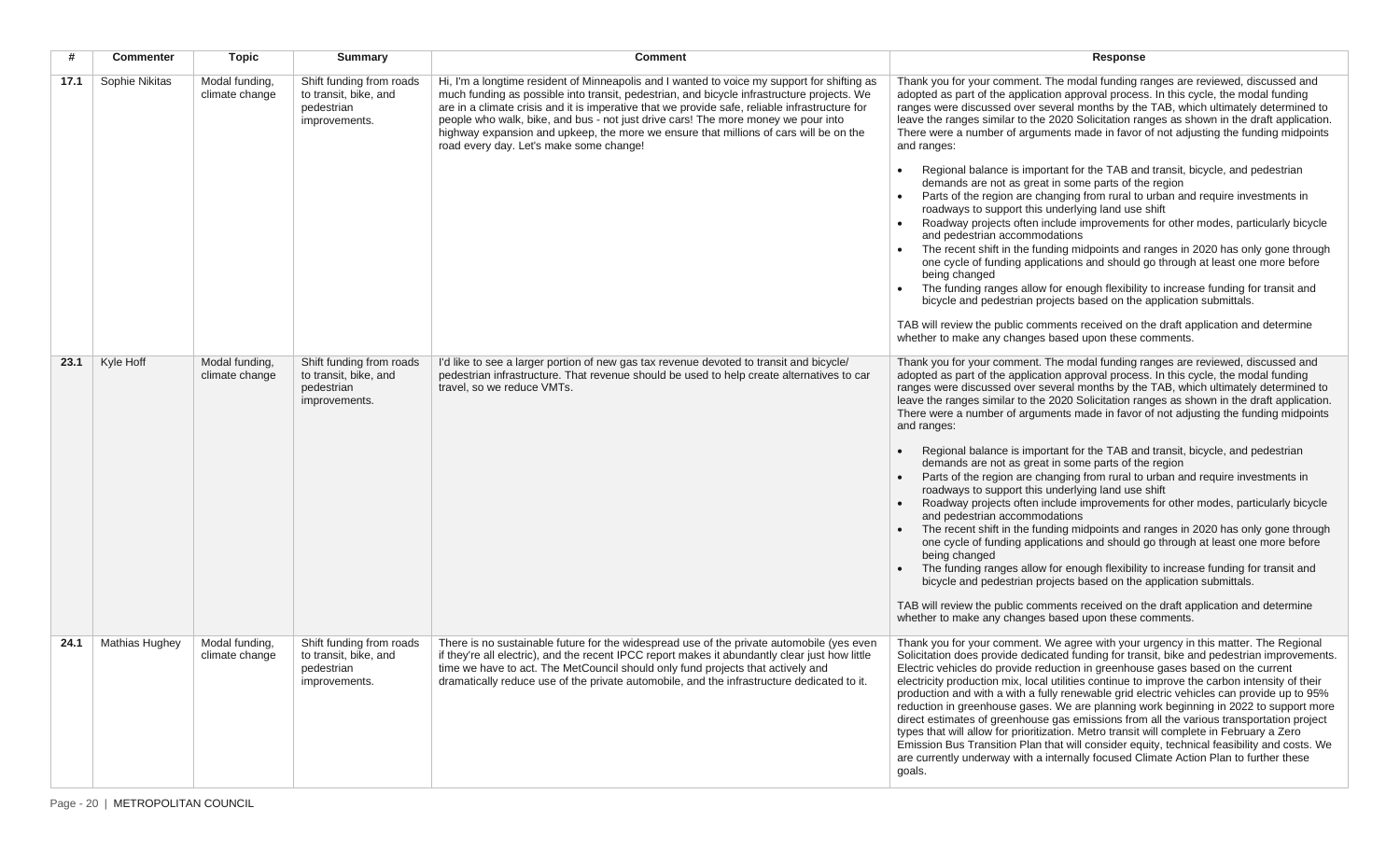| #    | <b>Commenter</b>   | <b>Topic</b>                     | <b>Summary</b>                                                                   | <b>Comment</b>                                                                                                                                                                                                                                                                                                                                                                                                                                                                                                                                                                                                                                                                                                                                                                                                                                                                                                                                                                                                                                                                                                                                                                                                                                                                                                                                                                                                                                                                                                                                                                                                                                | Response                                                                                                                                                                                                                                                                                                                                                                                                                                                                                                                                                                                                                                                                                                                                                                                                                                                                                                                                                                                                                                                                                                                                                                                                                                                                                                                                                                                     |
|------|--------------------|----------------------------------|----------------------------------------------------------------------------------|-----------------------------------------------------------------------------------------------------------------------------------------------------------------------------------------------------------------------------------------------------------------------------------------------------------------------------------------------------------------------------------------------------------------------------------------------------------------------------------------------------------------------------------------------------------------------------------------------------------------------------------------------------------------------------------------------------------------------------------------------------------------------------------------------------------------------------------------------------------------------------------------------------------------------------------------------------------------------------------------------------------------------------------------------------------------------------------------------------------------------------------------------------------------------------------------------------------------------------------------------------------------------------------------------------------------------------------------------------------------------------------------------------------------------------------------------------------------------------------------------------------------------------------------------------------------------------------------------------------------------------------------------|----------------------------------------------------------------------------------------------------------------------------------------------------------------------------------------------------------------------------------------------------------------------------------------------------------------------------------------------------------------------------------------------------------------------------------------------------------------------------------------------------------------------------------------------------------------------------------------------------------------------------------------------------------------------------------------------------------------------------------------------------------------------------------------------------------------------------------------------------------------------------------------------------------------------------------------------------------------------------------------------------------------------------------------------------------------------------------------------------------------------------------------------------------------------------------------------------------------------------------------------------------------------------------------------------------------------------------------------------------------------------------------------|
| 32.1 | Andy Lambert       | Modal funding,<br>climate change | Shift funding from roads<br>to transit, bike, and<br>pedestrian<br>improvements. | Thank you for the opportunity to share my thoughts on how to spend the Federal Gas Tax<br>funds for the 2022 cycle.<br>The climate crisis is reaching catastrophic proportions so we must act NOW to reduce<br>dependence on motor vehicles of all kinds. Electric vehicle (EV) technology is not the<br>silver bullet solution that some people think it is. Lithium and copper mining (for battery<br>production) destroys ecosystems as much as anything else. EVs are not affordable to<br>most, are expensive to maintain and still add to congestion and traffic noise.<br>We must shift our funding priorities to get people out of cars and onto public transit,<br>bicycles, scooters, and pedestrian friendly spaces as much as humanly possible.<br>If my math is correct, in 2020 the MetCouncil allocated \$120m to roadway projects (57%<br>of total), \$53 million to transit-related projects (25%) and roughly \$36.5m to bike and<br>pedestrian projects (<18%).<br>In this day and age, we have to be spending more on public transit and non-motorized<br>vehicle transportation infrastructure. Our children, grandchildren and all future generations<br>are counting on us to do so.<br>I would like to see the following spending allocation for the projected \$200m in 2022<br>federal gas tax money: - \$80m on transit expansion and modernization - \$80m on<br>multiuse trails and bicycle facilities, pedestrian facilities and SRTS projects - \$40m on<br>road and bridge repair (not expansion of more roads or highways)<br>Thanks again for your time and consideration, Andy LambertMinneapolis resident | Thank you for your comment. We agree with your urgency in this matter. The Regional<br>Solicitation does provide dedicated funding for transit, bike, pedestrian and road<br>improvements. The vast majority of road funding goes to maintaining the existing system.<br>Every cycle TAB considers the funding allocation and your voice is represented. Electric<br>vehicles do provide reduction in greenhouse gases based on the current electricity<br>production mix, local utilities continue to improve the carbon intensity of their production<br>and with a with a fully renewable grid electric vehicles can provide up to 95% reduction in<br>greenhouse gases. Electric Vehicle adoption can be done well or poorly and we are<br>actively weighing the concerns you mentioned. We are also planning work beginning in<br>2022 to support more direct estimates of greenhouse gas emissions from all the various<br>transportation project types that will allow for prioritization. Metro transit will complete in<br>February a Zero Emission Bus Transition Plan that will consider equity, technical<br>feasibility and costs, and has and plans to continue to invest in cleaner technologies. We<br>are currently underway with a internally focused Climate Action Plan to further these<br>goals.                                                                       |
| 33.1 | <b>Eric Bavier</b> | Modal funding,<br>climate change | Shift funding from roads<br>to transit, bike, and<br>pedestrian<br>improvements. | The Metropolitan Council needs to prioritize funding for transit projects that reduce carbon<br>emissions around the metro area. The Council needs to fund projects that reduce vehicle<br>miles travelled, improve biking and walking infrastructure, and expand public transit<br>operations.                                                                                                                                                                                                                                                                                                                                                                                                                                                                                                                                                                                                                                                                                                                                                                                                                                                                                                                                                                                                                                                                                                                                                                                                                                                                                                                                               | Thank you for your comment. The modal funding ranges are reviewed, discussed and<br>adopted as part of the application approval process. In this cycle, the modal funding<br>ranges were discussed over several months by the TAB, which ultimately determined to<br>leave the ranges similar to the 2020 Solicitation ranges as shown in the draft application.<br>There were a number of arguments made in favor of not adjusting the funding midpoints<br>and ranges:<br>Regional balance is important for the TAB and transit, bicycle, and pedestrian<br>demands are not as great in some parts of the region<br>Parts of the region are changing from rural to urban and require investments in<br>roadways to support this underlying land use shift<br>Roadway projects often include improvements for other modes, particularly bicycle<br>and pedestrian accommodations<br>The recent shift in the funding midpoints and ranges in 2020 has only gone through<br>one cycle of funding applications and should go through at least one more before<br>being changed<br>The funding ranges allow for enough flexibility to increase funding for transit and<br>bicycle and pedestrian projects based on the application submittals.<br>TAB will review the public comments received on the draft application and determine<br>whether to make any changes based upon these comments. |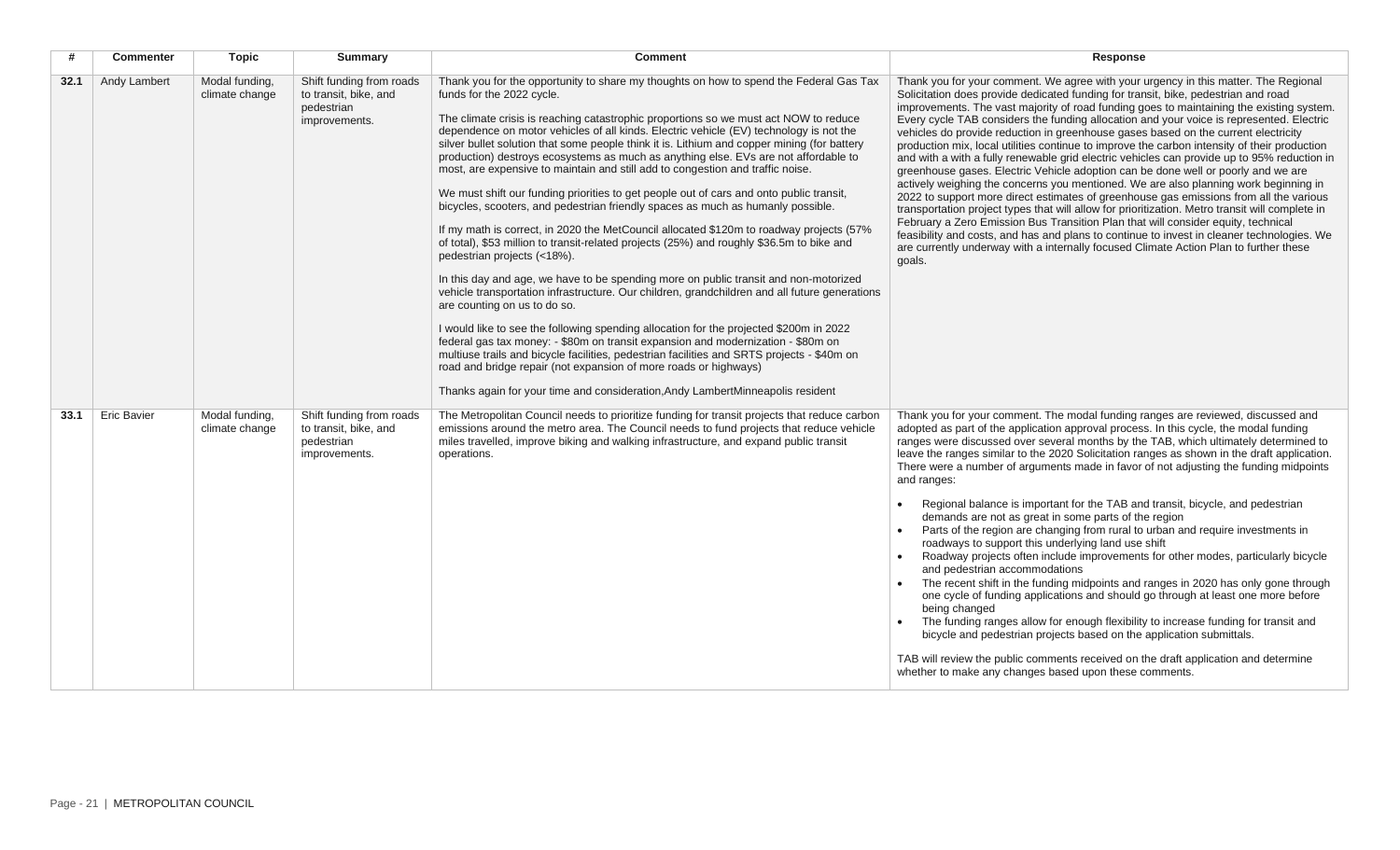|      | <b>Commenter</b>     | <b>Topic</b>                     | <b>Summary</b>                                                                   | <b>Comment</b>                                                                                                                                                                                                                                                                                                                                                                                                                                                                                                                                                                                                                                                                                                                                                                                                                                                                                                                                                                                                                                                                                                                                                                                                                                                                                                                                                                                                                                                                                                                                                                                                          | Response                                                                                                                                                                                                                                                                                                                                                                                                                                                                                                                                                                                                                                                                                                                                                                                                                                                                                                                                                                                                                                                                                                                                                                                                                                                                                                                                                                                                  |
|------|----------------------|----------------------------------|----------------------------------------------------------------------------------|-------------------------------------------------------------------------------------------------------------------------------------------------------------------------------------------------------------------------------------------------------------------------------------------------------------------------------------------------------------------------------------------------------------------------------------------------------------------------------------------------------------------------------------------------------------------------------------------------------------------------------------------------------------------------------------------------------------------------------------------------------------------------------------------------------------------------------------------------------------------------------------------------------------------------------------------------------------------------------------------------------------------------------------------------------------------------------------------------------------------------------------------------------------------------------------------------------------------------------------------------------------------------------------------------------------------------------------------------------------------------------------------------------------------------------------------------------------------------------------------------------------------------------------------------------------------------------------------------------------------------|-----------------------------------------------------------------------------------------------------------------------------------------------------------------------------------------------------------------------------------------------------------------------------------------------------------------------------------------------------------------------------------------------------------------------------------------------------------------------------------------------------------------------------------------------------------------------------------------------------------------------------------------------------------------------------------------------------------------------------------------------------------------------------------------------------------------------------------------------------------------------------------------------------------------------------------------------------------------------------------------------------------------------------------------------------------------------------------------------------------------------------------------------------------------------------------------------------------------------------------------------------------------------------------------------------------------------------------------------------------------------------------------------------------|
| 37.1 | <b>Scott Engel</b>   | Modal funding,<br>climate change | Shift funding from roads<br>to transit, bike, and<br>pedestrian<br>improvements. | It is discouraging that the Met Council continues to funnel hundreds of millions in Federal<br>funds through the Regional Solicitation to fund roads and bridges, while just a fraction<br>goes to support transit, bike and pedestrian improvements. No wonder why the region's<br>bus system remains mediocre with slow, infrequent and underfunded service. I take the<br>Route #23 through south Minneapolis, but it only comes every 30 minutes most of the<br>day. There are almost no bus shelters, benches and poor snow removal in the winter.<br>Please reconsider how these funds get allocated to make bus service less awful for those<br>of us who cannot drive a car. Plus, billions in other Federal, State, County and City funds<br>remain available to fund roads ensuring the region continues to sprawl, transit service<br>cannot compete and it is easy to drive. It is time for the met Council to stop subsidizing<br>infrastructure for people who drive at the expense of more sustainable and earth friendly<br>ways of getting around.                                                                                                                                                                                                                                                                                                                                                                                                                                                                                                                                                     | Thank you for your comment. The modal funding ranges are reviewed, discussed and<br>adopted as part of the application approval process. In this cycle, the modal funding<br>ranges were discussed over several months by the TAB, which ultimately determined to<br>leave the ranges similar to the 2020 Solicitation ranges as shown in the draft application.<br>There were a number of arguments made in favor of not adjusting the funding midpoints<br>and ranges:<br>Regional balance is important for the TAB and transit, bicycle, and pedestrian<br>demands are not as great in some parts of the region<br>Parts of the region are changing from rural to urban and require investments in<br>roadways to support this underlying land use shift<br>Roadway projects often include improvements for other modes, particularly bicycle<br>and pedestrian accommodations<br>The recent shift in the funding midpoints and ranges in 2020 has only gone through<br>one cycle of funding applications and should go through at least one more before<br>being changed<br>The funding ranges allow for enough flexibility to increase funding for transit and<br>bicycle and pedestrian projects based on the application submittals.<br>TAB will review the public comments received on the draft application and determine<br>whether to make any changes based upon these comments.              |
| 38.1 | <b>Francis Byrne</b> | Modal funding,<br>climate change | Shift funding from roads<br>to transit, bike, and<br>pedestrian<br>improvements. | The twin cities has the potential to be an example for what a properly designed city should<br>be. Areas of dense population should encourage dense transportation corridors such as<br>rail and bike pathways, along with ample room for pedestrians to navigate space. Instead,<br>the twin cities along with essentially every other major US city continues to be infatuated<br>with massive, poorly maintained, concrete pillars that support major roadways, as well as<br>decrepit patches of grass that break up 6-lane roads.<br>Essentially, the car is the main mode of transportation even though it is the least efficient<br>in terms of use of space. Highway interchanges take up acres of space while the<br>pedestrian is often confined to a narrow single lane, poorly maintained sidewalk.<br>This body must take drastic action, as every time I walk outside I am assaulted with the<br>fact that this nation is largely paved over with asphalt and soaked in various petroleum<br>products when in reality it should be anchored together by domestically-produced, blast<br>furnace-forged steel. Electric arc furnaces and interstate highways make me physically ill.<br>I demand fanatical and unrelenting efforts from this council to correct this wanton<br>disregard for principles of design as it relates to our country's infrastructure. It has been<br>propagated without restraint for too long and needs to be corrected. Get rid of thecars<br>and make people realize the overwhelming, effusively obvious superiority of rail and using<br>ones own legs for transportation. | Thank you for your comment. The modal funding ranges are reviewed, discussed and<br>adopted as part of the application approval process. In this cycle, the modal funding<br>ranges were discussed over several months by the TAB, which ultimately determined to<br>leave the ranges similar to the 2020 Solicitation ranges as shown in the draft application.<br>There were a number of arguments made in favor of not adjusting the funding midpoints<br>and ranges:<br>Regional balance is important for the TAB and transit, bicycle, and pedestrian<br>demands are not as great in some parts of the region<br>Parts of the region are changing from rural to urban and require investments in<br>roadways to support this underlying land use shift<br>Roadway projects often include improvements for other modes, particularly bicycle<br>and pedestrian accommodations<br>The recent shift in the funding midpoints and ranges in 2020 has only gone through<br>one cycle of funding applications and should go through at least one more before<br>being changed<br>The funding ranges allow for enough flexibility to increase funding for transit and<br>$\bullet$<br>bicycle and pedestrian projects based on the application submittals.<br>TAB will review the public comments received on the draft application and determine<br>whether to make any changes based upon these comments. |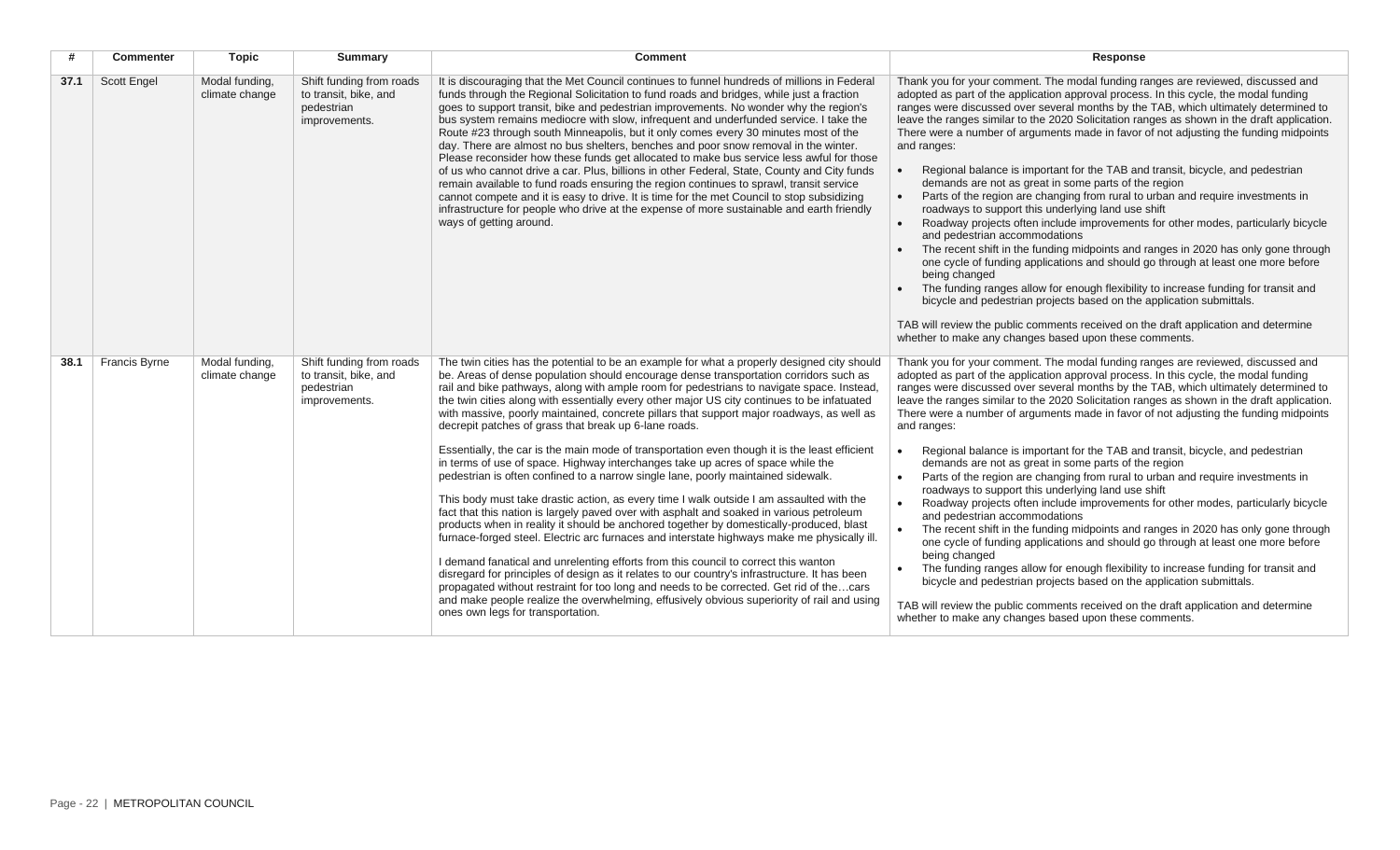|      | <b>Commenter</b> | Topic                            | <b>Summary</b>                                                                   | <b>Comment</b>                                                                                                                                                                                                                                                                                                                                                                                | Response                                                                                                                                                                                                                                                                                                                                                                                                                                                                                                                                                                                                                                                                                                                                                                                                                                                                                                                                                                                                                                                                                                                                                                                                                                                                                                                                                                                     |
|------|------------------|----------------------------------|----------------------------------------------------------------------------------|-----------------------------------------------------------------------------------------------------------------------------------------------------------------------------------------------------------------------------------------------------------------------------------------------------------------------------------------------------------------------------------------------|----------------------------------------------------------------------------------------------------------------------------------------------------------------------------------------------------------------------------------------------------------------------------------------------------------------------------------------------------------------------------------------------------------------------------------------------------------------------------------------------------------------------------------------------------------------------------------------------------------------------------------------------------------------------------------------------------------------------------------------------------------------------------------------------------------------------------------------------------------------------------------------------------------------------------------------------------------------------------------------------------------------------------------------------------------------------------------------------------------------------------------------------------------------------------------------------------------------------------------------------------------------------------------------------------------------------------------------------------------------------------------------------|
| 41.1 | Lily Dunk        | Modal funding,<br>climate change | Shift funding from roads<br>to transit, bike, and<br>pedestrian<br>improvements. | PLEASE dedicate AS MUCH funding as possible to improving transit service, adding<br>protected or separated bike lanes, and increasing safety for pedestrians! We are facing a<br>climate crisis and we NEED to invest in alternatives to personal cars. Electric vehicles<br>alone will not save us. Accessible transit and biking will lead to a cleaner, safer, and more<br>equitable city. | Thank you for your comment. The modal funding ranges are reviewed, discussed and<br>adopted as part of the application approval process. In this cycle, the modal funding<br>ranges were discussed over several months by the TAB, which ultimately determined to<br>leave the ranges similar to the 2020 Solicitation ranges as shown in the draft application.<br>There were a number of arguments made in favor of not adjusting the funding midpoints<br>and ranges:<br>Regional balance is important for the TAB and transit, bicycle, and pedestrian<br>demands are not as great in some parts of the region<br>Parts of the region are changing from rural to urban and require investments in<br>roadways to support this underlying land use shift<br>Roadway projects often include improvements for other modes, particularly bicycle<br>and pedestrian accommodations<br>The recent shift in the funding midpoints and ranges in 2020 has only gone through<br>one cycle of funding applications and should go through at least one more before<br>being changed<br>The funding ranges allow for enough flexibility to increase funding for transit and<br>bicycle and pedestrian projects based on the application submittals.<br>TAB will review the public comments received on the draft application and determine<br>whether to make any changes based upon these comments. |
|      |                  |                                  |                                                                                  |                                                                                                                                                                                                                                                                                                                                                                                               |                                                                                                                                                                                                                                                                                                                                                                                                                                                                                                                                                                                                                                                                                                                                                                                                                                                                                                                                                                                                                                                                                                                                                                                                                                                                                                                                                                                              |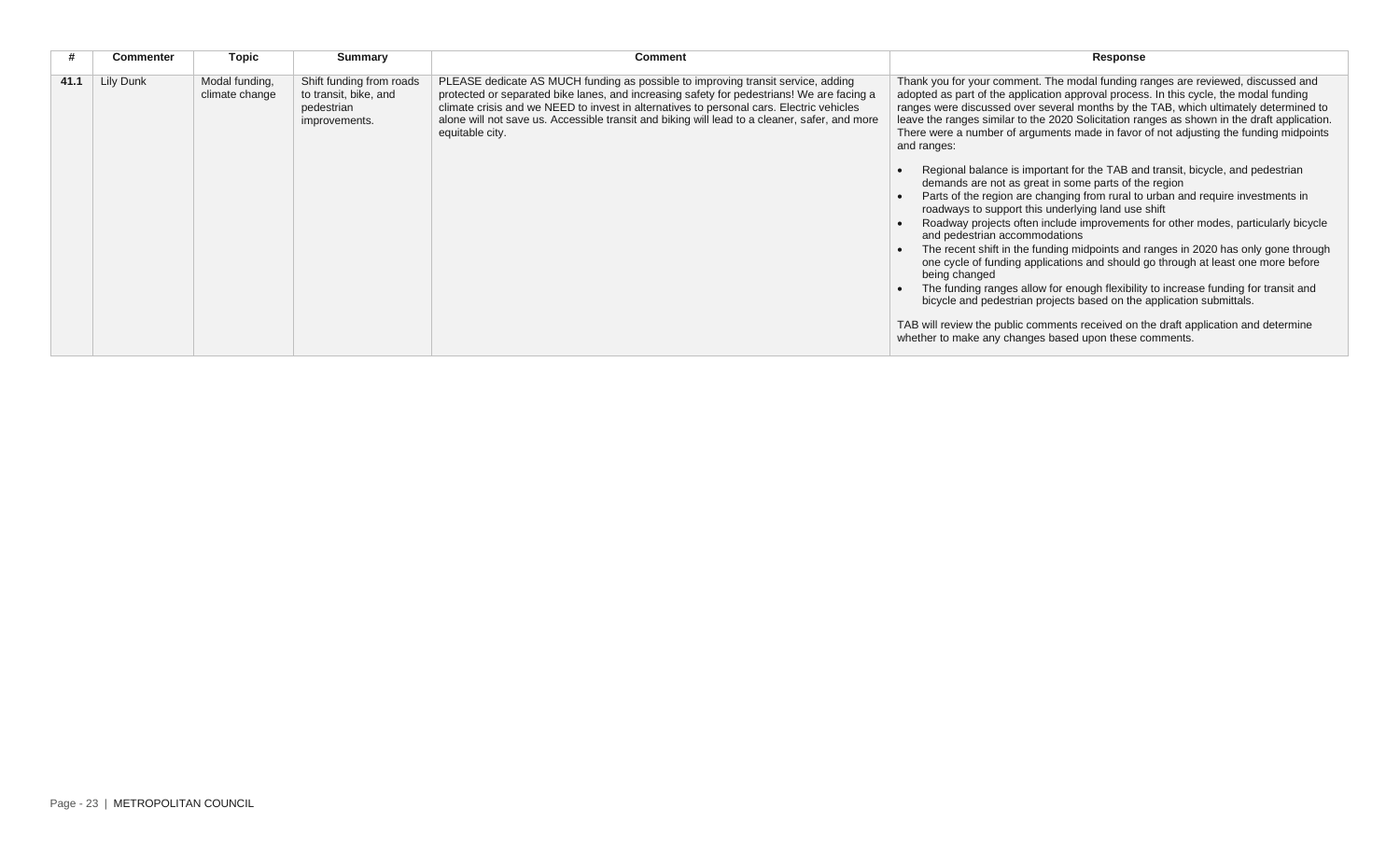| 46.1 | Kathryn Murray,<br>St. Anthony Park<br>Community<br>Council | Modal funding,<br>climate change | Shift funding from roads<br>to transit, bike, and<br>pedestrian<br>improvements. | St. Anthony Park Community Council (District 12 in St. Paul) calls on the Metropolitan<br>Council's Transportation Advisory Board and the Highway Safety Improvement Program<br>to shift its funding priorities in 2022. In 2020, funded projects by category went 57% to<br>roadway projects, 25% to transit, and just under 18% to bike and pedestrian projects.<br>For 2022, the priorities must:<br>reflect the reality of the climate crisis<br>acknowledge evidence showing that any added stressors on humans harm our<br>physical, mental, and spiritual health. Traffic noise, air pollution, and the tension of<br>driving on highways or when biking and walking near traffic are burdens on people's<br>health.<br>mitigate the way transportation corridors inherently cause environmental<br>$\bullet$<br>degradation, beyond climate effects.<br>In this round of funding, we urge you to fund **NO increases in roadway capacity**.<br>Instead, roadway money should be spent on repair or safety related to human lives and<br>reducing harm to people and to our environment. The necessary commitment to<br>decreasing vehicle miles traveled should be reflected in funding.<br>Funding increases should instead be given primarily to:<br>transit (especially increasing reliability and frequency in the network)<br>$\bullet$<br><b>TDM</b><br>$\bullet$<br>sidewalk infill and maintenance<br>$\bullet$<br>building truly safe bike infrastructure (rethinking designs so all new bike lanes are off-<br>$\bullet$<br>road, separated, or barrier-protected), and<br>Safe Routes to Schools, School Streets and other school-focused programs to<br>decrease the number of parents driving children to school and to decrease vehicle<br>speeds where our children are present.<br>In Saint Paul particularly, the city's Bike Plan will be updated soon with many off-road<br>paths or protected lanes, some of which have already been demonstrated in Downtown<br>and on Wheelock Parkway and Como Avenue and are being put to good use. Another<br>project that was planned but has lacked funding is the addition of roundabouts at<br>intersections along the Charles Avenue bikeway.<br>A major effort that should receive funding is extension of the Midtown Greenway bikeway<br>between Minneapolis and St. Paul. While bridge connection over the Mississippi awaits<br>cooperation from the railroad owners, work toward building bike trails could be<br>accomplished from South St. Anthony Park along the Prospect Park/Stadium Village spur<br>to the U of M, and to the already-protected bike lanes on St. Anthony Avenue and Ayd Mill<br>Road with support from the Metropolitan Council. We also urge the Metropolitan Council to<br>facilitate collaboration between the cities and their respective counties or the state, so that<br>conflicts in codes and rules are avoided. For instance, ensure that all streets in St. Paul<br>can be either 20 mph or 25 mph, and there are no longer 30 mph (or faster) stretches only<br>because they happen to be owned by the county or state. Slower speeds are safer, save<br>fuel, and pollute the air less.<br>Redesigning the standard design for stormwater removal from roads is a particularly<br>important step toward reversing degradation of our waters from pollutant loading,<br>especially from deicing chemicals. The use of natural wetlands to accept stormwater<br>** must be discontinued** because this traditional design has been enormously deleterious<br>to aquatic ecosystems and biodiversity and can permanently destroy these wetlands.<br>Constructed infiltration basins immediately adjacent to major road corridors should parallel<br>the road, and replace almost all use of stormwater piping and conveyances. This will also | Thank you for your comment. The modal funding ranges are reviewed, discussed and<br>adopted as part of the application approval process. In this cycle, the modal funding<br>ranges were discussed over several months by the TAB, which ultimately determined to<br>leave the ranges similar to the 2020 Solicitation ranges as shown in the draft application.<br>There were a number of arguments made in favor of not adjusting the funding midpoints<br>and ranges:<br>Regional balance is important for the TAB and transit, bicycle, and pedestrian<br>demands are not as great in some parts of the region<br>Parts of the region are changing from rural to urban and require investments in<br>$\bullet$<br>roadways to support this underlying land use shift<br>Roadway projects often include improvements for other modes, particularly bicycle<br>and pedestrian accommodations<br>The recent shift in the funding midpoints and ranges in 2020 has only gone through<br>one cycle of funding applications and should go through at least one more before<br>being changed<br>The funding ranges allow for enough flexibility to increase funding for transit and<br>bicycle and pedestrian projects based on the application submittals.<br>TAB will review the public comments received on the draft application and determine<br>whether to make any changes based upon these comments. |
|------|-------------------------------------------------------------|----------------------------------|----------------------------------------------------------------------------------|-------------------------------------------------------------------------------------------------------------------------------------------------------------------------------------------------------------------------------------------------------------------------------------------------------------------------------------------------------------------------------------------------------------------------------------------------------------------------------------------------------------------------------------------------------------------------------------------------------------------------------------------------------------------------------------------------------------------------------------------------------------------------------------------------------------------------------------------------------------------------------------------------------------------------------------------------------------------------------------------------------------------------------------------------------------------------------------------------------------------------------------------------------------------------------------------------------------------------------------------------------------------------------------------------------------------------------------------------------------------------------------------------------------------------------------------------------------------------------------------------------------------------------------------------------------------------------------------------------------------------------------------------------------------------------------------------------------------------------------------------------------------------------------------------------------------------------------------------------------------------------------------------------------------------------------------------------------------------------------------------------------------------------------------------------------------------------------------------------------------------------------------------------------------------------------------------------------------------------------------------------------------------------------------------------------------------------------------------------------------------------------------------------------------------------------------------------------------------------------------------------------------------------------------------------------------------------------------------------------------------------------------------------------------------------------------------------------------------------------------------------------------------------------------------------------------------------------------------------------------------------------------------------------------------------------------------------------------------------------------------------------------------------------------------------------------------------------------------------------------------------------------------------------------------------------------------------------------------------------------------------------------------------------------------------------------------------------------------------------------------------------------------------------------------------------------------------------------------------------------------------------------------------------------------------------------------------------------------------------------------------------------------------------------------------------------------------------------------------------------------------------------------------------------------------------------------------------------------------------|-----------------------------------------------------------------------------------------------------------------------------------------------------------------------------------------------------------------------------------------------------------------------------------------------------------------------------------------------------------------------------------------------------------------------------------------------------------------------------------------------------------------------------------------------------------------------------------------------------------------------------------------------------------------------------------------------------------------------------------------------------------------------------------------------------------------------------------------------------------------------------------------------------------------------------------------------------------------------------------------------------------------------------------------------------------------------------------------------------------------------------------------------------------------------------------------------------------------------------------------------------------------------------------------------------------------------------------------------------------------------------------------------------------|
|      |                                                             |                                  |                                                                                  | greatly reduce flooding from excessive rainfall events. Every natural wetland that has<br>already been used to catch road runoff should be remediated as soon as possible.                                                                                                                                                                                                                                                                                                                                                                                                                                                                                                                                                                                                                                                                                                                                                                                                                                                                                                                                                                                                                                                                                                                                                                                                                                                                                                                                                                                                                                                                                                                                                                                                                                                                                                                                                                                                                                                                                                                                                                                                                                                                                                                                                                                                                                                                                                                                                                                                                                                                                                                                                                                                                                                                                                                                                                                                                                                                                                                                                                                                                                                                                                                                                                                                                                                                                                                                                                                                                                                                                                                                                                                                                                                                                  |                                                                                                                                                                                                                                                                                                                                                                                                                                                                                                                                                                                                                                                                                                                                                                                                                                                                                                                                                                                                                                                                                                                                                                                                                                                                                                                                                                                                           |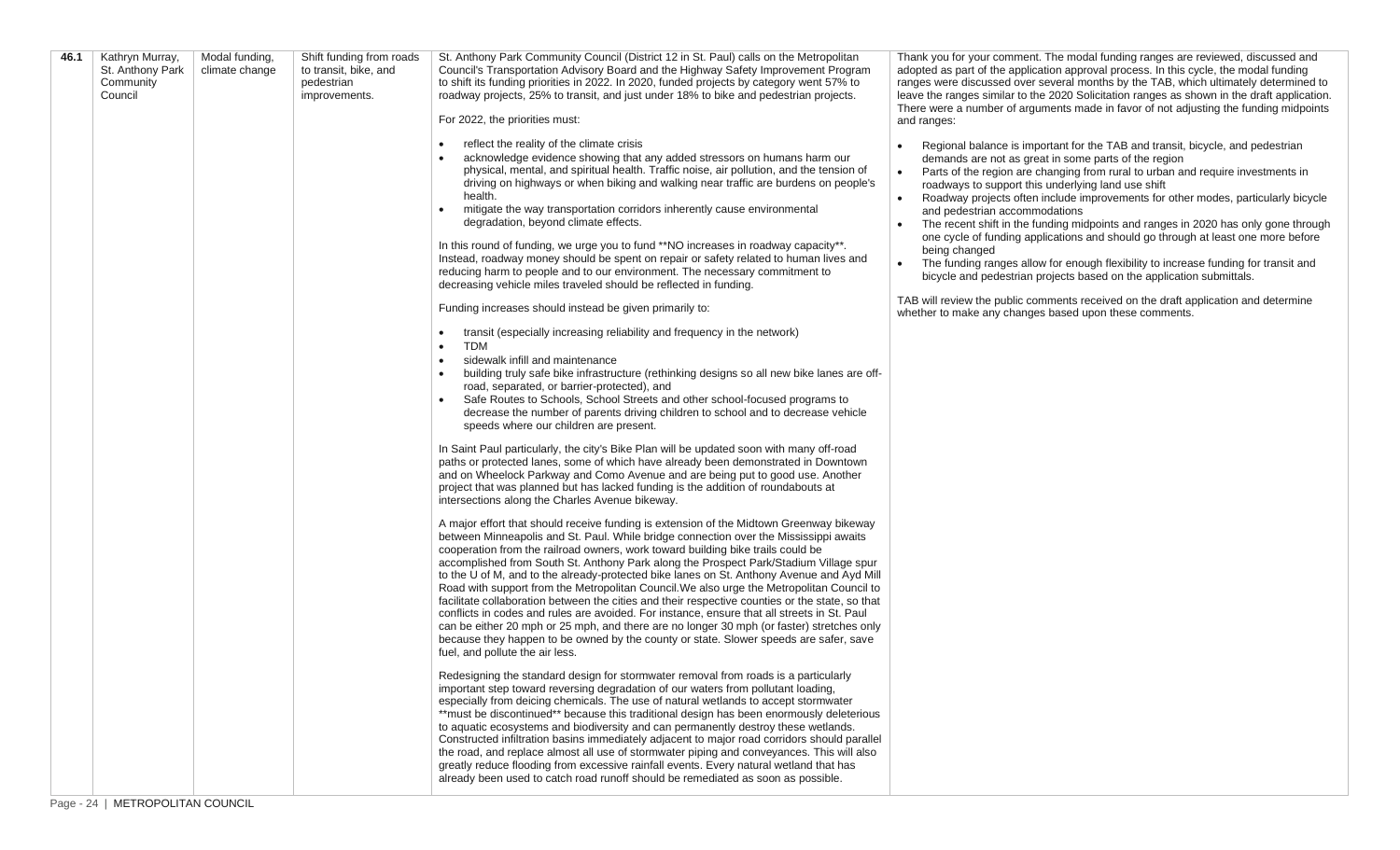|      | <b>Commenter</b>                 | <b>Topic</b>                     | <b>Summary</b>                                                                    | <b>Comment</b>                                                                                                                                                                                                                                                                                                                                                                                                                                                                                                                                                                                                                                                                                                                                                                                                                                                                                                                                                                                                                                                                                                                                                                                                                        | Response                                                                                                                                                                                                                                                                                                                                                                                                                                                                                                                                                                                                                                                                                                                                                                                                                                                                                                                                                                                                                                                                                                                                                                                                                                                                                                                                                                                                  |
|------|----------------------------------|----------------------------------|-----------------------------------------------------------------------------------|---------------------------------------------------------------------------------------------------------------------------------------------------------------------------------------------------------------------------------------------------------------------------------------------------------------------------------------------------------------------------------------------------------------------------------------------------------------------------------------------------------------------------------------------------------------------------------------------------------------------------------------------------------------------------------------------------------------------------------------------------------------------------------------------------------------------------------------------------------------------------------------------------------------------------------------------------------------------------------------------------------------------------------------------------------------------------------------------------------------------------------------------------------------------------------------------------------------------------------------|-----------------------------------------------------------------------------------------------------------------------------------------------------------------------------------------------------------------------------------------------------------------------------------------------------------------------------------------------------------------------------------------------------------------------------------------------------------------------------------------------------------------------------------------------------------------------------------------------------------------------------------------------------------------------------------------------------------------------------------------------------------------------------------------------------------------------------------------------------------------------------------------------------------------------------------------------------------------------------------------------------------------------------------------------------------------------------------------------------------------------------------------------------------------------------------------------------------------------------------------------------------------------------------------------------------------------------------------------------------------------------------------------------------|
|      |                                  |                                  |                                                                                   | In summary, we call on the Metropolitan Council's Transportation Advisory Board and the<br>Highway Safety Improvement Program to ensure all funding is used to:1. plan for and fund<br>the imperative changes in priorities to address drivers of climate change; 2. perform<br>systematic maintenance only on existing critical infrastructure (prioritizing maintenance,<br>not building out for more vehicles); 3. redesign what we have to improve pedestrian and<br>bicycle safety, and reverse the environmental degradation on our existing transportation<br>corridors, while transitioning to more public transit; 4, relieve stressors for Minnesotans.                                                                                                                                                                                                                                                                                                                                                                                                                                                                                                                                                                     |                                                                                                                                                                                                                                                                                                                                                                                                                                                                                                                                                                                                                                                                                                                                                                                                                                                                                                                                                                                                                                                                                                                                                                                                                                                                                                                                                                                                           |
| 42.1 | Keith Heiberg                    | Modal funding,<br>climate change | Shift funding to bike,<br>pedestrian and transit<br>carbon-free<br>transportation | I'd like to see greater emphasis on true zero-carbon transportation, such as bicycles.<br>Electric public transit is an improvement over private internal-combustion vehicles, and so<br>are EVs, but each is only as carbon-free as the power plants that provide their electricity;<br>on the other hand, a pedal-powered bicycle is always 100% carbon-free. Please expand<br>protected bike trails, and their connectivity to transit as well as business and residential<br>districts. More racks for bikes on buses and trains can help too. Multimodal planning could<br>encourage people to bike for shorter trips, when a larger vehicle isn't necessary. Safe<br>routes to school, including protected bike lanes, can encourage people to get used to<br>biking at an early age, and reduces traffic congestion and air pollution from idling cars<br>near schools. If people continue cycling throughout their life, it can improve public health,<br>reduce wear and tear on the roads, reduce the need for parking, and help the climate.<br>Thanks.                                                                                                                                                                    | Thank you for your comment. The modal funding ranges are reviewed, discussed and<br>adopted as part of the application approval process. In this cycle, the modal funding<br>ranges were discussed over several months by the TAB, which ultimately determined to<br>leave the ranges similar to the 2020 Solicitation ranges as shown in the draft application.<br>There were a number of arguments made in favor of not adjusting the funding midpoints<br>and ranges:<br>Regional balance is important for the TAB and transit, bicycle, and pedestrian<br>demands are not as great in some parts of the region<br>Parts of the region are changing from rural to urban and require investments in<br>$\bullet$<br>roadways to support this underlying land use shift<br>Roadway projects often include improvements for other modes, particularly bicycle<br>and pedestrian accommodations<br>The recent shift in the funding midpoints and ranges in 2020 has only gone through<br>one cycle of funding applications and should go through at least one more before<br>being changed<br>The funding ranges allow for enough flexibility to increase funding for transit and<br>bicycle and pedestrian projects based on the application submittals.<br>TAB will review the public comments received on the draft application and determine<br>whether to make any changes based upon these comments. |
| 31.1 | Jesse Peterson-<br><b>Brandt</b> | Modal funding,<br>climate change | Shift funding to transit<br>bike and ped from roads                               | As our climate crisis worsens through the continued emissions of carbon dioxide, the<br>largest source of which is cars, I hope Met Council will take a harder look at whether road<br>expansions are ethical. Road expansions encourage driving in favor of other forms of<br>transportation. While electric cars will decrease emissions, they cannot be the only<br>solution. A full fleet of electric cars is decades away, as is the power grid running on clean<br>energy to fuel them. We must encourage walking, biking and transit as cleaner, healthier<br>alternatives. In 2020 Met Council approved \$64M for roadway expansion, 31% of the total<br>federal award. Another \$56M went to other roadway projects. These investments continue<br>to prioritize cars as the primary transportation mode of our cities and leave walking, biking<br>and transit as secondary options. In order to combat the climate crisis and improve the<br>health and safety of our region, we must rethink our spending on roadways and instead<br>prioritize walking, biking and transit infrastructure. A budget is a statement of values. I<br>hope as a region we can show that we value the health of the planet and our citizens. | Thank you for your comment. The modal funding ranges are reviewed, discussed and<br>adopted as part of the application approval process. In this cycle, the modal funding<br>ranges were discussed over several months by the TAB, which ultimately determined to<br>leave the ranges similar to the 2020 Solicitation ranges as shown in the draft application.<br>There were a number of arguments made in favor of not adjusting the funding midpoints<br>and ranges:<br>Regional balance is important for the TAB and transit, bicycle, and pedestrian<br>demands are not as great in some parts of the region<br>Parts of the region are changing from rural to urban and require investments in<br>$\bullet$<br>roadways to support this underlying land use shift<br>Roadway projects often include improvements for other modes, particularly bicycle<br>and pedestrian accommodations<br>The recent shift in the funding midpoints and ranges in 2020 has only gone through<br>one cycle of funding applications and should go through at least one more before<br>being changed<br>The funding ranges allow for enough flexibility to increase funding for transit and<br>bicycle and pedestrian projects based on the application submittals.<br>TAB will review the public comments received on the draft application and determine<br>whether to make any changes based upon these comments. |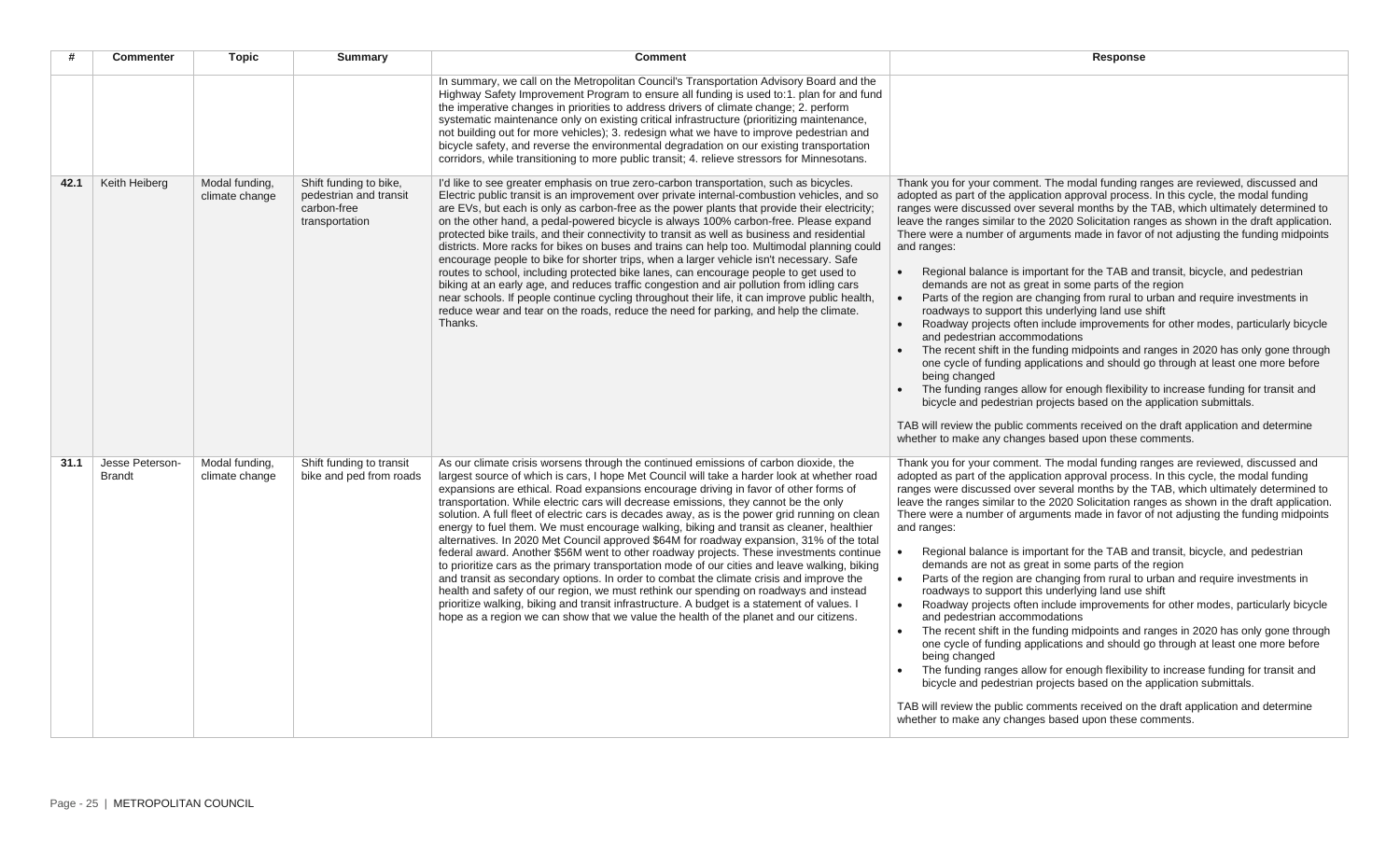| #    | <b>Commenter</b>    | <b>Topic</b>                                          | <b>Summary</b>                                                                  | <b>Comment</b>                                                                                                                                                                                                                                                                                                                                                                                                                                                                                                                                                                                                                                                                                                                                                                                                                                                                                                                                                                                                                                                                                                                                                                                                                                                                                                                                                                                  | Response                                                                                                                                                                                                                                                                                                                                                                                                                                                                                                                                                                                                                                                                                                                                                                                                                                                                                                                                                                                                                                                                                                                                                                                                                                                                                                                                                                                                                                                                                                                                                                                                                                                                                                                                                                                                                                                                                                                                                                                               |
|------|---------------------|-------------------------------------------------------|---------------------------------------------------------------------------------|-------------------------------------------------------------------------------------------------------------------------------------------------------------------------------------------------------------------------------------------------------------------------------------------------------------------------------------------------------------------------------------------------------------------------------------------------------------------------------------------------------------------------------------------------------------------------------------------------------------------------------------------------------------------------------------------------------------------------------------------------------------------------------------------------------------------------------------------------------------------------------------------------------------------------------------------------------------------------------------------------------------------------------------------------------------------------------------------------------------------------------------------------------------------------------------------------------------------------------------------------------------------------------------------------------------------------------------------------------------------------------------------------|--------------------------------------------------------------------------------------------------------------------------------------------------------------------------------------------------------------------------------------------------------------------------------------------------------------------------------------------------------------------------------------------------------------------------------------------------------------------------------------------------------------------------------------------------------------------------------------------------------------------------------------------------------------------------------------------------------------------------------------------------------------------------------------------------------------------------------------------------------------------------------------------------------------------------------------------------------------------------------------------------------------------------------------------------------------------------------------------------------------------------------------------------------------------------------------------------------------------------------------------------------------------------------------------------------------------------------------------------------------------------------------------------------------------------------------------------------------------------------------------------------------------------------------------------------------------------------------------------------------------------------------------------------------------------------------------------------------------------------------------------------------------------------------------------------------------------------------------------------------------------------------------------------------------------------------------------------------------------------------------------------|
| 25.1 | <b>Cass Casarez</b> | Modal funding,<br>climate change                      | Shift funding to transit<br>improvements.                                       | Please consider prioritizing transit this round! Many people are transitioning to remote<br>work at least part of the time and in turn may not need their cars anymore. A healthy<br>transit system would not only help people get around no matter where they live, but it<br>would also help save the environment. As a transit user myself, I would love to see<br>expanded weekend access for workers and families alike.                                                                                                                                                                                                                                                                                                                                                                                                                                                                                                                                                                                                                                                                                                                                                                                                                                                                                                                                                                   | Thank you for your comment. The modal funding ranges are reviewed, discussed and<br>adopted as part of the application approval process. In this cycle, the modal funding<br>ranges were discussed over several months by the TAB, which ultimately determined to<br>leave the ranges similar to the 2020 Solicitation ranges as shown in the draft application.<br>There were a number of arguments made in favor of not adjusting the funding midpoints<br>and ranges:<br>Regional balance is important for the TAB and transit, bicycle, and pedestrian<br>demands are not as great in some parts of the region<br>Parts of the region are changing from rural to urban and require investments in<br>roadways to support this underlying land use shift<br>Roadway projects often include improvements for other modes, particularly bicycle<br>and pedestrian accommodations<br>The recent shift in the funding midpoints and ranges in 2020 has only gone through<br>one cycle of funding applications and should go through at least one more before<br>being changed<br>The funding ranges allow for enough flexibility to increase funding for transit and<br>bicycle and pedestrian projects based on the application submittals.<br>TAB will review the public comments received on the draft application and determine<br>whether to make any changes based upon these comments.                                                                                                                                                                                                                                                                                                                                                                                                                                                                                                                                                                                                           |
| 35.1 | Nicholas rossini    | Modal funding,<br>climate change,<br>project specific | Shift funding from roads<br>to transit, bike and<br>pedestrian<br>improvements. | This money should go directly towards building the nicollet-central streetcar that you<br>thought we all forgot about. Furthermore, money like this in the future should also go<br>towards putting streetcars on hennipen ave, chicago ave, midtown corridor, snelling ave<br>from blue line on ford parkway, robert st, payne ave, and rice st.<br>Enough with the car infrastructure, I feel like I live in a car theme park where the city puts<br>automobiles above the people living in the city. We need dedicated (curb protected) bike<br>lanes as well. Stop subsidizing car ownership.<br>Cities are made for people not cars. Go look at any city in Europe and you'll see the<br>antithesis of the American city, where people can walk, take transit and enjoy their city not<br>from only the confines of a 4ft wide sidewalk on the side of 6 lanes of raging traffic.<br>The orthodoxy of transportation planners and transportation engineers to view everything<br>through formulas and zoning prescriptions makes a sterile city that feels as "well-planned"<br>as it is. Put down your textbook and look out the window at the car filled maelstrom of a<br>city we've created since the 1950's, especially pertaining to the non highway cap'd<br>portions of the city adjacent to downtown minneapolis and especially st paul.<br>No wonder there is blight everywhere. | Modern streetcar projects would be eligible under the transit expansion category of the<br>Regional Solicitation. It is up to partners like Metro Transit or local governments to submit<br>applications for these projects to seek funding.<br>The Transportation Advisory Board did not recommend changing the modal funding<br>midpoints and ranges for the 2022 Regional Solicitation, though it was discussed. An<br>amendment was proposed and ultimately voted down 10 yes votes to 23 no votes. There<br>were a number of arguments made in favor of not adjusting the funding midpoints and<br>ranges:<br>Regional balance is important for the Transportation Advisory Board and transit,<br>bicycle, and pedestrian demands are not as great in some part of the region<br>Parts of the region are changing from rural to urban and require investments in<br>roadways to support this underlying land use shift<br>Roadway projects often include improvements for other modes, particularly bicycle<br>and pedestrian accommodations<br>The recent shift in the funding midpoints and ranges in 2020 has only gone through<br>one cycle of funding applications and should go through at least one more before<br>being changed<br>The funding ranges allow for enough flexibility to increase funding for transit and<br>bicycle and pedestrian projects based on the application submittals The proposed<br>funding ranges would allow a maximum of 35% of the funding to go to transit and<br>travel demand management projects and 20% of the funding to go to bicycle and<br>pedestrian projects, which would represent a majority of the Regional Solicitation<br>funding. The Metropolitan Council and the Transportation Advisory Board can use<br>the funding ranges when making a determination of how much funding to allocate to<br>these types of projects. Funding scenarios will be developed and discussed at the<br>Transportation Advisory Board starting in Fall 2022. |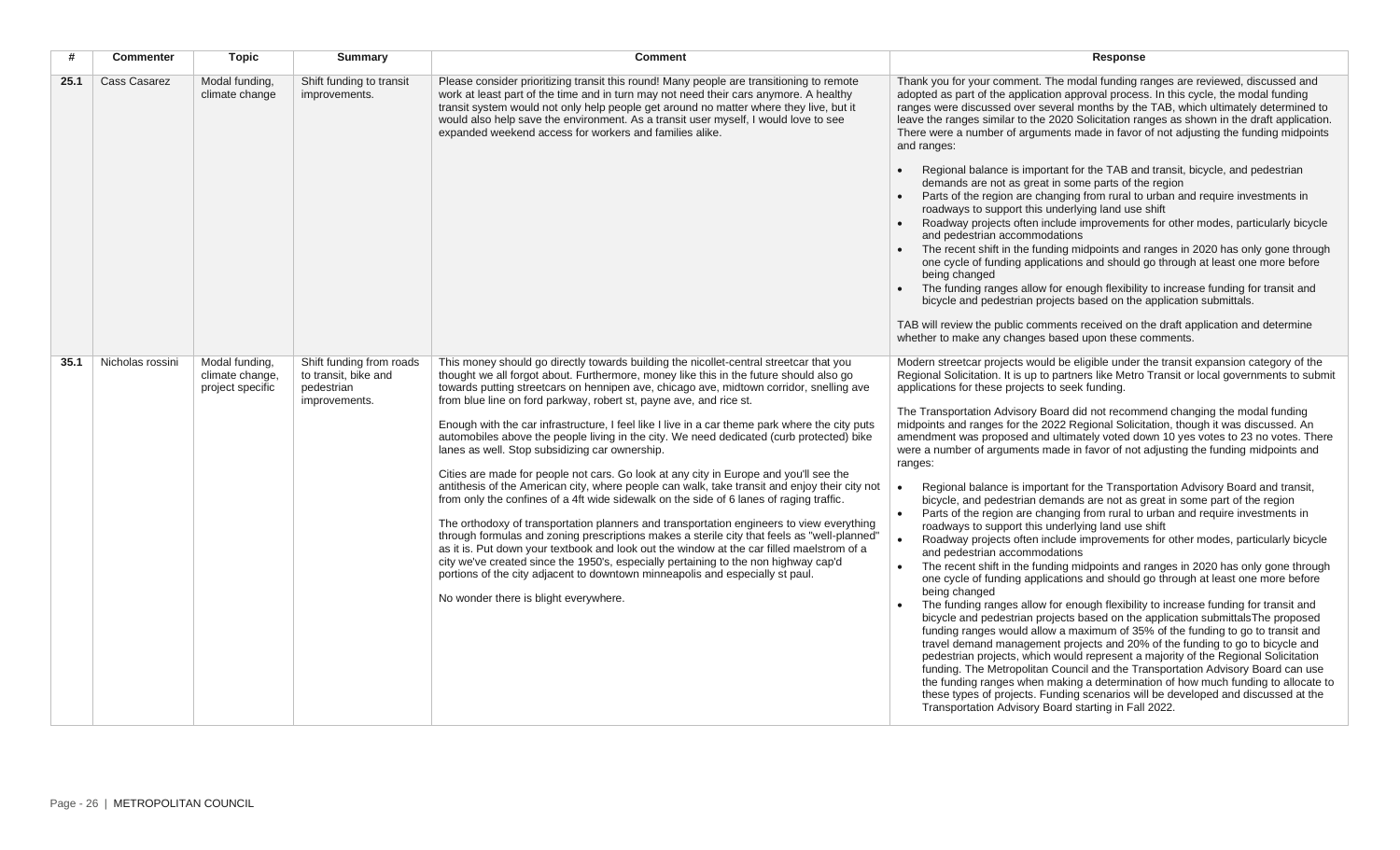|      | <b>Commenter</b>  | <b>Topic</b>                                                                         | <b>Summary</b>                                                                   | <b>Comment</b>                                                                                                                                                                                                                                                                                                                                                                                                                                                                                                                                                                                                                                                                                                                                                                                                                                                                                                                                                                                                                                                                                                                                                                                                                                                                                                                                                                                                                                                                                                                                                                                                                                                                                                                                                                                                                                                                                                                                                             | Response                                                                                                                                                                                                                                                                                                                                                                                                                                                                                                                                                                                                                                                                                                                                                                                                                                                                                                                                                                                                                                                                                                                                                                                                                                                                                                                                                                                     |
|------|-------------------|--------------------------------------------------------------------------------------|----------------------------------------------------------------------------------|----------------------------------------------------------------------------------------------------------------------------------------------------------------------------------------------------------------------------------------------------------------------------------------------------------------------------------------------------------------------------------------------------------------------------------------------------------------------------------------------------------------------------------------------------------------------------------------------------------------------------------------------------------------------------------------------------------------------------------------------------------------------------------------------------------------------------------------------------------------------------------------------------------------------------------------------------------------------------------------------------------------------------------------------------------------------------------------------------------------------------------------------------------------------------------------------------------------------------------------------------------------------------------------------------------------------------------------------------------------------------------------------------------------------------------------------------------------------------------------------------------------------------------------------------------------------------------------------------------------------------------------------------------------------------------------------------------------------------------------------------------------------------------------------------------------------------------------------------------------------------------------------------------------------------------------------------------------------------|----------------------------------------------------------------------------------------------------------------------------------------------------------------------------------------------------------------------------------------------------------------------------------------------------------------------------------------------------------------------------------------------------------------------------------------------------------------------------------------------------------------------------------------------------------------------------------------------------------------------------------------------------------------------------------------------------------------------------------------------------------------------------------------------------------------------------------------------------------------------------------------------------------------------------------------------------------------------------------------------------------------------------------------------------------------------------------------------------------------------------------------------------------------------------------------------------------------------------------------------------------------------------------------------------------------------------------------------------------------------------------------------|
| 19.1 | Elise Graham      | Modal funding,<br>climate change,<br>safety                                          | Shift funding from roads<br>to transit, bike, and<br>pedestrian<br>improvements. | Please start allocating more funding to transit, bike and pedestrian projects! I wish there<br>were more safe and accessible alternatives to driving a car and decreasing my carbon<br>output.                                                                                                                                                                                                                                                                                                                                                                                                                                                                                                                                                                                                                                                                                                                                                                                                                                                                                                                                                                                                                                                                                                                                                                                                                                                                                                                                                                                                                                                                                                                                                                                                                                                                                                                                                                             | Thank you for your comment. The modal funding ranges are reviewed, discussed and<br>adopted as part of the application approval process. In this cycle, the modal funding<br>ranges were discussed over several months by the TAB, which ultimately determined to<br>leave the ranges similar to the 2020 Solicitation ranges as shown in the draft application.<br>There were a number of arguments made in favor of not adjusting the funding midpoints<br>and ranges:<br>Regional balance is important for the TAB and transit, bicycle, and pedestrian<br>demands are not as great in some parts of the region<br>Parts of the region are changing from rural to urban and require investments in<br>roadways to support this underlying land use shift<br>Roadway projects often include improvements for other modes, particularly bicycle<br>and pedestrian accommodations<br>The recent shift in the funding midpoints and ranges in 2020 has only gone through<br>one cycle of funding applications and should go through at least one more before<br>being changed<br>The funding ranges allow for enough flexibility to increase funding for transit and<br>bicycle and pedestrian projects based on the application submittals.<br>TAB will review the public comments received on the draft application and determine<br>whether to make any changes based upon these comments. |
| 21.1 | Kharme<br>Mahamed | Modal funding,<br>climate change,<br>transportation for<br>low-income<br>individuals | <b>Expand transit</b>                                                            | Expanding on Routes in areas where transit isn't as available not only helps reduce cars<br>on the roads, this is considered a great investment in cities with a lack of transit,<br>especially as the climate becomes more of an issue for individuals, having expansion<br>means many low-income people have more social and economical mobility as well as a<br>way for cities to be able to continue to develop themselves, many areas in a city can be<br>reinvested in by the city itself thanks to transit, its a way for cities to be able to be<br>revitalized, join the 21st century and follow the rest of the Twin Cities as we continue to<br>expand in population and urbanization. Continue Looking into adding other modes of<br>transportation aside from buses such as Light Rail, Street Cars, Trains, Subways as this<br>can help not only making public transport look more attractive to more individuals but also<br>some of these modes of transportation can work much better in certain areas, Light<br>Rails/Street Car work for Minneapolis/Saint Paul, long-distance trains to connect other<br>major cities within Minnesota or to connect other states. Examples of how these modes<br>could work great. This is especially true for Minneapolis and Saint Paul but modernizes<br>and streamlines many of our current public transport infrastructures to be able to create<br>more frequent service, speeding up buses reducing travel time and helps make the transit<br>a more viable option as an alternative to driving a car. Modernize and revitalize many of<br>the bus stops in the Twin Cities, this is slowly being the case but especially with the<br>increase in extreme weather being able to have a bus stop that's sheltered really makes<br>the experience of public transport more viable and more comfortable. Look into more<br>green options with current existing buses to help reduce our greenhouse gas emissions. | The planning for the transit system is primarily done by transit providers, such as Metro<br>Transit and Minnesota Valley Transit Authority. The Regional Solicitation does provide<br>opportunities for transit providers to submit funding applications to expand and modernize<br>the system and commits at least 25% of the funding to transit projects. The region's 2040<br>Transportation Policy Plan includes a robust investment in planned transit improvements<br>ranging from bus rapid transit to streetcar to light rail projects. Many of these projects<br>receive federal funding through a nationally competitive process, though some also seek<br>funding through the Regional Solicitation. The Regional Solicitation also provides<br>opportunities to reduce greenhouse gas emissions through the Transit Modernization<br>category and potentially through the Unique Projects category. The Metropolitan Council<br>and the Transportation Advisory Board are exploring how climate change and greenhouse<br>gas emissions can better be reflected in the region's funding prioritization processes.                                                                                                                                                                                                                                                                |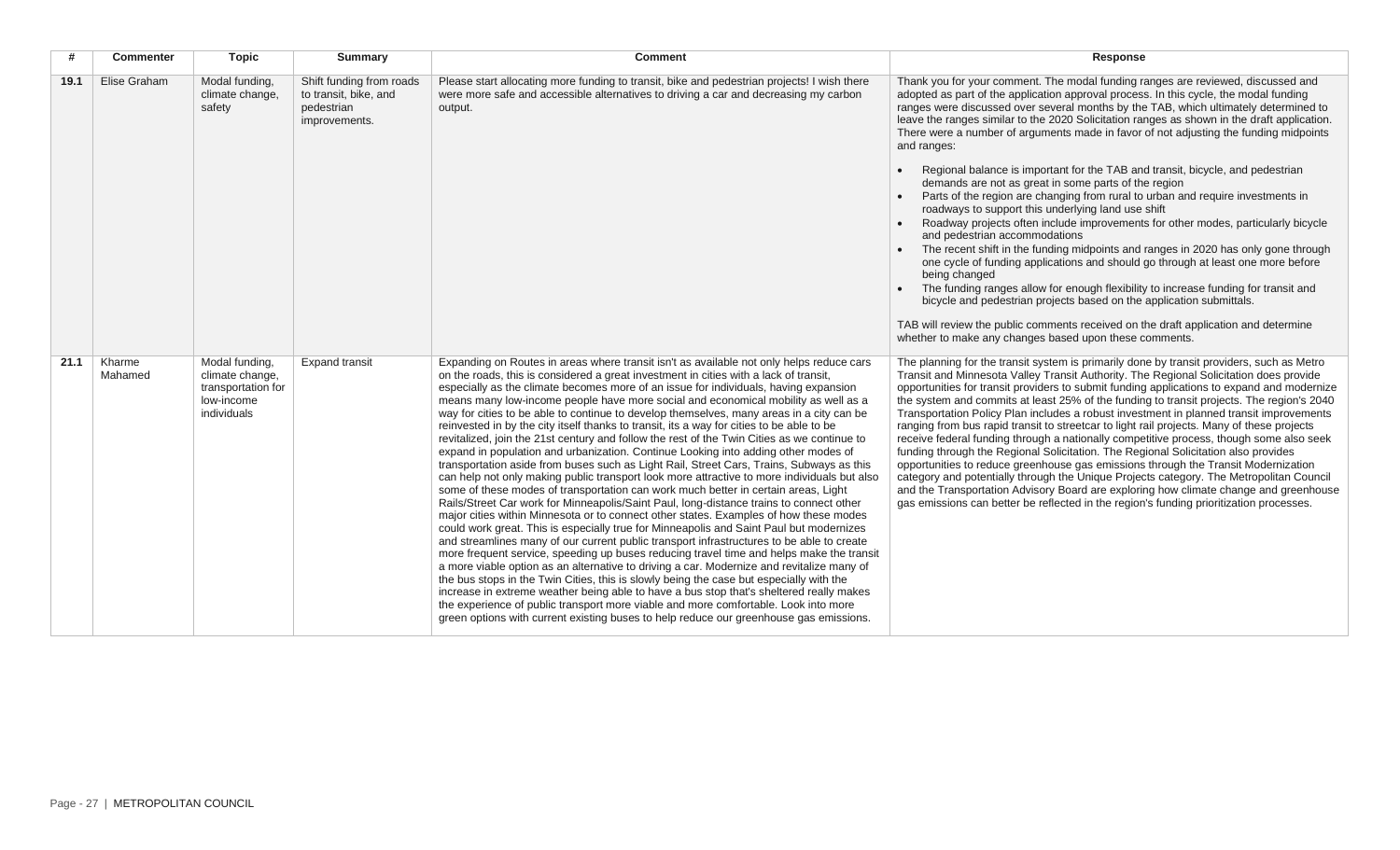| #    | <b>Commenter</b>        | <b>Topic</b>                                    | <b>Summary</b>                                                                                                         | <b>Comment</b>                                                                                                                                                                                                                                                                                                                                                                                                                                                                                                                                                                                                                                                                                                                                                                                                                                                                                                                                                                                                                                                                                                                                                                                                                                                                                                                                                                                                                                                                                                                                                                                                                                                                                                                             | Response                                                                                                                                                                                                                                                                                                                                                                                                                                                                                                                                                                                                                                                                                                                                                                                                                                                                                                                                                                                                                                                                                                                                                                                                                                                                                                                                                                                     |
|------|-------------------------|-------------------------------------------------|------------------------------------------------------------------------------------------------------------------------|--------------------------------------------------------------------------------------------------------------------------------------------------------------------------------------------------------------------------------------------------------------------------------------------------------------------------------------------------------------------------------------------------------------------------------------------------------------------------------------------------------------------------------------------------------------------------------------------------------------------------------------------------------------------------------------------------------------------------------------------------------------------------------------------------------------------------------------------------------------------------------------------------------------------------------------------------------------------------------------------------------------------------------------------------------------------------------------------------------------------------------------------------------------------------------------------------------------------------------------------------------------------------------------------------------------------------------------------------------------------------------------------------------------------------------------------------------------------------------------------------------------------------------------------------------------------------------------------------------------------------------------------------------------------------------------------------------------------------------------------|----------------------------------------------------------------------------------------------------------------------------------------------------------------------------------------------------------------------------------------------------------------------------------------------------------------------------------------------------------------------------------------------------------------------------------------------------------------------------------------------------------------------------------------------------------------------------------------------------------------------------------------------------------------------------------------------------------------------------------------------------------------------------------------------------------------------------------------------------------------------------------------------------------------------------------------------------------------------------------------------------------------------------------------------------------------------------------------------------------------------------------------------------------------------------------------------------------------------------------------------------------------------------------------------------------------------------------------------------------------------------------------------|
| 26.1 | Ben Ashley-<br>Wurtmann | Modal funding,<br>climate change.<br><b>VMT</b> | Shift funding from roads<br>to transit, bike, and<br>pedestrian<br>improvements.                                       | The projects here are far too focused on cars and enabling higher VMT. There is no safe<br>future in which we have the emissions of increasing VMT. Every mile of expanded<br>roadway is going to induce further demand. Transit, walkability, bike infrastructure has to<br>take greater priority if my kids are going to have a Minnesota worth living in.                                                                                                                                                                                                                                                                                                                                                                                                                                                                                                                                                                                                                                                                                                                                                                                                                                                                                                                                                                                                                                                                                                                                                                                                                                                                                                                                                                               | Thank you for your comment. The modal funding ranges are reviewed, discussed and<br>adopted as part of the application approval process. In this cycle, the modal funding<br>ranges were discussed over several months by the TAB, which ultimately determined to<br>leave the ranges similar to the 2020 Solicitation ranges as shown in the draft application.<br>There were a number of arguments made in favor of not adjusting the funding midpoints<br>and ranges:<br>Regional balance is important for the TAB and transit, bicycle, and pedestrian<br>demands are not as great in some parts of the region<br>Parts of the region are changing from rural to urban and require investments in<br>roadways to support this underlying land use shift<br>Roadway projects often include improvements for other modes, particularly bicycle<br>and pedestrian accommodations<br>The recent shift in the funding midpoints and ranges in 2020 has only gone through<br>one cycle of funding applications and should go through at least one more before<br>being changed<br>The funding ranges allow for enough flexibility to increase funding for transit and<br>bicycle and pedestrian projects based on the application submittals.<br>TAB will review the public comments received on the draft application and determine<br>whether to make any changes based upon these comments. |
| 34.2 | <b>Zach Einck</b>       | Modal funding,<br>safety                        | Prioritize walking and<br>biking investments                                                                           | Prioritize the walking/biking experience for all projects to promote active transportation.<br>Implement Safe Systems design to limit the impact of cars when there is a crash.                                                                                                                                                                                                                                                                                                                                                                                                                                                                                                                                                                                                                                                                                                                                                                                                                                                                                                                                                                                                                                                                                                                                                                                                                                                                                                                                                                                                                                                                                                                                                            | Thank you for your comment. Project application categories include a Multimodal<br>Elements measure to evaluate how the project addresses walking and biking, and TAB<br>adopts weighting of measures to balance addressing different regional goals. The<br>Regional Pedestrian Safety Action Plan underway is using a safe system approach, and<br>we will look to furthering understanding and use of this approach in the region in our future<br>safety work.                                                                                                                                                                                                                                                                                                                                                                                                                                                                                                                                                                                                                                                                                                                                                                                                                                                                                                                           |
| 43.9 | <b>Carver County</b>    | <b>Outlier scores</b>                           | Change the scoring<br>quidance for outlier<br>scores to mitigate the<br>negative impact to the<br>top scoring project. | "The Regional Solicitation Introduction includes the following direction in #14: ""If there is<br>a high-scoring outlier on a particular measure, the TAC F&P Chair, TAB Coordinator, and<br>Council staff will need to approve prorating the other scores based on the second highest<br>scoring project instead of the top project or similar approach.""a. Metropolitan Council staff<br>presented information to the Technical Advisory Committees to show the varied<br>interpretation of this guidance and how it has disproportionately negatively impacted<br>higher scoring projects with often little impact to the distribution of scores. i. Request for<br>Revision: Change this guidance to mitigate the negative impact to the top scoring project.<br>Add language that clarifies at what threshold the outlier approach should be implemented<br>and how to implement it in order create a simplified and consistent approach to changing<br>original project scores. Use a technical statistical analysis to determine if a score (or<br>scores) would be outlier(s). In statistics, outliers are typically 2 to 3 standard deviations<br>from the mean, with 2 standard deviations used for smaller sample sizes such as this<br>case. A project's score would be used to determine its percentile rank of all of the scores<br>on a 0 to 100-point scale. By using this calculation, the highest scoring project would<br>receive 100 points and the second place score would be adjusted upwards due to its<br>percentile rank of all of the projects submitted. This statistical analysis is simple to<br>compute and eliminates the subjectivity of determining an outlier like in past regional<br>solicitations." | This topic was discussed at length at Funding & Programming Committee meetings.<br>Members ultimately favored allowing for scoring committee members to use their<br>understandings of the process, as opposed to using a formula that may not be applicable<br>to all situations. The discussion led to some interesting discoveries related to the potential<br>for negative impacts on high-scoring projects to be paired with very little impact on the<br>remaining projects. Council staff and scoring chairs are in a position to take a more critical<br>look at the usefulness of individual outlier adjustments going forward.                                                                                                                                                                                                                                                                                                                                                                                                                                                                                                                                                                                                                                                                                                                                                     |
| 43.7 | <b>Carver County</b>    | Pedestrian<br>safety measure                    | Revise Submeasure 2                                                                                                    | Change Sub-measure 2: Existing Location-Based Pedestrian Safety Risk Factors for the<br>check box regarding the existing road design speed, posted speed limit, or speed study to<br>at least 40 MPH.                                                                                                                                                                                                                                                                                                                                                                                                                                                                                                                                                                                                                                                                                                                                                                                                                                                                                                                                                                                                                                                                                                                                                                                                                                                                                                                                                                                                                                                                                                                                      | The 30 mph speed limit risk factor is based on an analysis of pedestrian crash data from<br>2016-2019 that found 63% of our region's pedestrian fatalities and serious injuries<br>happened on streets with speed limits between 20 and 30 mph. Speed limits for the<br>remaining share of fatalities and serious injuries were split with 14% at 35 mph; 9% at 40<br>mph; 5% at 45mph; and 9% between 50-70 mph.                                                                                                                                                                                                                                                                                                                                                                                                                                                                                                                                                                                                                                                                                                                                                                                                                                                                                                                                                                            |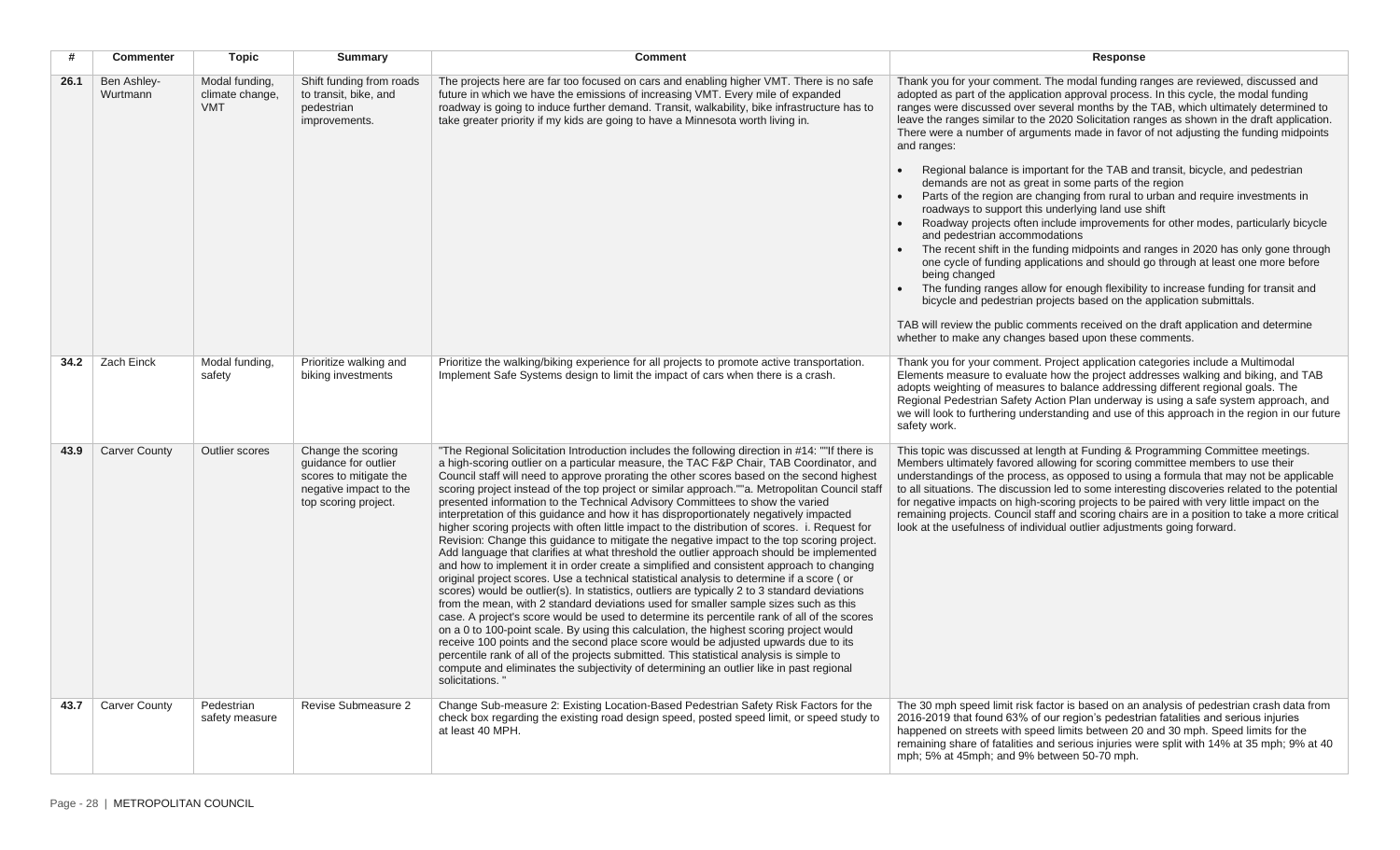|      | <b>Commenter</b>     | <b>Topic</b>                                                   | <b>Summary</b>                                                                                                        | <b>Comment</b>                                                                                                                                                                                                                                                                                                                                                                                                                                                                                                                                                                                                                                                                                                                                                                                                                                                                                                                                                                                                                                                                                                                                                                                                                                                                                                                                                                                                                                                                                                                                                                                                                                                                                                                                                                                                                                                                                                                                                                                                                                                                                                                                                                                                                                                                                                                                                                                                                                                                                                                                                                                                                                                                                                                                                                                                                                                                                                                                                                                                                                            | <b>Response</b>                                                                                                                                                                                                                                                                                                                                                                                                                                                                                                                                                                                                                                                                                                                                                                                                                                                                                                                                                                                                                                                                                                                                                                                                                                                                                                                                                                                                                                                                                                                                                                                                                                                                                                                                                                                                                                                                                                                                                                                                                                                                                                                                                                                                                                                                                                                                                                                                                                                                                                                                                                                                                                                                                                                                                                                                                                 |
|------|----------------------|----------------------------------------------------------------|-----------------------------------------------------------------------------------------------------------------------|-----------------------------------------------------------------------------------------------------------------------------------------------------------------------------------------------------------------------------------------------------------------------------------------------------------------------------------------------------------------------------------------------------------------------------------------------------------------------------------------------------------------------------------------------------------------------------------------------------------------------------------------------------------------------------------------------------------------------------------------------------------------------------------------------------------------------------------------------------------------------------------------------------------------------------------------------------------------------------------------------------------------------------------------------------------------------------------------------------------------------------------------------------------------------------------------------------------------------------------------------------------------------------------------------------------------------------------------------------------------------------------------------------------------------------------------------------------------------------------------------------------------------------------------------------------------------------------------------------------------------------------------------------------------------------------------------------------------------------------------------------------------------------------------------------------------------------------------------------------------------------------------------------------------------------------------------------------------------------------------------------------------------------------------------------------------------------------------------------------------------------------------------------------------------------------------------------------------------------------------------------------------------------------------------------------------------------------------------------------------------------------------------------------------------------------------------------------------------------------------------------------------------------------------------------------------------------------------------------------------------------------------------------------------------------------------------------------------------------------------------------------------------------------------------------------------------------------------------------------------------------------------------------------------------------------------------------------------------------------------------------------------------------------------------------------|-------------------------------------------------------------------------------------------------------------------------------------------------------------------------------------------------------------------------------------------------------------------------------------------------------------------------------------------------------------------------------------------------------------------------------------------------------------------------------------------------------------------------------------------------------------------------------------------------------------------------------------------------------------------------------------------------------------------------------------------------------------------------------------------------------------------------------------------------------------------------------------------------------------------------------------------------------------------------------------------------------------------------------------------------------------------------------------------------------------------------------------------------------------------------------------------------------------------------------------------------------------------------------------------------------------------------------------------------------------------------------------------------------------------------------------------------------------------------------------------------------------------------------------------------------------------------------------------------------------------------------------------------------------------------------------------------------------------------------------------------------------------------------------------------------------------------------------------------------------------------------------------------------------------------------------------------------------------------------------------------------------------------------------------------------------------------------------------------------------------------------------------------------------------------------------------------------------------------------------------------------------------------------------------------------------------------------------------------------------------------------------------------------------------------------------------------------------------------------------------------------------------------------------------------------------------------------------------------------------------------------------------------------------------------------------------------------------------------------------------------------------------------------------------------------------------------------------------------|
| 43.6 | <b>Carver County</b> | Pedestrian<br>safety measure                                   | Changes to the<br>pedestrian safety<br>measure do not prioritize<br>major investments in<br>pedestrian infrastructure | "Major revisions were made to the Pedestrian Safety measure in the Roadway<br>applications. The changes to this measure do not reflect a priority to score major<br>investments in pedestrian infrastructure with a higher score. The majority of the score is<br>now based on 'Location-Based' risk and exposure factors such as nearby transit and<br>pedestrian generators. Location-based attributes of a project are currently scored<br>elsewhere in the application. The proposed pedestrian safety facilities and the associated<br>roadway type, characteristics, and risk factors being mitigated by the proposed<br>improvements should be the basis for the score.a. The proposed 'Location-Based' risk<br>factors only consider existing roadway configuration and not the proposed roadway<br>facility. The scoring guidance includes an assumption that roadway projects should create<br>an environment for vehicles to drive slower regardless of the pedestrian infrastructure<br>being implemented with a project: ""Regardless of the speed limit, score projects more<br>highly if they include design elements to help motorists drive slowly.""b. The selected<br>'Location-Based' risk factors exclude the evaluation and prioritization of pedestrian safety<br>investment along high-speed corridors. The selected threshold for scoring purposes is 30<br>MPH or above. This is not consistent with the extensive technical research and policy<br>guidance that defines higher speed limits of 40-45 MPH+ as higher risk environment for<br>pedestrians (MnDOT, FHWA, LRRB). In addition, assigning the points for this risk factor<br>based on a 30 MPH threshold means this measure will have little to no impact on a<br>project's score. Eligible roadways are A-Minor Arterials, which are highly likely to be at<br>least 30 MPH.c. The proposed Pedestrian Safety measure language does not include a<br>recognition and subsequent prioritization of risks of a higher rate of severe and fatal<br>pedestrian crashes in rural and suburban areas. Instead the revised measure focuses a<br>priority on urban pedestrian infrastructure based on the measurement of proximity to<br>people. i. The scoring structure was developed based on the Regional Pedestrian Safety<br>Plan conducted by Metropolitan Council in 2020-2021. The study concludes that<br>""Pedestrian crash severity is higher in Rural and Suburban THRIVE Community types;<br>Urban Center crashes are less likely to be severe than those in other parts of the region.""<br>The study also states: ""Most crashes and most severe crashes occurred in urbanized<br>areas; a higher proportion of pedestrian crashes occurring in rural areas resulted in death<br>or serious injury."" Likewise, as part of County Roadway Safety Plan work, MnDOT has<br>identified Pedestrian crashes as the top area above baseline for severe crashes in Rural<br>areas, with an increase of 35% compared to an increase of 12% for all rural crashes." | This topic was discussed at Funding & Programming and Technical Advisory Committee<br>meetings. The goal for the regional pedestrian safety plan and this measure is to prioritize<br>infrastructure improvements to help reduce pedestrian fatalities and serious injuries using<br>a safe system approach. As presented in the above-mentioned committee meetings, the<br>30 mph speed limit risk factor is based on an analysis of pedestrian crash data from 2016-<br>2019 that found 63% of our region's pedestrian fatalities and serious injuries happened on<br>streets with speed limits between 20 and 30 mph. (Note this does not mean the drivers<br>were traveling at those speeds.) In contrast, 23% of pedestrian fatalities and serious<br>injuries in that time frame happened on streets with speed limits of 40 mph or greater.<br>This doesn't mean faster speed limits are safer but is likely a reflection of having more<br>streets with lower speed limits and more people walking along and across those streets.<br>To make meaningful progress toward saving lives, as measured in the annual targets the<br>region sets for federally-required safety performance measures that include pedestrian<br>fatalities and serious injuries, the region will need to address the significant share of these<br>deaths and serious injuries that are happening on streets with speed limits up to 30 mph.<br>As noted in this comment, speed is a critical element in pedestrian safety. MnDOT's<br>Vehicle Speed factsheet notes that pedestrians hit at 30 mph have a 40% likelihood of<br>fatality or serious injury, while pedestrians hit at 40 mph have a 73% likelihood of fatality<br>or serious injury. The factsheet notes that "each 1 mph decrease in speed reduces the<br>risk of severe injury or death by 3 percentage points." Only prioritizing roads with speeds<br>40 mph or greater would address a significantly smaller portion of the roadway network<br>where pedestrians are being killed or seriously injured now. The key aspect to<br>differentiating points for projects on the pedestrian safety measure is what each project<br>does to address pedestrian safety in Sub-measure 1. The other two sub-measures act as<br>multipliers. Part of this measure is also education on what we are seeing as risk factors<br>from the data analysis. It's important we have a clear picture of where these crashes are<br>happening in the region to know where improvements should be made; it's not just higher<br>speed roads. To maximize the potential for a project to help the region progress toward its<br>safety goals, areas where pedestrians are more likely to be walking have been prioritized<br>in this measure to evaluate competitive applications for limited federal funding. |
| 43.8 | <b>Carver County</b> | Pedestrian<br>safety measure                                   | Revise Submeasure 3                                                                                                   | Change Sub-measure 3: Existing Location-Based Pedestrian Safety Exposure Factors to<br>include Suburban and Rural highway severe and fatal crash risk factor in addition to or as<br>an alternative to the other factors.                                                                                                                                                                                                                                                                                                                                                                                                                                                                                                                                                                                                                                                                                                                                                                                                                                                                                                                                                                                                                                                                                                                                                                                                                                                                                                                                                                                                                                                                                                                                                                                                                                                                                                                                                                                                                                                                                                                                                                                                                                                                                                                                                                                                                                                                                                                                                                                                                                                                                                                                                                                                                                                                                                                                                                                                                                 | This sub-measure was designed to address where people are more likely to be walking<br>and crossing the street to help prioritize pedestrian safety improvements in those locations<br>as identified in the data analysis done as part of this project.                                                                                                                                                                                                                                                                                                                                                                                                                                                                                                                                                                                                                                                                                                                                                                                                                                                                                                                                                                                                                                                                                                                                                                                                                                                                                                                                                                                                                                                                                                                                                                                                                                                                                                                                                                                                                                                                                                                                                                                                                                                                                                                                                                                                                                                                                                                                                                                                                                                                                                                                                                                         |
| 51.3 | <b>Scott County</b>  | Planning for<br>growth, freight<br>and economic<br>development | Scott County is growing<br>and has needs for<br>roadway expansion                                                     | Investment in expansion is still needed. Scott County is one of the fastest growing<br>counties in the state. While other counties were able to grow and expand their roads in<br>the last several decades with the help of the regional solicitation, it appears the solicitation<br>is skewing towards investments to the densely populated urban core. Expansion needs<br>are still there to provide a competitive region for business development, job growth, and<br>housing. A recent study has indicated the Twin Cities has the most severe housing<br>shortage in the United States. Scott County is planning for housing growth needed to<br>serve the region's needs, but the County and its cities need to have the ability for those<br>new residents to travel to employment and have employers distribute their goods.                                                                                                                                                                                                                                                                                                                                                                                                                                                                                                                                                                                                                                                                                                                                                                                                                                                                                                                                                                                                                                                                                                                                                                                                                                                                                                                                                                                                                                                                                                                                                                                                                                                                                                                                                                                                                                                                                                                                                                                                                                                                                                                                                                                                                     | Thank you for your comments. It is important that we continue to invest in all parts of our<br>metropolitan area to meet their transportation needs. In fast growing parts of the<br>metropolitan area, transportation infrastructure also needs to be planned for and<br>constructed.                                                                                                                                                                                                                                                                                                                                                                                                                                                                                                                                                                                                                                                                                                                                                                                                                                                                                                                                                                                                                                                                                                                                                                                                                                                                                                                                                                                                                                                                                                                                                                                                                                                                                                                                                                                                                                                                                                                                                                                                                                                                                                                                                                                                                                                                                                                                                                                                                                                                                                                                                          |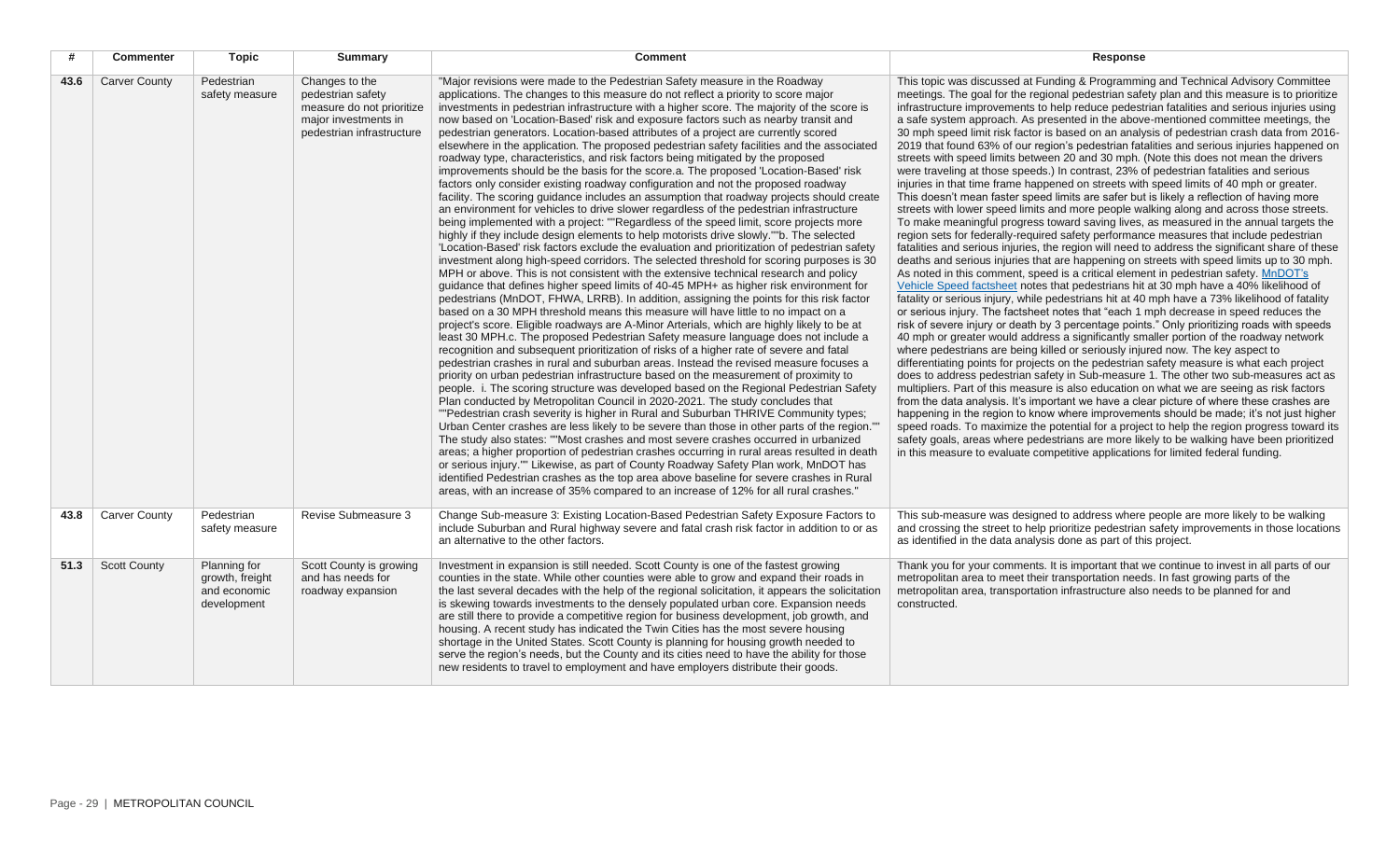| #    | <b>Commenter</b>                             | Topic                       | <b>Summary</b>                                 | <b>Comment</b>                                                                                                                                                                                                                                                                                                                                                                                                                                                                                                                                                                                                                                                                                                                                                                                                                                                                                                                                                                                                                                                                                                                                                                                                                                                                                                                                                                                                                                                                                                                                                        | <b>Response</b>                                                                                                                                                                                                                                                                                                                                                                                                                                                                                                                                                                                                                                                                            |
|------|----------------------------------------------|-----------------------------|------------------------------------------------|-----------------------------------------------------------------------------------------------------------------------------------------------------------------------------------------------------------------------------------------------------------------------------------------------------------------------------------------------------------------------------------------------------------------------------------------------------------------------------------------------------------------------------------------------------------------------------------------------------------------------------------------------------------------------------------------------------------------------------------------------------------------------------------------------------------------------------------------------------------------------------------------------------------------------------------------------------------------------------------------------------------------------------------------------------------------------------------------------------------------------------------------------------------------------------------------------------------------------------------------------------------------------------------------------------------------------------------------------------------------------------------------------------------------------------------------------------------------------------------------------------------------------------------------------------------------------|--------------------------------------------------------------------------------------------------------------------------------------------------------------------------------------------------------------------------------------------------------------------------------------------------------------------------------------------------------------------------------------------------------------------------------------------------------------------------------------------------------------------------------------------------------------------------------------------------------------------------------------------------------------------------------------------|
| 8.1  | Michael Brooks.<br>Lake Links<br>Association | Project specific            | Support funding for<br>specific trails         | Our non-profit was organized in 2017 to secure funding from the Minnesota Legislation<br>and to assist local units of government in the completion of one of many projects identified<br>in a 21 year-old, Met Council approved, regional mobility network plan. Our two most<br>dangerous segments are still not completed; along State Highway 96 along the north side<br>of White Bear Lake between Ramsey Beach and #244, and from #96's intersection with<br>#244 along #244 through Dellwood. Dellwood is a community with no public works facility<br>and has zero experience with building bike and ped infrastructure. They have been<br>assigned \$2.6 million from the 2020 Minnesota Legislature to complete a segment in their<br>community to make whole a 10-mile around-the-lake trail /route for those who walk and<br>bike. I would like to know why non-profits have to raise funds to improve safety on<br>MnDOT-owned roads. It's been explained to me many times that Met Council is a<br>planning organization, yet it has budgets and many talented people. How can our region<br>get your agency, and MnDOT, who owns #244, directly involved in a leadership role to<br>assist Dellwood navigate this project and ensure completion of this long-stalled regional<br>project? I should add that Met Council considers the #244 segment a local segment, not a<br>regional one, which is odd, because it connects two RBTN's#96 along the north side of<br>the lake and #12 through Mahtomedi / Willernie to get to the Gateway State Trail. | For road and bikeway transportation projects, the Met Council and its Transportation<br>Advisory Board (TAB) only have authority to distribute federal transportation funds to<br>projects proposed by local & state agencies through the biennial Regional Solicitation.<br>The Regional Bicycle Transportation Network (RBTN) is one of multiple criteria used to<br>prioritize regional funds for trails and on-road bicycle facilities. The 2021 RBTN Update<br>process did not receive a proposal for TH 244 to be added as an RBTN route. The next<br>opportunity for local agencies to propose updates to the RBTN will be in spring of 2023 for<br>the 2024 Regional Solicitation. |
| 30.1 | Jason P                                      | Project specific<br>support | Bike and pedestrian<br>safety                  | I live near the Rockford Road and Zachary Lane intersection in Plymouth. The intersection<br>has a lot of high speed traffic and relatively higher traffic volumes. I have to wonder if<br>there is a history of traffic accidents. There is a large park, an elementary school, church<br>and a regional trail crossing all at this intersection. Pedestrian safety is a huge concern.<br>The elementary school does not allow kids to walk to school south of Rockford Road. I<br>also don't let my kids ride their bikes across Rockford Road to go to the park. Perhaps<br>significant creative traffic control can improve safety for traffic and pedestrians. Thanks!                                                                                                                                                                                                                                                                                                                                                                                                                                                                                                                                                                                                                                                                                                                                                                                                                                                                                           | Thank you for your comment. We have passed along your concern to both Hennepin<br>County and the City of Plymouth.                                                                                                                                                                                                                                                                                                                                                                                                                                                                                                                                                                         |
| 39.5 | Dave Sanasac                                 | Project specific<br>support | Improve various projects<br>- road and transit | Not a comment on a specific project, but is anyone looking at the entirety of East River<br>Road for improvements? Most of the time the road is 4 lanes wide with 8 foot shoulders<br>and a median. Traffic has been reduced on it over the years and it seems like a great<br>candidate for a rework. The median is also really poorly designed. I drive the entire length<br>of this road (from Main Street in Anoka to Saint Anthony Parkway) five days a week and it<br>is rare when I see less than four people do a U-Turn around the median. If BNSF won't<br>share the tracks, or if the wrong decision gets made and the Northstar gets shut down,<br>why not rework East River Road to have a light rail running down it? The Fridley and<br>Anoka stations could be repurposed as stations for it, and the Foley Park and Ride could<br>be as well. Or maybe just run a street car down the thing and revitalize the businesses<br>that are along it. Something needs to be done to it though. It really is kind of a mess.                                                                                                                                                                                                                                                                                                                                                                                                                                                                                                                                | Thank you for your comment. We will pass it along to Anoka County for their<br>consideration.                                                                                                                                                                                                                                                                                                                                                                                                                                                                                                                                                                                              |
| 16.1 | <b>Steve Ruprecht</b>                        | Project specific<br>support | Improving bike and<br>transit                  | There are many multi family units around 94/Ruth Street in Saint Paul with many of the<br>tenants traveling by foot or bike between the businesses on Suburban Ave or in Sun Ray.<br>There are also many bus routes traveling up and down Ruth. There are also a dedicated<br>bike lanes that in very poor condition. Between the condition of the road and the reckless<br>driving due to the open design of the street some people are choosing to ride their bikes<br>on the sidewalks because they feel safer. With the new sports facilities on Conway our<br>neighborhood has seen an increase in all kinds of traffic that Ruth was never designed to<br>handle.<br>It would make the Conway neighborhood more walkable and bikable if the<br>Ruth/94/Hudson/Suburban intersections along Ruth got a redesign, with traffic taming<br>measures up and down (at least) the Suburban->Minnehaha portion. This would allow<br>more people doing day-to-day shopping, traveling to the new facilitates in Conway park, or<br>commuting to choose safe and efficient modes of transportation.                                                                                                                                                                                                                                                                                                                                                                                                                                                                       | This feedback will be shared with Ramsey County and the City of Saint Paul, the agencies<br>that would likely submit applications to improve this street.                                                                                                                                                                                                                                                                                                                                                                                                                                                                                                                                  |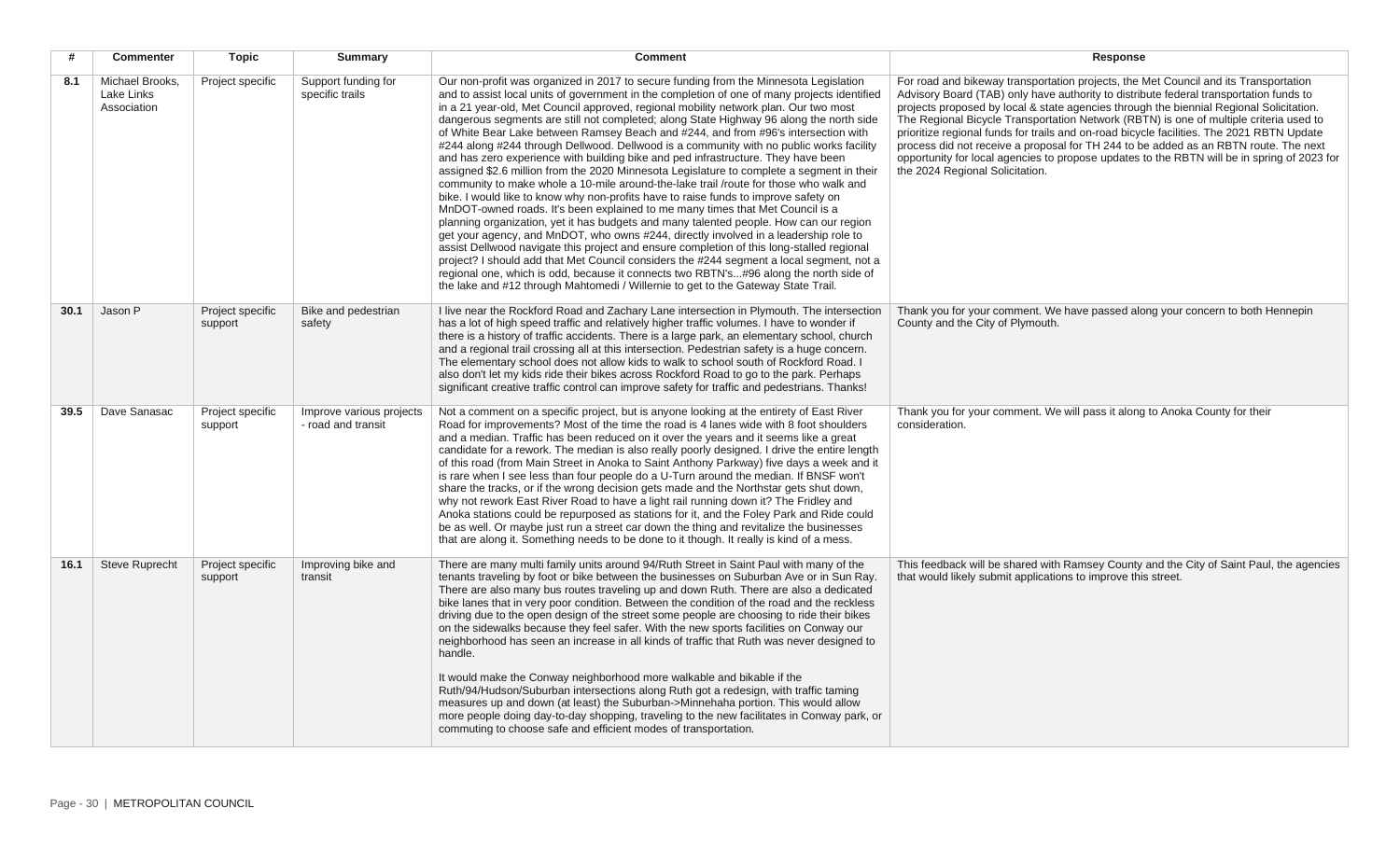| #    | <b>Commenter</b>                                     | <b>Topic</b>                            | <b>Summary</b>                                                                                | <b>Comment</b>                                                                                                                                                                                                                                                                                                                                                                                                                                                                                                                                                                                                                                                                                                                                                                                                                                                                                                                                                                                                                                                                                                                                                                                                                                                                                                                                                                                                                                                                                                                                                                                                                                                                                                                                                                                                                                                                                                                                                                                                                                                                                                                                                                                                                                                                            | Response                                                                                                                                                                                                                                                                                                                                                                                                                                                                                                                                                   |
|------|------------------------------------------------------|-----------------------------------------|-----------------------------------------------------------------------------------------------|-------------------------------------------------------------------------------------------------------------------------------------------------------------------------------------------------------------------------------------------------------------------------------------------------------------------------------------------------------------------------------------------------------------------------------------------------------------------------------------------------------------------------------------------------------------------------------------------------------------------------------------------------------------------------------------------------------------------------------------------------------------------------------------------------------------------------------------------------------------------------------------------------------------------------------------------------------------------------------------------------------------------------------------------------------------------------------------------------------------------------------------------------------------------------------------------------------------------------------------------------------------------------------------------------------------------------------------------------------------------------------------------------------------------------------------------------------------------------------------------------------------------------------------------------------------------------------------------------------------------------------------------------------------------------------------------------------------------------------------------------------------------------------------------------------------------------------------------------------------------------------------------------------------------------------------------------------------------------------------------------------------------------------------------------------------------------------------------------------------------------------------------------------------------------------------------------------------------------------------------------------------------------------------------|------------------------------------------------------------------------------------------------------------------------------------------------------------------------------------------------------------------------------------------------------------------------------------------------------------------------------------------------------------------------------------------------------------------------------------------------------------------------------------------------------------------------------------------------------------|
| 6.1  | <b>Kevin Grass</b>                                   | Project specific<br>support             | Support for funding Hwy<br>77 project                                                         | Since the late 1980's when traffic was not an issue, as MNDOT was doing it's job. Since<br>then project after project has not eased traffic back up. 35 going North at the Dakota<br>County border it needs to be Four lanes in each direction! All but one bridge has the width<br>to do this now. As you already have that bridge on the schedule Dakota County hwy 50.<br>Then you have the park and ride, put entrance ramps both North and South bound, it<br>might be used more. Put a building over both lanes connected to existing parking ramp.<br>Hwy 77 needs to be extended thru both Apple Valley and Lakeville. Then also extend it<br>North from Hwy 62 to Hwy 55 no on nor off ramps that four miles. A idea to get traffic<br>flowing thru Mpls have Hwy 77 on ramps at 94 with 35W then run Hwy 77 North using old<br>Hwy 88. Instead of merging in with 35W keep it going to Anoka County rd 23 then merge<br>into 35W this will ease 35W stop and go traffic that has been going on for Decades.                                                                                                                                                                                                                                                                                                                                                                                                                                                                                                                                                                                                                                                                                                                                                                                                                                                                                                                                                                                                                                                                                                                                                                                                                                                                     | Thank you for your comment. There are ongoing study efforts on many of the congested<br>corridors that you referenced that are being led by MnDOT, in cooperation with<br>Dakota/Hennepin Counties, and local cities. These studies will evaluate issues in the<br>study areas such as congestion and safety, and then identify a shared vision moving<br>forward. The Regional Solicitation may be one potential funding source for these projects.                                                                                                       |
| 47.1 | Renee<br>Christianson,<br>City of Elko New<br>Market | Project specific<br>support             |                                                                                               | The City of Elko New Market, located in Scott County, would like to advocate for<br>programing/funding for the I-35 / Scott County CSAH 2 bridge replacement. The existing<br>2-lane bridge was constructed in 1963 and has not been expanded since its original<br>construction. There are no existing pedestrian or bike facilities at the interchange. Scott<br>County is one of the fastest growing counties in the state, and the CSAH 2 interchange is<br>the next interchange south of Lakeville, which is one of the fastest growing cities in the<br>state. The City of Elko New Market has seen a greater amount of growth over the past<br>year than in previous years, and has seen a substantial increase in inquiries regarding<br>large scale industrial development around the interchange.<br>In 2016, Kimley Horn designed a Level 1 Layout for an upgraded diverging diamond<br>interchange. The City, County, Township and MNDOT entered into a Memorandum of<br>Agreement regarding the Level 1 Layout. The interchange, in its current state, is<br>beginning to see failing levels of service in peak hours. Anticipated growth in the area will<br>continue to negatively affect the interchange's level of service, and ultimately, the function<br>of I-35 itself.<br>A significant amount of land use and transportation planning has been done on land<br>adjacent to the I-35 / CSAH 2 interchange and the City expects to see development near<br>the interchange in the near future. Regional investment in road and bridge infrastructure is<br>needed to support economic development, freight, employment, and housing that is<br>expected in the surrounding area. The current application process and scoring criteria<br>make it difficult for small cities like Elko New Market to be competitive in the process.<br>Applications are becoming more complicated and more expensive which discourages<br>small cities from applying. Elko New Market's interchange replacement will have a<br>significant regional impact, but because we are a small city we believe our chances of<br>scoring highly are slim, based on the current scoring criteria. We encourage you to<br>reconsider some of the scoring criteria which is based on population. | Thank you for your comment. We encourage you to apply for the Regional Solicitation this<br>funding cycle for this project. Projects are scored on a variety of scoring measures and<br>then compared against similar projects. We encourage you to continue working with other<br>project partners to make this project a reality and to pursue a variety of funding sources.                                                                                                                                                                             |
| 5.1  | Charles R<br>Steffel,<br>MN350ACTION,<br>Sierra Club | Reduce<br>emissions                     | Fund EV charging<br>stations at commuter<br>parking lots                                      | We plan to become fossil fuel free. To do so, Commuter lots need added capacity<br>including new smart multi EV charging stations so that combined with LRT and all Electric<br>Buses we create zero emissions from commuting traffic.                                                                                                                                                                                                                                                                                                                                                                                                                                                                                                                                                                                                                                                                                                                                                                                                                                                                                                                                                                                                                                                                                                                                                                                                                                                                                                                                                                                                                                                                                                                                                                                                                                                                                                                                                                                                                                                                                                                                                                                                                                                    | The Council and the Transportation Advisory Board support efforts to reduce air pollution<br>and vehicle emissions. The Regional Solicitation includes criteria to evaluate air quality in<br>all but three application categories and has created a new application category, Unique<br>Projects, where emissions and air quality is a primary evaluation factor. This framework<br>should encourage applicants to seek projects that reduce emissions from commuting<br>traffic, but it is up to regional partners to submit projects for consideration. |
| 51.1 | Jon Ulrich, Scott<br>County                          | Regional<br>framework for<br>investment | Follow the regional<br>framework for investing<br>throughout the region's<br>community types. | The Metropolitan Council's Transportation Policy Plan lays out a framework for future<br>investment in the "Entire" region. The regional solicitation should be following this<br>framework; however, the overall criteria being used is skewing investment to benefit the<br>smallest and densest part of the region and ignoring a vast majority of the land area in the<br>region. Suburbs, small stand-alone communities, and rural areas are not able to compete<br>with any proposed project in Minneapolis and St. Paul the way the criteria has been<br>developed and changed over time.                                                                                                                                                                                                                                                                                                                                                                                                                                                                                                                                                                                                                                                                                                                                                                                                                                                                                                                                                                                                                                                                                                                                                                                                                                                                                                                                                                                                                                                                                                                                                                                                                                                                                          | The Regional Solicitation is developed to with a goal of balancing selecting projects that<br>meet regional priorities, providing measures that can rate the projects against each other,<br>and the ease of completing the applications. An evaluation of solicitation is completed<br>after each round and the measures are reviewed and revised to balance regional<br>differences yet meet regional priorities.                                                                                                                                        |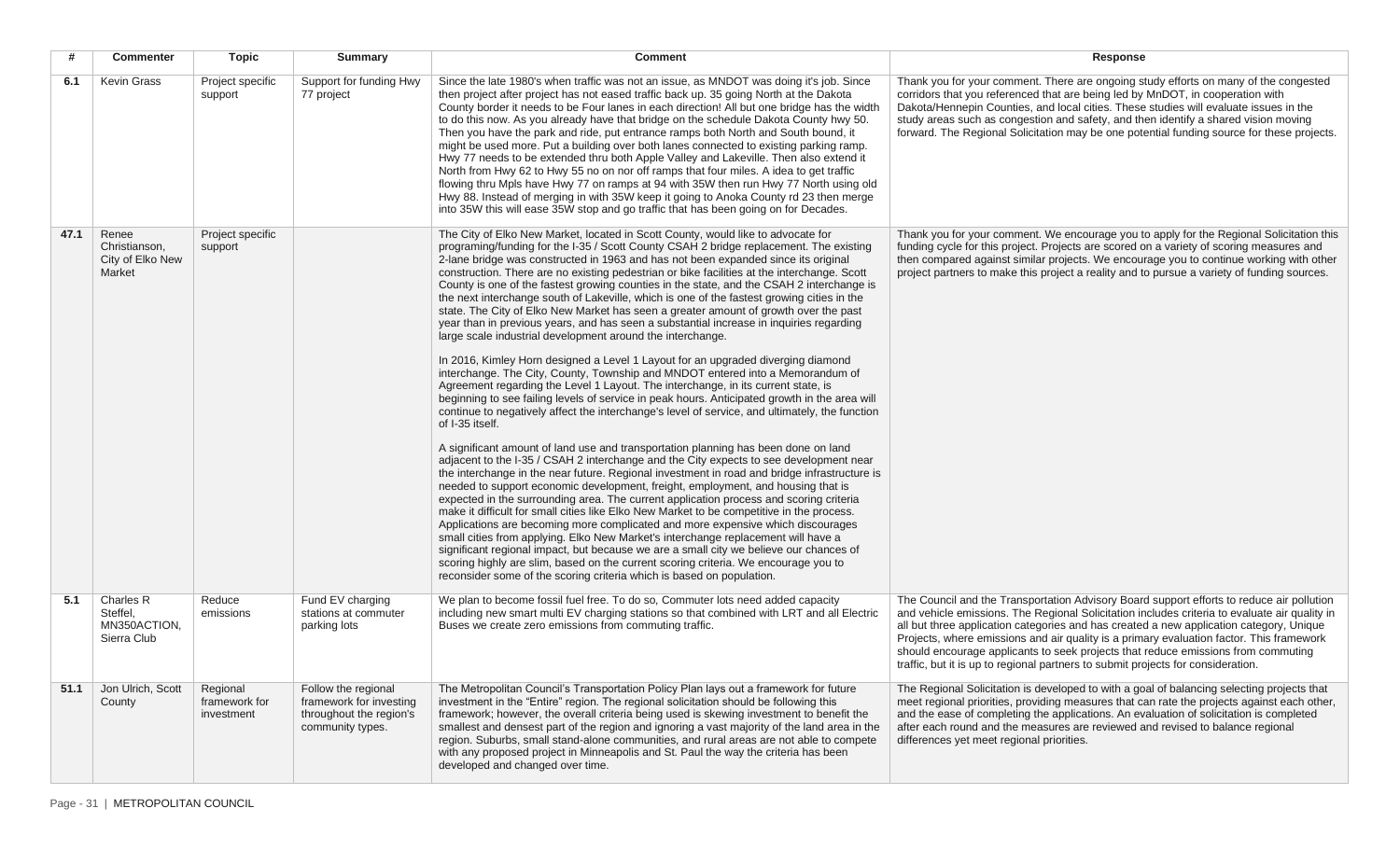| #    | <b>Commenter</b>             | <b>Topic</b>          | <b>Summary</b>                                                                                                   | <b>Comment</b>                                                                                                                                                                                                                                                                                                                                                                                                                                                                                                                                                                                                                                                                                                                                                                                                                                                                                                                                                                                                                                                                                                                                                                                                                                                                                                                                                                                                                               | Response                                                                                                                                                                                                                                                                                                                                                                                                                                                                                                                                                                                                                                                                                                                                                                                                                                                                                                                              |
|------|------------------------------|-----------------------|------------------------------------------------------------------------------------------------------------------|----------------------------------------------------------------------------------------------------------------------------------------------------------------------------------------------------------------------------------------------------------------------------------------------------------------------------------------------------------------------------------------------------------------------------------------------------------------------------------------------------------------------------------------------------------------------------------------------------------------------------------------------------------------------------------------------------------------------------------------------------------------------------------------------------------------------------------------------------------------------------------------------------------------------------------------------------------------------------------------------------------------------------------------------------------------------------------------------------------------------------------------------------------------------------------------------------------------------------------------------------------------------------------------------------------------------------------------------------------------------------------------------------------------------------------------------|---------------------------------------------------------------------------------------------------------------------------------------------------------------------------------------------------------------------------------------------------------------------------------------------------------------------------------------------------------------------------------------------------------------------------------------------------------------------------------------------------------------------------------------------------------------------------------------------------------------------------------------------------------------------------------------------------------------------------------------------------------------------------------------------------------------------------------------------------------------------------------------------------------------------------------------|
| 51.4 | <b>Scott County</b>          | Roadway<br>investment | Trail/pedestrian and<br>transit elements are<br>included in roadway<br>projects and should not<br>be discounted. | With every regional solicitation road project there is a trail/pedestrian or transit element as<br>part of the road project. These elements are in the road projects due to the criteria that<br>was set up providing points to projects that have these additional elements. These<br>investments are not well documented when it comes to comparing investment between<br>the categories. Road projects often provide new trails or sidewalks where none existed<br>before. Road projects provide better crossings of roads like new signals or grade<br>separation and provides ADA crossings where none existed before. Public right-of-way is<br>a lot larger and more costly to acquire due to providing other modes than just a road. The<br>funding levels for roads should not be reduced in favor of more bike/ped/transit<br>investment. Well-designed road projects provide countless benefits to the other travel<br>modes but it is not well documented.                                                                                                                                                                                                                                                                                                                                                                                                                                                                       | The Principal Arterial Intersection Mobility Study, Phase 2, will complete a before-and-<br>after analysis on several roadway projects in 2022 and help to document the multimodal<br>investments made as part of these projects.                                                                                                                                                                                                                                                                                                                                                                                                                                                                                                                                                                                                                                                                                                     |
| 36.1 | Grady Jenkinz,<br><b>PBA</b> | Safety                | Build less roads.<br>improve safety                                                                              | What have you guys done in the past thirty years that's actually improved the city besides<br>building the blue and green line? (Which should've taken five years, max). There is zero<br>vision in this organization or really anywhere in the Twin Cities when it comes to<br>transportation. Have you guys ever came up with a big idea? Or are your collective heads<br>too deep in your asses to think of anything? You know what's a good way to reduce<br>crashes? Have less roads. Why does every road need to be for cars? Could you guys<br>even take one road out of commission to create a park and/or pedestrian zone or do you<br>just love cars that much? The planning in this city makes it seem as if you folk are paid off<br>by major automakers. How many more roads do you need to "invest" in? Why isn't there a<br>way to get from downtown Saint Paul to the airport by train? Why is there a giant highway<br>interchange right next to the Vikings stadium? Why is there no highway cap in Saint Paul?<br>What have you guys done to make it enjoyable to get from downtown Saint Paul to the<br>cathedral or capitol? Why do you guys suck so much? The Twin Cities could be an<br>innovative city that tries new things, but no, we'll continue to be looked down upon by the<br>rest of the country until we can do something big and different. Take your highway<br>statistics and shove them up your asses. | Thank you for your comment. We are starting work on the 2050 Transportation Policy<br>Plan and we encourage you to be involved with this process to shape the region's<br>transportation system. As part of the 2020 Regional Solicitation, the TAB funded four<br>"road diet" projects that reduced the number of lanes on these four corridors and while<br>adding multimodal elements.                                                                                                                                                                                                                                                                                                                                                                                                                                                                                                                                             |
| 27.1 | Joe Steinbronn               | Safety                | Build out safe bike<br>infrastructure, more bike<br>river crossings, increase<br>safety for all modes            | The single greatest investment that would achieve the stated goals of "reducing crashes,<br>expanding access to all travel modes, and improving air quality" would be to complete the<br>Midtown Greenway between the eastern-most terminus in Minneapolis and the western<br>end of Ayd Mill bike path in Saint Paul. There are few Mississippi River crossings between<br>Minneapolis and Saint Paul, and those that currently exist (Lake/Marshall and Ford<br>Parkway) require a significant diversion for cyclists. A continuous Midtown Greenway<br>connection would provide a safe walking and biking route across the Mississippi River and<br>enable a wider range of commuting, commercial, and recreational opportunities for<br>residents of either city.                                                                                                                                                                                                                                                                                                                                                                                                                                                                                                                                                                                                                                                                        | Thank you for your comment. When agreements can be reached between the cities and<br>the operating railroads in this corridor, this Midtown Greenway connector will be well<br>positioned for potential federal transportation funds distributed by the TAB through the<br>Regional Solicitation; the corridor bridge connection is a Tier 1 (highest priority) RBTN<br>corridor and the line between the river and the Ayd Mill Rd bike trail is a Tier 2 RBTN<br>corridor.                                                                                                                                                                                                                                                                                                                                                                                                                                                          |
| 39.2 | Dave Sanasac                 | Safety                | Improve safety at<br><i>intersections</i>                                                                        | We should invest in traffic signals that have staggered start times for different modes of<br>transportation. Right now the light changes and everyone goes at once. It should be that if<br>a pedestrian comes up to a cross walk, the Walk signal changes first. About 5-7 seconds<br>later a signal for cyclists changes to green. And about 5 seconds after that the light<br>changes green for the cars. This way not everyone is in the intersection at the same time.<br>Also, the crosswalks should be raised to sidewalk level. This would improve ADA access<br>to the sidewalks by eliminating the need for pedestrians to step up and down at every<br>intersection. It would also create a speed bump for motorists at every intersection (also<br>making it clear that they are entering a space for people - not the current message that<br>people are invading the car area), which could help reduce traffic speeds and hopefully<br>reduce the severity of the injuries if a car does hit a pedestrian.                                                                                                                                                                                                                                                                                                                                                                                                                   | Some of our local agencies have been implementing what's called a Leading Pedestrian<br>Interval, where the walk light changes first to give pedestrians a head start in crossing the<br>street, like what you describe. While signals specifically for cyclists are less common in<br>the region, there are some in use on facilities such as Washington Avenue in Minneapolis<br>and the Capital City Bikeway in Saint Paul. The crosswalk treatment you describe is also<br>one that may be less common but has also been implemented by local cities in different<br>locations. The Council is working on a Regional Pedestrian Safety Action Plan, which will<br>identify countermeasures local agencies can use to help address pedestrian safety, such<br>as some of the ones you describe. Decisions on which treatments are appropriate are<br>made at the project level by the local agencies responsible for the facility. |

**Contract Contract**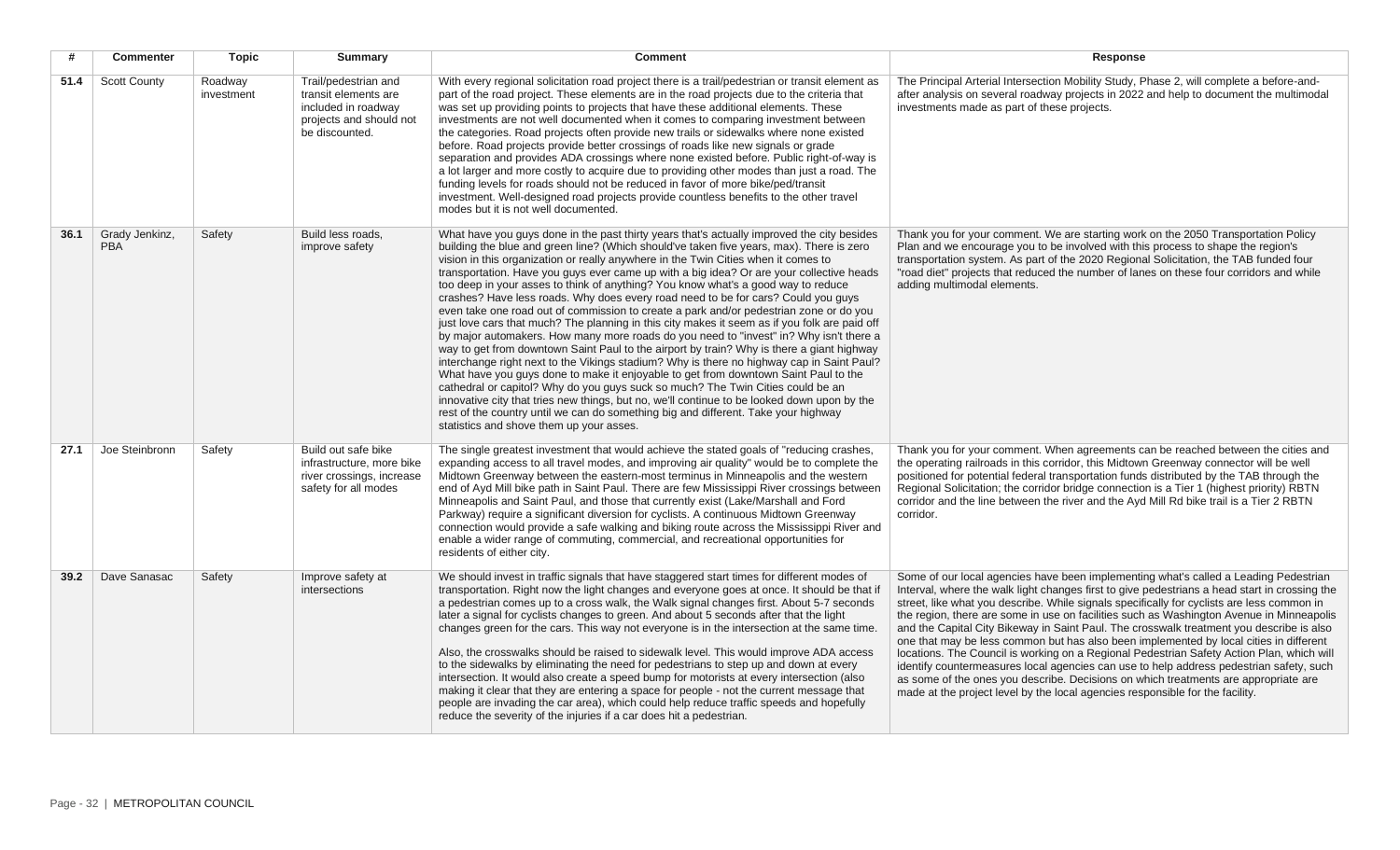| #    | <b>Commenter</b>                                            | <b>Topic</b>             | <b>Summary</b>                                                                     | <b>Comment</b>                                                                                                                                                                                                                                                                                                                                                                                                                                                                                                                                                                                                                                                                                                                                                                                                                                                                                                                                                                                                                                                                                                                                                                                                                                                                                                                                                                                                                                                                                                                                                                                                                                                                                                                                                                                                                                                                                                                                                                                                                                                                                                                                                                                                                                                                                                                                                                                                                                                                                                                                                                                                                   | <b>Response</b>                                                                                                                                                                                                                                                                                                                                                                                                                                                                                                                                                       |
|------|-------------------------------------------------------------|--------------------------|------------------------------------------------------------------------------------|----------------------------------------------------------------------------------------------------------------------------------------------------------------------------------------------------------------------------------------------------------------------------------------------------------------------------------------------------------------------------------------------------------------------------------------------------------------------------------------------------------------------------------------------------------------------------------------------------------------------------------------------------------------------------------------------------------------------------------------------------------------------------------------------------------------------------------------------------------------------------------------------------------------------------------------------------------------------------------------------------------------------------------------------------------------------------------------------------------------------------------------------------------------------------------------------------------------------------------------------------------------------------------------------------------------------------------------------------------------------------------------------------------------------------------------------------------------------------------------------------------------------------------------------------------------------------------------------------------------------------------------------------------------------------------------------------------------------------------------------------------------------------------------------------------------------------------------------------------------------------------------------------------------------------------------------------------------------------------------------------------------------------------------------------------------------------------------------------------------------------------------------------------------------------------------------------------------------------------------------------------------------------------------------------------------------------------------------------------------------------------------------------------------------------------------------------------------------------------------------------------------------------------------------------------------------------------------------------------------------------------|-----------------------------------------------------------------------------------------------------------------------------------------------------------------------------------------------------------------------------------------------------------------------------------------------------------------------------------------------------------------------------------------------------------------------------------------------------------------------------------------------------------------------------------------------------------------------|
| 39.3 | Dave Sanasac                                                | Safety                   | Improve safety at<br>intersections                                                 | Made a similar comment in the Pedestrian Facilities section, but we need to invest in<br>staggered traffic lighting based on mode of transportation. The walk signals should<br>change first, then after a few seconds a green light for cyclists, then a few seconds after<br>that a green light for the cars. This gives pedestrians and cyclists time to clear the<br>intersection before the cars enter.<br>Please look into rail with trail options if the railroads won't share the space with LRT or<br>transit lines. And just in general approve every cycling path that comes your way.                                                                                                                                                                                                                                                                                                                                                                                                                                                                                                                                                                                                                                                                                                                                                                                                                                                                                                                                                                                                                                                                                                                                                                                                                                                                                                                                                                                                                                                                                                                                                                                                                                                                                                                                                                                                                                                                                                                                                                                                                                | "Staggered street lighting" as described would need to be implemented by the local or<br>state road authority; however, the concept of advance green signals for bikes, pedestrians<br>& other non-vehicular modes could be considered as a new strategy in a future<br>Transportation Policy Plan (TPP) update. "Rail with trail options" have been & are being<br>considered by planning agencies along active rail corridors; historically, these proposals<br>have not been well received by the railroads but such opportunities will continue to be<br>pursued. |
| 39.4 | Dave Sanasac                                                | Safety                   | Improve safety at<br>intersections                                                 | Made a similar comment in the Pedestrian Facilities and Bicycle Facilities sections, but we<br>need to invest in staggered traffic lighting based on mode of transportation. The walk<br>signals should change first, then after a few seconds a green light for cyclists, then a few<br>seconds after that a green light for the cars. This gives pedestrians and cyclists time to<br>clear the intersection before the cars enter.                                                                                                                                                                                                                                                                                                                                                                                                                                                                                                                                                                                                                                                                                                                                                                                                                                                                                                                                                                                                                                                                                                                                                                                                                                                                                                                                                                                                                                                                                                                                                                                                                                                                                                                                                                                                                                                                                                                                                                                                                                                                                                                                                                                             | Staggered street lighting as described would need to be implemented by the local or state<br>road authority; however, the concept of advance green signals for bikes, pedestrians &<br>other non-vehicular modes could be considered as a new strategy in a future TPP update.                                                                                                                                                                                                                                                                                        |
| 40.1 | Benjamin Park                                               | Safety                   | Increase bike and<br>pedestrian safety                                             | Our greatest problem is bike and pedestrian safety. The region needs to prioritize<br>decreasing car speeds, narrowing streets where possible, and using highway funds only<br>for maintenance, not expansion. Please help counties and cities coordinate: an<br>intersection near a school near me was up for redesign by ramsey county, and instead of<br>prioritizing child safety, county engineers prioritized traffic flow. This is unconscionable.                                                                                                                                                                                                                                                                                                                                                                                                                                                                                                                                                                                                                                                                                                                                                                                                                                                                                                                                                                                                                                                                                                                                                                                                                                                                                                                                                                                                                                                                                                                                                                                                                                                                                                                                                                                                                                                                                                                                                                                                                                                                                                                                                                        | Thank you for your comment. The Council is working on a Regional Pedestrian Safety<br>Action Plan to help identify ways to address this issue, and we have a follow up safety<br>study planned that would include bicyclists. We have shared your comment with Ramsey<br>County about their recent project.                                                                                                                                                                                                                                                           |
| 52.4 | Anoka County                                                | Safety                   | Support increases points<br>for safety for Spot<br>Mobility and Safety<br>Projects | We support the decision to increase the points awarded to Measure 4 (Safety) for Spot<br>Mobility and Safety projects. Safety for all roadway users is a top priority for Anoka<br>County, particularly at higher traffic volume intersections, which are the focus of this<br>funding category.                                                                                                                                                                                                                                                                                                                                                                                                                                                                                                                                                                                                                                                                                                                                                                                                                                                                                                                                                                                                                                                                                                                                                                                                                                                                                                                                                                                                                                                                                                                                                                                                                                                                                                                                                                                                                                                                                                                                                                                                                                                                                                                                                                                                                                                                                                                                 | Comment acknowledged. The Council continues to work on improving safety in the region<br>through many efforts beyond the Regional Solicitation.                                                                                                                                                                                                                                                                                                                                                                                                                       |
| 53.1 | Stuart<br>Knappmiller,<br>professional<br>retired volunteer | Safety, public<br>health |                                                                                    | As a Ramsey Washington County Water Steward, member of uncounted environmental<br>groups beginning in 1971 and a grandfather of two "persons with wombs' I've been aware<br>of what 5 decades later most accurately would be called Climate Chaos, I am deeply<br>concerned about the earth we are manufacturing for future peoples. At 19 I worked in the<br>nonunion Gilman CO mine, which is now a Superfund site. My partner and I were lucky as<br>we had just moved our ore cars out of the drift where the back came down on the rails.<br>The next summer I worked in the second largest underground mine in the world at Climax<br>CO. Drove an electric locomotive with 20 ore cars behind it out of the mine to the mill.<br>Those summers more than paid for 4 years of college. Around graduation in 1971 we had<br>a WI founded event called Earth Day. At the same time Amory Lovins was explaining to<br>us that conservation was the best way to stop pollution. We pretty much ignored him and<br>built out our suburbs to accommodate folks who want big pollinator free lawns. Folks like<br>us bought in the city, giving up those vast views we grew up with as farm kids. In the<br>meantime our government worked with the corporate world to continue to destroy the<br>earth as we've known it. What we do today will be around decades from now. What will an<br>EV future look like? Will we be able to live with less asphalt and concrete? Can people ue<br>electric bikes to commute if we provide them roads without deadly cars? Does it make<br>sense to continue the build out of our past transportation network? Did it help me you<br>created 35E's extra lane? Is there less pollution along that stretch of road? Surely that<br>was the consideration used to construct the extra lane? I drive for the Center for Victims of<br>Torture. The expansion of "freeways" in all directions from our Twin Cities has happened<br>in my adult life. Its time to turn around. As in the Lenten U turn, we owe it to those who live<br>near our roads to care for their health. I used to drive to 3M's sales Center in Eagan on a<br>gravel road when I needed to drive my own car. We van pooled from N St Paul there<br>when 3M was pretending to care about our environment. Back when the first<br>environmental engineers were being hired. When I look at taking transit to a destination, I<br>often find I can bike there as quickly. If I had a safe route to bike why would I take the<br>inefficient transit of today? Of course, I drive there mostly. We're all in a hurry, yes? | Thank you for your comments. We share you concerns around protecting our natural<br>resources, mitigating our impacts to the climate and the importance of coordinating land<br>use with transportation systems. The Metropolitan Council is investing in improving transit,<br>bike and pedestrian networks. We also see opportunities with electric vehicles to further<br>reduce greenhouse gases. We prioritize using highways more efficiently to move more<br>people before considering any highway expansion.                                                  |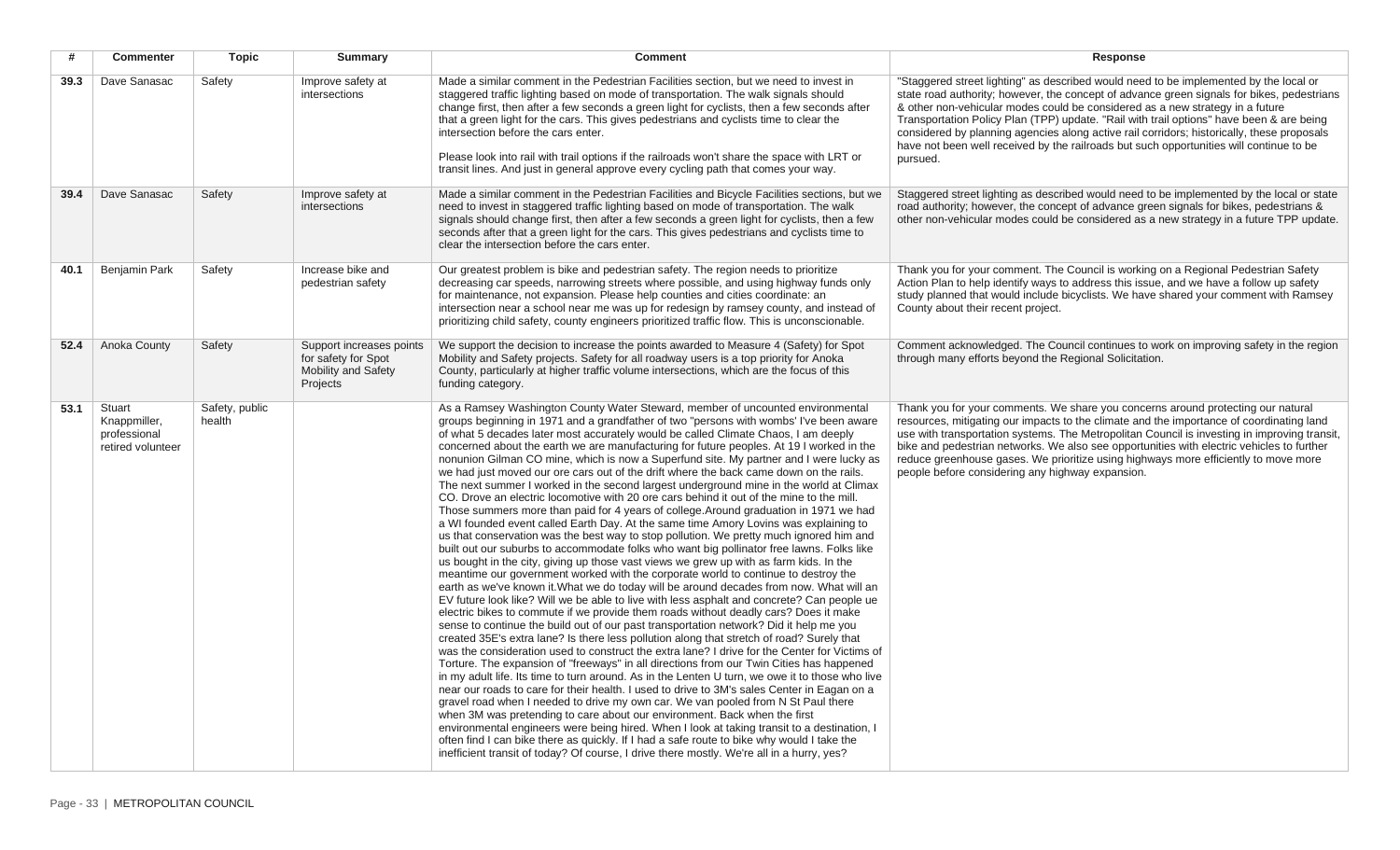|       | <b>Commenter</b>     | <b>Topic</b>                                                            | Summary                                                                                                                                                                                 | <b>Comment</b>                                                                                                                                                                                                                                                                                                                                                                                                                                                                                                                                                                                                                                                                                                                                                                                                                                                                                                                                                                                                                                                                                                                                                                                                                                                                                                                                                                                                                                                                                                                                                                                    | Response                                                                                                                                                                                                                                                                                                                                                                                                                                                                                                                                                                                                                                                                                                                                      |
|-------|----------------------|-------------------------------------------------------------------------|-----------------------------------------------------------------------------------------------------------------------------------------------------------------------------------------|---------------------------------------------------------------------------------------------------------------------------------------------------------------------------------------------------------------------------------------------------------------------------------------------------------------------------------------------------------------------------------------------------------------------------------------------------------------------------------------------------------------------------------------------------------------------------------------------------------------------------------------------------------------------------------------------------------------------------------------------------------------------------------------------------------------------------------------------------------------------------------------------------------------------------------------------------------------------------------------------------------------------------------------------------------------------------------------------------------------------------------------------------------------------------------------------------------------------------------------------------------------------------------------------------------------------------------------------------------------------------------------------------------------------------------------------------------------------------------------------------------------------------------------------------------------------------------------------------|-----------------------------------------------------------------------------------------------------------------------------------------------------------------------------------------------------------------------------------------------------------------------------------------------------------------------------------------------------------------------------------------------------------------------------------------------------------------------------------------------------------------------------------------------------------------------------------------------------------------------------------------------------------------------------------------------------------------------------------------------|
| 51.7  | <b>Scott County</b>  | Scoring<br>Committee                                                    | Scoring committee<br>members should be<br>from Funding &<br>Programming and TAC<br><b>Planning Committees</b>                                                                           | Only members of Council's transportation related committees should be scoring the<br>solicitation. The solicitation has morphed away from members on Funding and<br>Programming and TAC Planning to adding more and more staff from the Metropolitan<br>Council and MnDOT. The scoring committees should be set up from only members of the<br>committees. Having people outside the committees to score creates confusion as they are<br>not part of the development of the solicitation criteria thus do not have background in<br>scoring intent.                                                                                                                                                                                                                                                                                                                                                                                                                                                                                                                                                                                                                                                                                                                                                                                                                                                                                                                                                                                                                                              | In recent Solicitations, well over 50 volunteers have been used and some technical<br>committee members do not wish to participate. Further, there are some measures for<br>which we leave the committee membership to identify and use topical expertise. This has<br>included bridges, crashes, public outreach, housing, equity, multimodal elements, and<br>Safe Routes to School.                                                                                                                                                                                                                                                                                                                                                        |
| 43.10 | <b>Carver County</b> | <b>THRIVE</b><br>Community<br>Designation<br>types, buffer<br>distances | Using standardized of 1-<br>mile to measure<br>potential usage measure<br>does not accurately<br>capture facility usage in<br>Suburban, Rural, or<br><b>Rural Center</b><br>communities | Project impacts are inaccurately measured by applying standardized buffer areas for all<br>THRIVE Community Designation types. Standardized buffer measurements are<br>incorporated throughout the Regional Solicitation and disproportionately disadvantage<br>Suburban, Rural, and Rural Center communities by assuming all projects impact the same<br>standard distance of area regardless of Community Designation and nearby roadway<br>network.a. Multiuse Trails and Bicycle Facilities Category: Criterion 2A. Potential Usage -<br>Existing population and employment within 1-mile i. Using a standardized buffer area of<br>1-mile to measure potential usage measure does not accurately capture facility usage in<br>Suburban, Rural, or Rural Center communities. It does not capture usage for bicycle and<br>pedestrian facilities that serve as the primary connection between communities or where<br>the facility may serve as the only bicycle and pedestrian option for many miles. Likewise, it<br>overestimates usage in Urban and Urban Center project locations that likely have multiple<br>available bicycle and pedestrian facility options within 1-mile.                                                                                                                                                                                                                                                                                                                                                                                                           | "Potential Usage" is difficult to measure for a modal network that, unlike roadways, is not<br>built out. The one-mile buffer is an approximation to how far users are likely to travel in<br>order to access an improved bicycle facility, a threshold that is not likely to have a lot of<br>variation related to urban vs. rural location. Further, that one-mile buffer captures the<br>entire population of any census tract it comes in contact with. Tracts tend to be larger in<br>less densely populated areas.                                                                                                                                                                                                                      |
| 43.11 | <b>Carver County</b> | <b>THRIVE</b><br>Community<br>Designation<br>types, buffer<br>distances | Revise criteria that use a<br>standard buffer distance<br>across all THRIVE<br>Community<br>Designations to<br>calculate a project's<br>impact.                                         | "b. Roadway Categories: Equity and Affordable Housing<br>i. This measure uses a standardized buffer area of $\frac{1}{2}$ mile of the proposed project to<br>measure a project's impact on equity and affordable housing. The 1/2 mile buffer area<br>assumption is based on a project in an Urban Center or Urban THRIVE Community<br>Designation area where the roadway network is dense and people more than a 1/2 mile<br>away from a project are likely to use a different roadway. Projects in THRIVE Community<br>Designations of Suburban, Rural, and Rural Center, however, impact people more than a<br>$\frac{1}{2}$ mile from the project area. With the buffer area limited to a $\frac{1}{2}$ mile for these<br>communities, many impacted by the project are excluded from being assigned value. The<br>result is equity and affordable housing populations are not counted, even though the<br>proposed project is likely to have a major impact on their community.<br>Request for Revision: Revise criteria that use a standard buffer distance across all<br>THRIVE Community Designations to calculate a project's impact. Incorporate more<br>accurate buffer distances based on the project location and THRIVE Community<br>Designation. Use the buffer spacing from the Regional Bicycle Transportation Network<br>and Regional Bicycle Barrier Study as an interim solution for the subject solicitation: 1/2-<br>mile for Urban Center communities, 3/4-mile for Urban communities, 1-mile for Suburban<br>communities, and 2-miles for Rural and Agricultural areas. " | Similar comments arose when the Equity and Affordable Housing criteria changes were<br>presented to TAC; staff revisited this topic and maintained the 1/2 mile buffer distance is<br>appropriate. The Regional Solicitation Mapping Application reports demographics by<br>Census tracts which intersect a $\frac{1}{2}$ mile buffer – in suburban and rural areas, tracts<br>frequently reach beyond the 1/2 buffer distance and capture a larger area. The revised<br>scoring criteria is less reliant on quantitative measures and focuses on applicants telling<br>the story of their project and connecting equity population benefits and engagement to the<br>project. TAC did not amend the buffer distance in the scoring guidance. |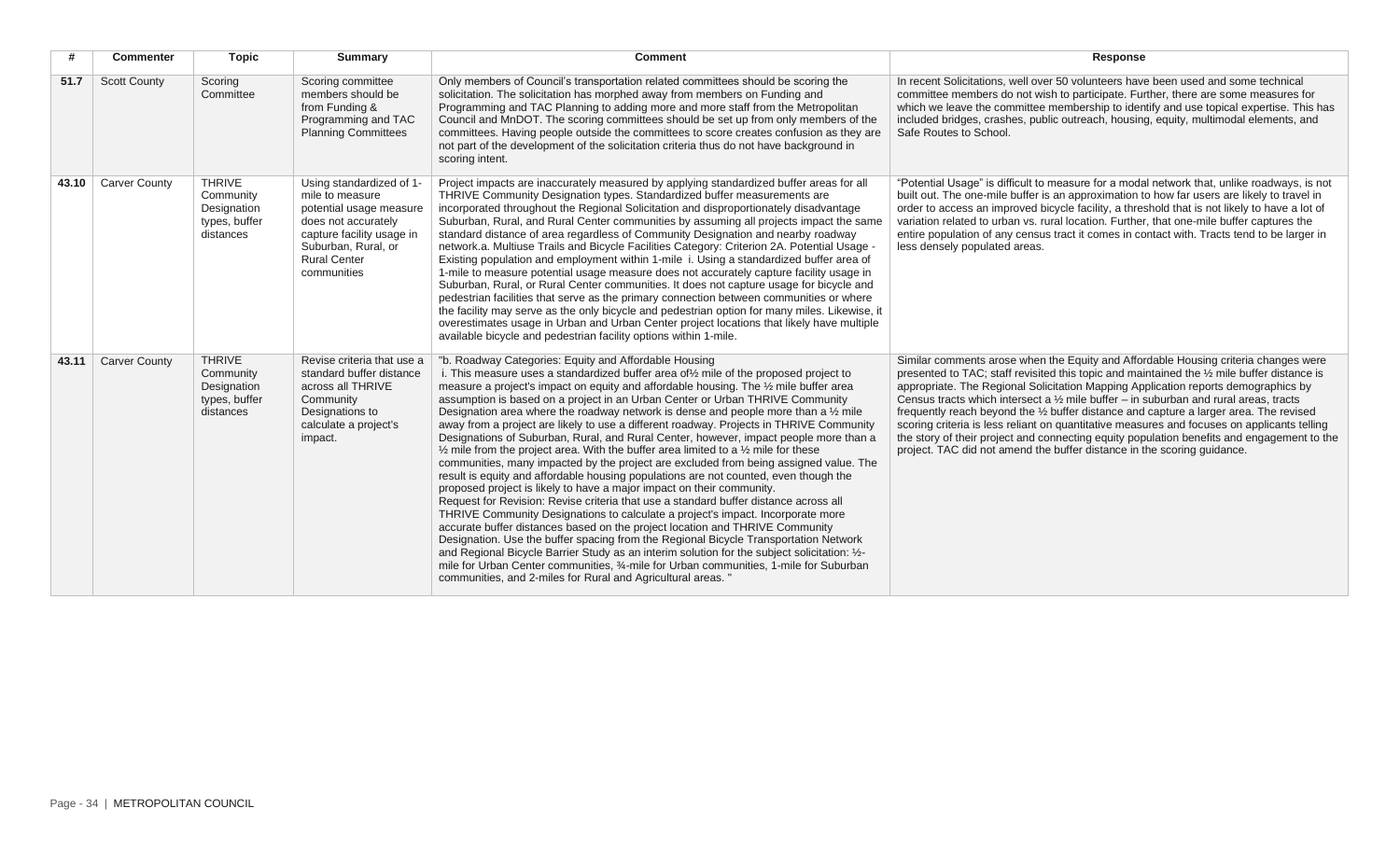| #    | <b>Commenter</b>                 | <b>Topic</b>                                    | <b>Summary</b>                       | <b>Comment</b>                                                                                                                                                                                                                                                                                                                                                                                                                                                                                                                                                                                                                                                                                                                                                                                                                                                                                                                                                                                                                                                                                                                                                                                                                                                                                                                                                                                                                                                                                                                                                                                                                                                                                                   | Response                                                                                                                                                                                                                                                                                                                                                                                                                                                                                                                                                                                                                                                                                                                                                                                                                                                                                                                                                                                                                                                                                                                                                                                                                                                                                                                                                                                     |
|------|----------------------------------|-------------------------------------------------|--------------------------------------|------------------------------------------------------------------------------------------------------------------------------------------------------------------------------------------------------------------------------------------------------------------------------------------------------------------------------------------------------------------------------------------------------------------------------------------------------------------------------------------------------------------------------------------------------------------------------------------------------------------------------------------------------------------------------------------------------------------------------------------------------------------------------------------------------------------------------------------------------------------------------------------------------------------------------------------------------------------------------------------------------------------------------------------------------------------------------------------------------------------------------------------------------------------------------------------------------------------------------------------------------------------------------------------------------------------------------------------------------------------------------------------------------------------------------------------------------------------------------------------------------------------------------------------------------------------------------------------------------------------------------------------------------------------------------------------------------------------|----------------------------------------------------------------------------------------------------------------------------------------------------------------------------------------------------------------------------------------------------------------------------------------------------------------------------------------------------------------------------------------------------------------------------------------------------------------------------------------------------------------------------------------------------------------------------------------------------------------------------------------------------------------------------------------------------------------------------------------------------------------------------------------------------------------------------------------------------------------------------------------------------------------------------------------------------------------------------------------------------------------------------------------------------------------------------------------------------------------------------------------------------------------------------------------------------------------------------------------------------------------------------------------------------------------------------------------------------------------------------------------------|
| 44.1 | Kurt Chatfield,<br>Dakota County | Tier 1 corridor<br>alignment<br>scoring         | Tier 1 corridor alignment<br>scoring | The Dakota County Board of Commissioners offers the following comments (also<br>submitted in a letter addressed to Chair Zelle) :<br>Thank you for the opportunity to comment on the Regional Solicitation process, and the<br>Regional Bicycle Transportation Network and Regional Barriers Update. The Dakota<br>County Board of Commissioners respectfully submits the following comment:<br>Please consider designating all existing and proposed Regional Greenways/Trails that are<br>designated as part of the Regional Bicycle Transportation Network as Tier 1 corridors.<br>Regional Greenway/Trails are the backbone of bicycle transportation in Dakota County.<br>These facilities connect people to schools, shopping areas, employment, and of course<br>parks. Dakota County and the region have made significant investment in the Regional<br>Greenway/Trail system and much more investment is needed. In Dakota County,<br>Regional Greenway/Trails are designed with grade separated crossings to separate<br>bicyclists from high speed motor vehicles, creating a safe and inviting environment for<br>bicycling. Regional Greenway/Trails such as the Veterans Memorial Greenway, are good<br>examples of bicycle corridors that connect our communities to regional destinations in a<br>direct and efficient non-motorized way. They should have a Tier 1 designation.<br>The Dakota County Board of Commissioners appreciates the opportunity to submit these<br>comments to improve the regional solicitation process. If you have any questions about<br>our comments please contact County Planning Manager Kurt Chatfield (952-891-7022) or<br>at kurt.chatfield@co.dakota.mn.us. | The RBTN, developed through the Regional Bicycle System Study and adopted through<br>the TPP 2014 update, is a network of on-street bicycle facilities and off-road trails that<br>facilitates daily bicycle travel to and between regional destinations and the regional transit<br>system. In 2021, measures developed and recommended in the RBTN Guidelines and<br>Measures Study were applied during the RBTN Update Process to evaluate agency-<br>proposed updates. Through that process, Dakota County submitted six proposals, two of<br>which were regional trails. All updates were accepted as proposed or with mutually agreed<br>upon revisions. Met Council will continue to update the RBTN every two years and will<br>consider accepting new regional trails (as well as other trail and on-street bikeway<br>proposals) on a case-by-case basis, as proposed by agencies and according to the<br>evaluative measures that have been established.                                                                                                                                                                                                                                                                                                                                                                                                                          |
| 18.1 | Nicholas<br>Studenski            | Transportation<br>for low-income<br>individuals | Increase non-road<br>transportation  | I would like to more easily navigate within the metro, and between regions of the state<br>without driving. Low income people in the US spend 30% of their income on<br>transportation, much more than the 8% average in other developed counties                                                                                                                                                                                                                                                                                                                                                                                                                                                                                                                                                                                                                                                                                                                                                                                                                                                                                                                                                                                                                                                                                                                                                                                                                                                                                                                                                                                                                                                                | Thank you for your comment. The modal funding ranges are reviewed, discussed and<br>adopted as part of the application approval process. In this cycle, the modal funding<br>ranges were discussed over several months by the TAB, which ultimately determined to<br>leave the ranges similar to the 2020 Solicitation ranges as shown in the draft application.<br>There were a number of arguments made in favor of not adjusting the funding midpoints<br>and ranges:<br>Regional balance is important for the TAB and transit, bicycle, and pedestrian<br>demands are not as great in some parts of the region<br>Parts of the region are changing from rural to urban and require investments in<br>roadways to support this underlying land use shift<br>Roadway projects often include improvements for other modes, particularly bicycle<br>and pedestrian accommodations<br>The recent shift in the funding midpoints and ranges in 2020 has only gone through<br>one cycle of funding applications and should go through at least one more before<br>being changed<br>The funding ranges allow for enough flexibility to increase funding for transit and<br>bicycle and pedestrian projects based on the application submittals.<br>TAB will review the public comments received on the draft application and determine<br>whether to make any changes based upon these comments. |
| 22.1 | <b>Bennett Hartz</b>             | <b>Blank</b>                                    | <b>Blank</b>                         | No comment included with the submittal                                                                                                                                                                                                                                                                                                                                                                                                                                                                                                                                                                                                                                                                                                                                                                                                                                                                                                                                                                                                                                                                                                                                                                                                                                                                                                                                                                                                                                                                                                                                                                                                                                                                           |                                                                                                                                                                                                                                                                                                                                                                                                                                                                                                                                                                                                                                                                                                                                                                                                                                                                                                                                                                                                                                                                                                                                                                                                                                                                                                                                                                                              |